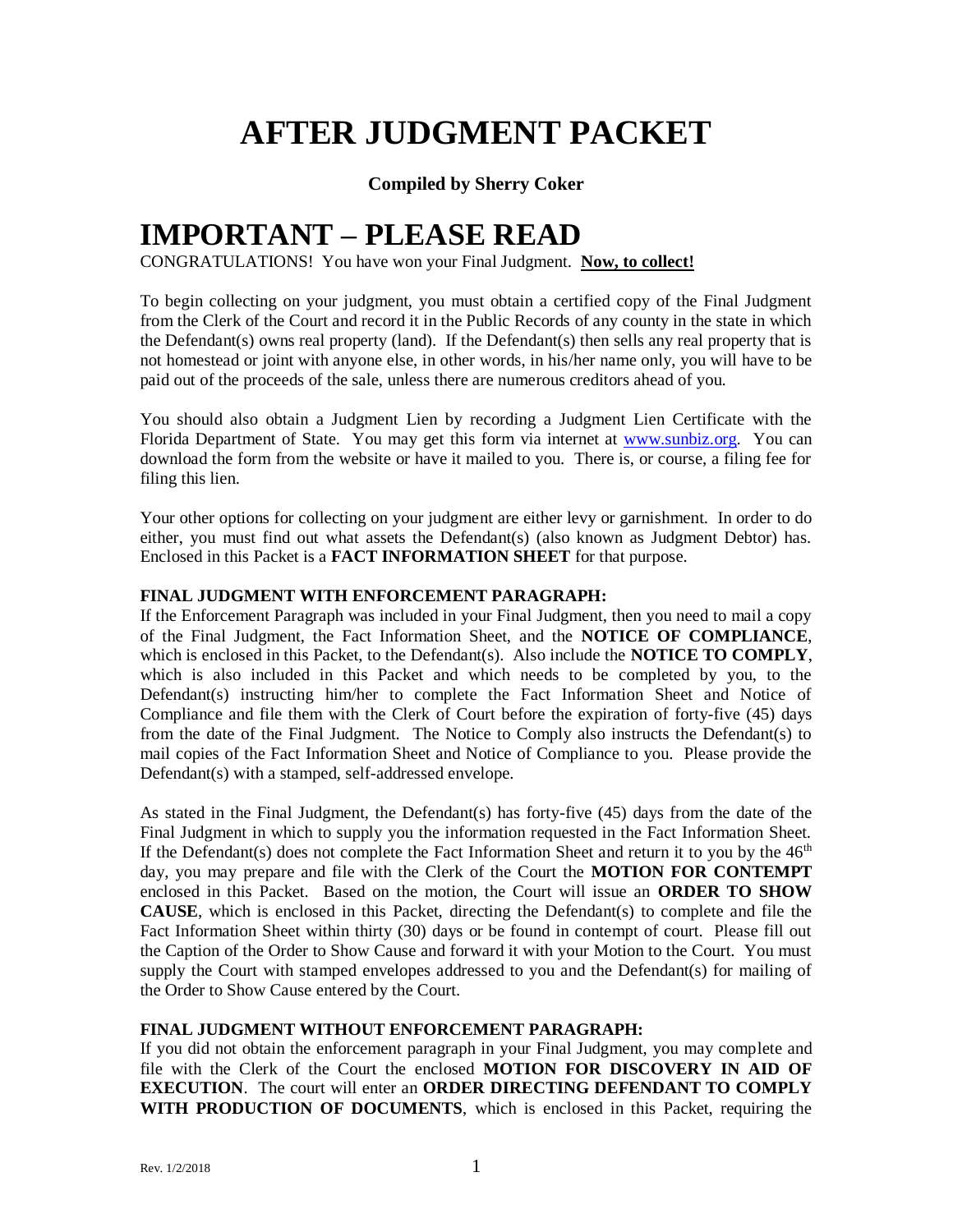Defendant(s) to complete the Fact Information Sheet and the Notice of Compliance, also enclosed. Please fill out the Caption of the Order Directing Defendant and forward it with your Motion to the Court. You must supply the Court with stamped envelopes addressed to you and the Defendant(s) for mailing of the order by the Court.

If the Defendant(s) fails to comply with the order you may prepare and file with the Clerk of the Court the **MOTION FOR CONTEMPT** enclosed in this Packet. Based on the motion, the Court will issue an **ORDER TO SHOW CAUSE**, which is enclosed in this Packet, directing the Defendant(s) to appear before the Court to determine whether the Defendant(s) shall be found in contempt of court or an **ORDER ADJUDICATING CONTEMPT**, which requires Defendant(s) to file said Fact Information Sheet and Notice of Compliance within thirty (30) days or be subject to arrest. Please fill out the Caption of the Order and forward them with your Motion to the Court. You must supply the Court with stamped envelopes addressed to you and the Defendant(s) for mailing of the Order entered by the Court.

#### **BEFORE YOU DECIDE TO PROCEED WITH LEVY OR GARNISHMENT, BE SURE TO CHECK WITH THE CLERK OF THE COURT AND THE SHERIFF'S OFFICE REGARDING THEIR FEES.**

Based on the information contained in the Fact Information Sheet returned to you by the Defendant(s), you may proceed to either levy on land or personal property such as cars and boats, or if there are no assets to levy against, you may garnish wages, bank accounts, and other accounts.

#### **EXEMPT ASSETS:**

Bare in mind that some assets are exempt from levy and garnishment. A few of them are: wages of head of household, Social Security benefits, disability income, veterans benefits, unemployment compensation, vehicles up to \$1,000 in value, personal property up to a value of \$1,000, homestead real property, personal property owned by Defendant that is jointly held, and leased property.

## **LEVY:**

Once you have determined that there may be assets you can attempt to levy against, you must request the Clerk of the Court to issue an **EXECUTION**, which is included in this Packet. A Deputy Clerk will sign the Execution, which you must take to the Sheriff's Office, together with the enclosed **INSTRUCTIONS FOR LEVY** in which you describe the property to be levied on and where the property is located. You are responsible for all costs of levy and sale by the Sheriff. However, if the sale of the property brings sufficient money, you will be reimbursed for the costs. If there are no assets or insufficient assets to levy against, there may be assets to garnish.

#### **SEE THE FOLLOWING BROCHURE ENTITLED "HOW DO I COLLECT A JUDGMENT" FOR MORE DETAILS ON LEVY.**

## **GARNISHMENT:**

If you locate bank accounts or other accounts that are not exempt for garnishment, you may prepare and file with the Clerk of the Court **PLAINTIFF'S MOTION FOR WRIT OF GARNISHMENT** enclosed in this Packet. Be sure to fill in the name and address of the bank, savings and loan, or credit union where the account(s) is located and a complete description of the account, including account number. At this time, you will need to pay a Filing Fee of \$85.00 to the Clerk of Court, as well as a \$103.00 deposit into the Court Registry for payment of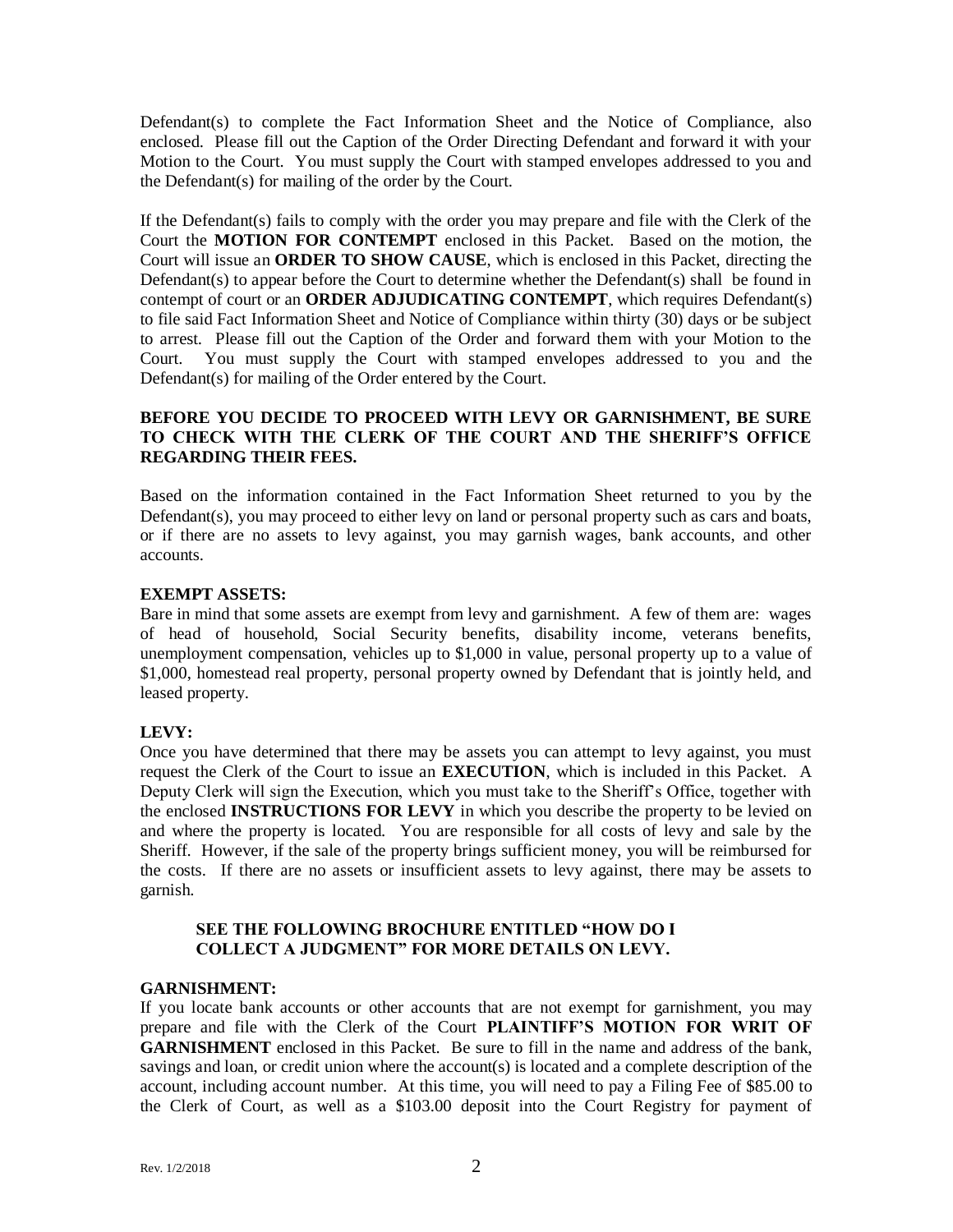Garnishee's attorney's fee for answering the Writ of Garnishment. Please complete the caption on the enclosed **ORDER FOR WRIT OF GARNISHMENT** for the Clerk to submit to the Court. If the court enters this order, the Clerk of the Court will execute the enclosed **WRIT OF GARNISHMENT**. You will need to take the Writ to the Sheriff's Office for service on the Garnishee. The Sheriff's Office will require a fee of \$40.00 for such service.

If there are no bank accounts sufficient to garnish against, but there are wages available for garnishment, you may prepare and file with the Clerk of the Court **PLAINTIFF'S MOTION FOR CONTINUING WRIT OF GARNISHMENT** enclosed in this Packet. Be sure to fill in the name and address of Defendant's employer. You will need to pay the Clerk's Fee of \$85.00 and a \$103.00 deposit into the Court Registry for payment of Garnishee's attorney's fee for answering the Continuing Writ of Garnishment. Please complete the caption on the enclosed **ORDER OF CONTINUING WRIT OF GARNISHMENT** for the Clerk to submit to the Court. If the court enters this order, the Clerk of the Court will execute the enclosed **CONTINUING WRIT OF GARNISHMENT**. You will then need to take the Writ, together with the **EMPLOYER'S INSTRUCTIONS AND WORKSHEET** (please complete the caption), to the Sheriff's Office for service on the Garnishee. The Sheriff's Office will require a fee of \$40.00 for such service.

The Writ of Garnishment and the Writ of Continuing Garnishment shall require the Garnishee to serve an Answer to the Writ to you within 20 days after service by the Sheriff's Office stating whether they are indebted to Defendant(s) or hold assets belonging to Defendant(s), and whether they know of anyone else indebted to or holding assets of Defendant(s), or in the case of a Continuing Writ whether or not Defendant is an employee and their Answer shall further specify the periods of payment and amount of salary or wages. Service of the Writ shall make Garnishee liable for all debts due by him/her to Defendant(s) and for any tangible or intangible personal property in Garnishee's possession or control. The Garnishee shall retain any deposit, account, or tangible or intangible personal property, i.e. wages, and shall further state the name(s) and address(es) of the Defendant(s) and any other person(s) having an ownership interest in the property. Garnishee may, in their Answer, request for its attorney's fee to be paid from the deposit you made into the Court Registry.

If you, as Plaintiff, are not satisfied with Garnishee's answer, you shall serve a copy of the enclosed **REPLY** on Garnishee within twenty (20) days thereafter denying the allegations of the answer and file the original Reply with the Clerk of the Court. If you do not deny the answer, the answer shall be taken as true and the Garnishee is entitled to an order discharging him/her from further liability if they state in their Answer that they have no assets or wages belonging to Defendant(s).

If Garnishee's Answer shows it is not indebted to Defendant and does not hold any assets of Defendant(s), or Defendant(s) is no longer an employee of Garnishee, and you do not disagree with the Answer, you will need to complete and file with the Clerk of the Court the enclosed **MOTION TO DISSOLVE WRIT OF GARNISHMENT** or the **MOTION TO DISSOLVE CONTINUING WRIT OF GARNISHMENT**. The Court will then dismiss the Garnishee and dissolve the Writ. Please complete the caption of the enclosed **ORDER DISSOLVING WRIT OF GARNISHMENT** or the **ORDER DISSOLVING CONTINUING WRIT OF GARNISHMENT** and give that to the Clerk for forwarding to the Court. You then need to find out if Defendant(s) have other accounts or find out if they have a new employer and start over.

You must mail, by first class mail, a copy of the Writ of Garnishment and a copy of the Motion for Writ of Garnishment, or a copy of the Continuing Writ of Garnishment and copy of Motion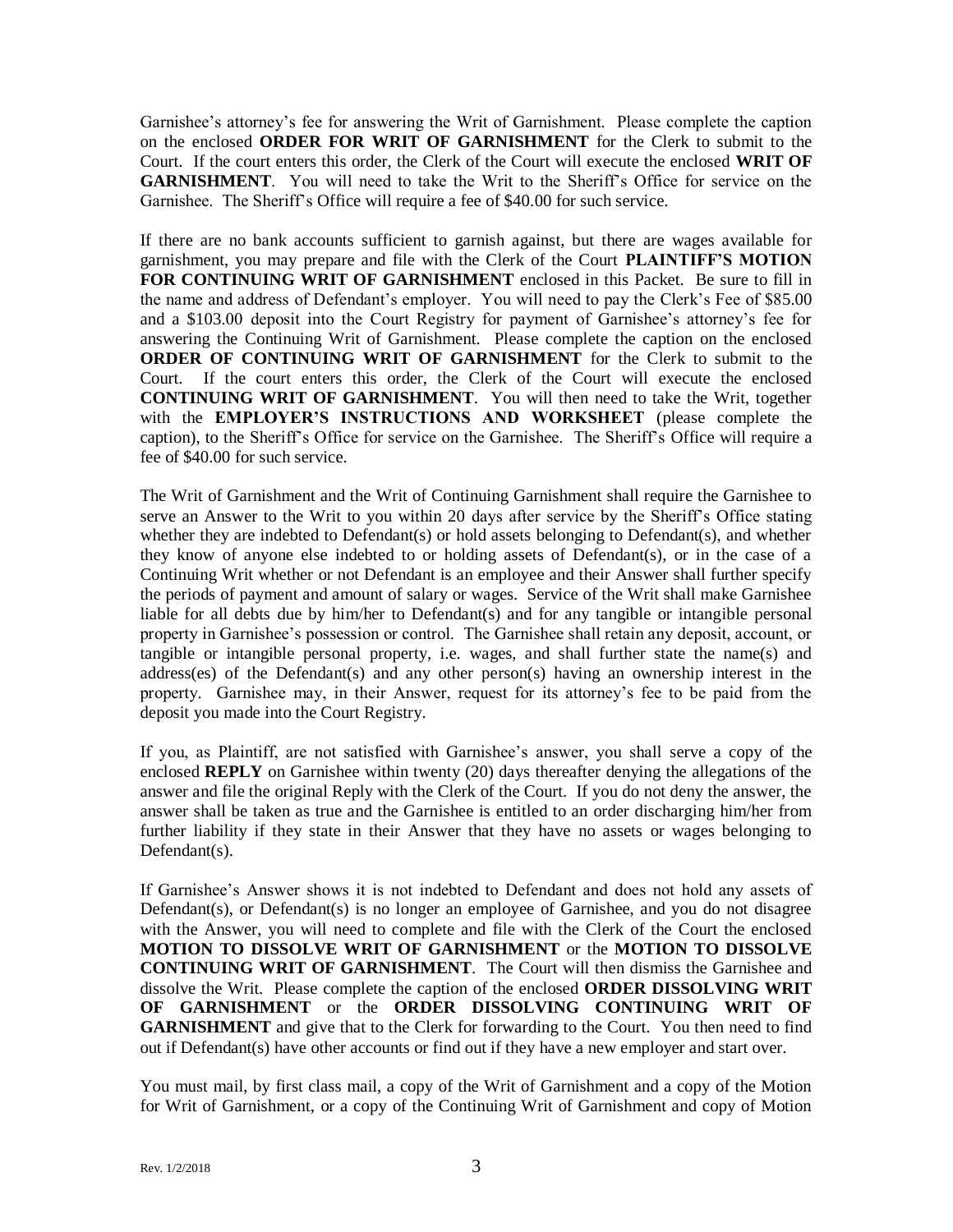for Continuing Writ of Garnishment, and, if the Defendant is an individual, the **NOTICE TO DEFENDANT**, together with the attached **CLAIM OF EXEMPTION AND REQUEST FOR HEARING**, to the Defendant(s)' last known address within five (5) business days after the Writ is issued or three (3) business days after the Writ is served on the Garnishee, whichever is later. Be sure to fill in the caption of the Claim of Exemption form. If the mail is returned, you must mail them, by first class, to the Defendant's place of employment. You shall then prepare and file the **CERTIFICATE OF SERVICE** enclosed in this Packet.

Within five (5) days after service of Garnishee's answer to you or after the time period for Garnishee's answer has expired, you shall serve, by mail, the following documents: a copy of Garnishee's Answer and the **NOTICE PURSUANT TO F. S. SECTION 77.055** contained in this Packet to the Defendant(s) at Defendant's last known address  $AND$  any other address described in the Garnishee's Answer to have any ownership interest in the deposit, account, or property controlled by Garnishee.

If the Defendant(s) files a **CLAIM OF EXEMPTION AND REQUEST FOR HEARING**, a hearing will be scheduled by the Court as early as possible. If you do not file the enclosed **PLAINTIFF'S DENIAL UNDER OATH OF DEFENDANT'S AFFIDAVIT FOR EXEMPTION FROM GARNISHMENT UNDER FLORIDA STATUTE 222.12** within two (2) days after the Claim and Request were served on you by hand delivery, or alternatively seven (7) business days if the Claim and Request were served on you by mail, then no hearing will be required and the Clerk of the Court must automatically dissolve the Writ and notify all parties of the dissolution.

The Defendant(s) may obtain a dissolution of a Writ of Garnishment, unless you prove the grounds upon which the writ was issued and unless, in the case of a prejudgment writ, there is a reasonable probability that the final judgment in the underlying action will be rendered in petitioner's favor. The Defendant and any other person having an ownership interest in the property, may file and serve a motion to dissolve the garnishment within twenty (20) days after the date indicated in your Notice Pursuant to F. S. 77.055 stating that any allegation in your motion is untrue. On such motion the matter shall then be heard at a hearing. If your motion is proven to be untrue, the garnishment shall be dissolved. If Defendant(s) fails to file a motion within such time limit, then you need to complete and file the enclosed **MOTION FOR ENTRY OF FINAL GARNISHMENT JUDGMENT** or **MOTION FOR ENTRY OF CONTINUING FINAL JUDGMENT**. The Court may then enter a Final Judgment in your favor for the amount of your claim with interest and costs. Be sure to supply the enclosed **FINAL JUDGMENT OF GARNISHMENT** or the **CONTINUING FINAL GARNISHMENT JUDGMENT** to Court. Also, supply the **MEANS OF FINAL DISPOSITION** form to the Court which concludes the lawsuit.

When Garnishee has any personal property of Defendant(s) in its possession and surrenders it to the Sheriff, the Sheriff shall sell it under the Execution against Defendant. The sale by the Sheriff must be advertised in the local newspaper. If the monies raised at the sale are sufficient to pay the costs and your judgment amount, then you have done well. If not, you will be responsible for the costs of the Sheriff holding and advertising the sale.

After the Garnishee has collected all of the monies due you under the Final Garnishment Judgment, or Continuing Final Garnishment Judgment, you will need to execute either the enclosed **SATISFACTION OF FINAL GARNISHMENT JUDGMENT** or the **SATISFACTION OF CONTINUING FINAL GARNISHMENT JUDGMENT** and file it with the Clerk of the Court.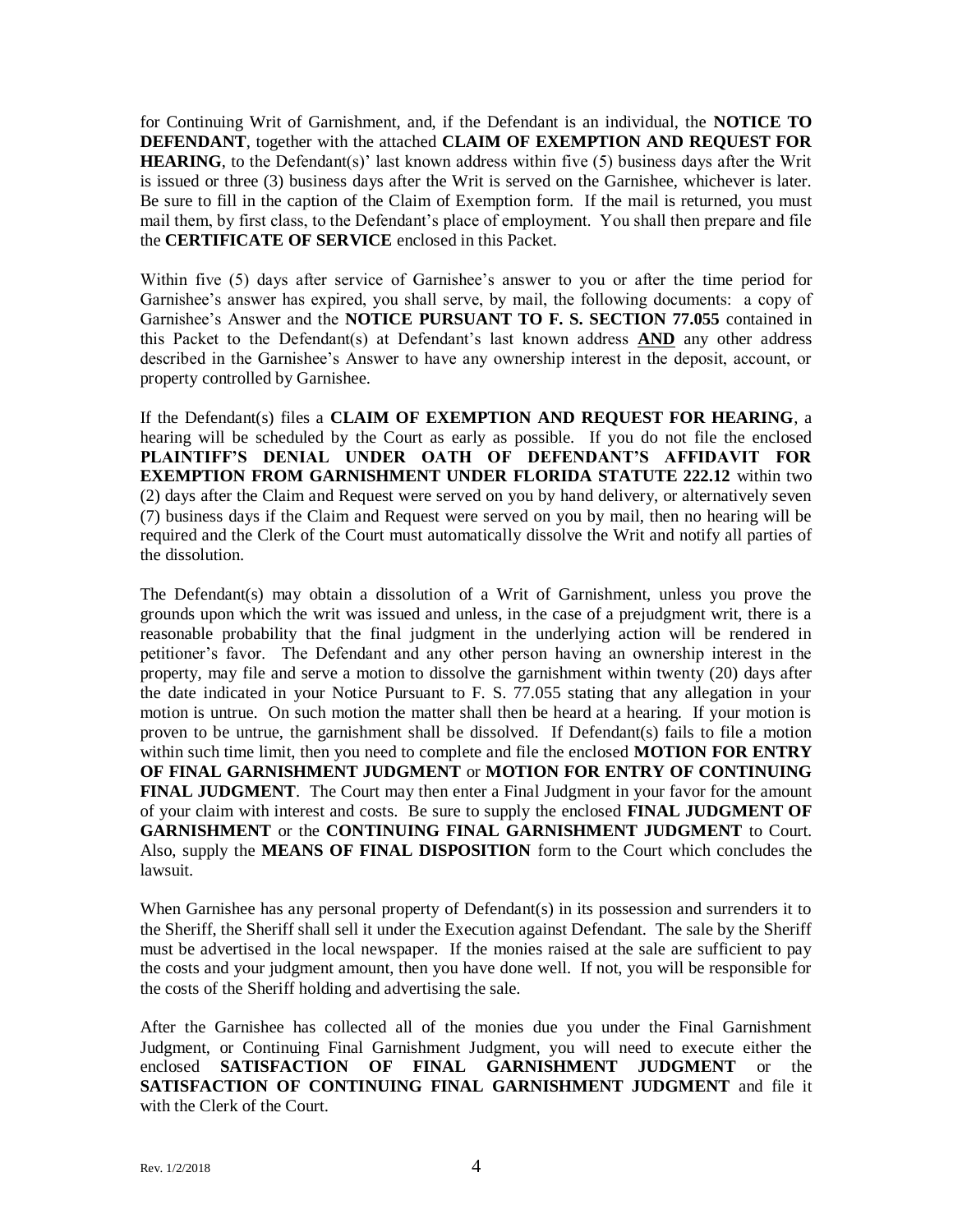In addition, you need to prepare and record in the Public Records of the county where the judgment was originally filed a Satisfaction of Judgment, which is enclosed in the Small Claims Packet or the County Civil Packet.

#### **THIS PACKET IS PROVIDED FOR YOUR USE BY:**

| <b>HONORABLE DANIELLE L. BREWER</b> | <b>HONORABLE NADIA K. DAUGHTREY</b> |
|-------------------------------------|-------------------------------------|
| <b>COUNTY COURT JUDGE</b>           | <b>CLERK OF COURT</b>               |
| <b>DESOTO COUNTY, FLORIDA</b>       | <b>DESOTO COUNTY, FLORIDA</b>       |
| 115 EAST OAK STREET, SUITE 201      | <b>115 EAST OAK STREET</b>          |
| <b>ARCADIA, FLORIDA 34266</b>       | <b>ARCADIA, FLORIDA 34266</b>       |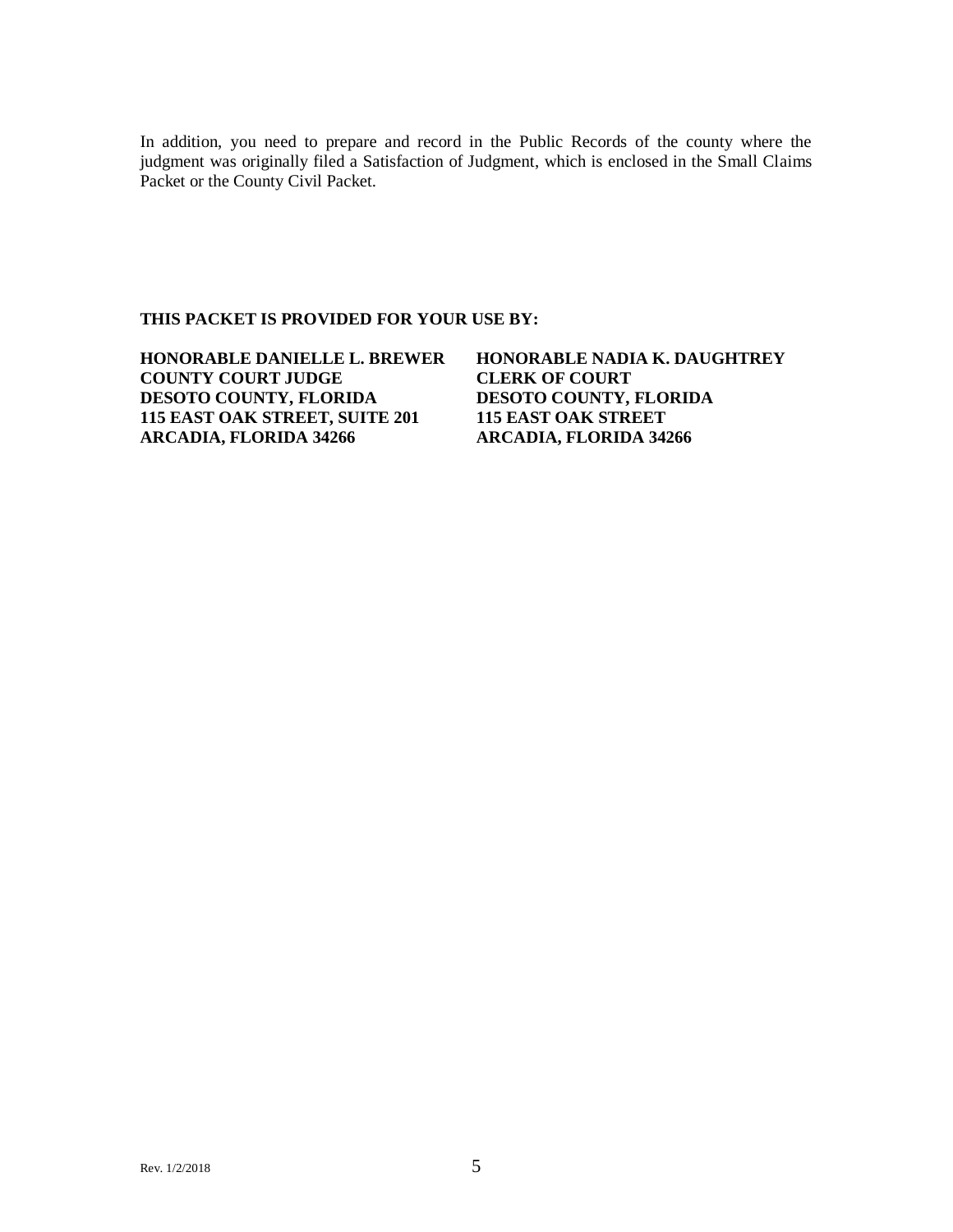\_\_\_\_\_\_\_\_\_\_\_\_\_\_\_\_\_\_\_\_\_\_\_\_\_\_\_\_\_\_\_\_ (Name and Address)

\_\_\_\_\_\_\_\_\_\_\_\_\_\_\_\_\_\_\_\_\_\_\_\_\_\_\_\_\_\_\_\_ \_\_\_\_\_\_\_\_\_\_\_\_\_\_\_\_\_\_\_\_\_\_\_\_\_\_\_\_\_\_\_\_

\_\_\_\_\_\_\_\_\_\_\_\_\_\_\_\_\_\_\_\_\_\_\_\_\_\_\_\_\_\_\_\_

\_\_\_\_\_\_\_\_\_\_\_\_\_\_\_\_\_\_\_\_\_\_\_\_\_\_\_\_\_\_\_\_

Plaintiff(s)/Judgment Creditor(s),

vs. CASE NO. \_\_\_\_\_\_\_\_\_\_\_\_\_\_\_\_\_\_\_

(Name and Address)

Defendant(s)/Judgment Debtor(s).

 $\overline{\phantom{a}}$ 

\_\_\_\_\_\_\_\_\_\_\_\_\_\_\_\_\_\_\_\_\_\_\_\_\_\_\_\_\_\_\_\_

#### **FACT INFORMATION SHEET**

| Residence Address:                                                                                  |                                   |
|-----------------------------------------------------------------------------------------------------|-----------------------------------|
|                                                                                                     |                                   |
| Telephone Numbers: (Home) Business Cell Cell                                                        |                                   |
|                                                                                                     |                                   |
|                                                                                                     |                                   |
|                                                                                                     |                                   |
|                                                                                                     |                                   |
|                                                                                                     | based on:                         |
|                                                                                                     |                                   |
| (Explain details on back of this sheet or an additional sheet if necessary.)                        |                                   |
|                                                                                                     |                                   |
|                                                                                                     |                                   |
|                                                                                                     |                                   |
|                                                                                                     |                                   |
|                                                                                                     |                                   |
|                                                                                                     |                                   |
| Spouse's Employer:                                                                                  |                                   |
|                                                                                                     |                                   |
| Other Family Income: \$____________ per ___________(Explain details on back of this sheet or an     |                                   |
| additional sheet if necessary.)                                                                     |                                   |
| Names and Ages of All Your Children (and addresses if not living with you): _______________________ |                                   |
|                                                                                                     | Child Support or Alimony Paid: \$ |
|                                                                                                     |                                   |
| Who is Head of Your Household? ___ You ___ Spouse ___ Other Person                                  |                                   |
|                                                                                                     |                                   |
|                                                                                                     |                                   |

(Describe all other accounts or investments you may have, including stocks, mutual funds, savings bonds, or annuities, on the back of this sheet or an additional sheet if necessary.)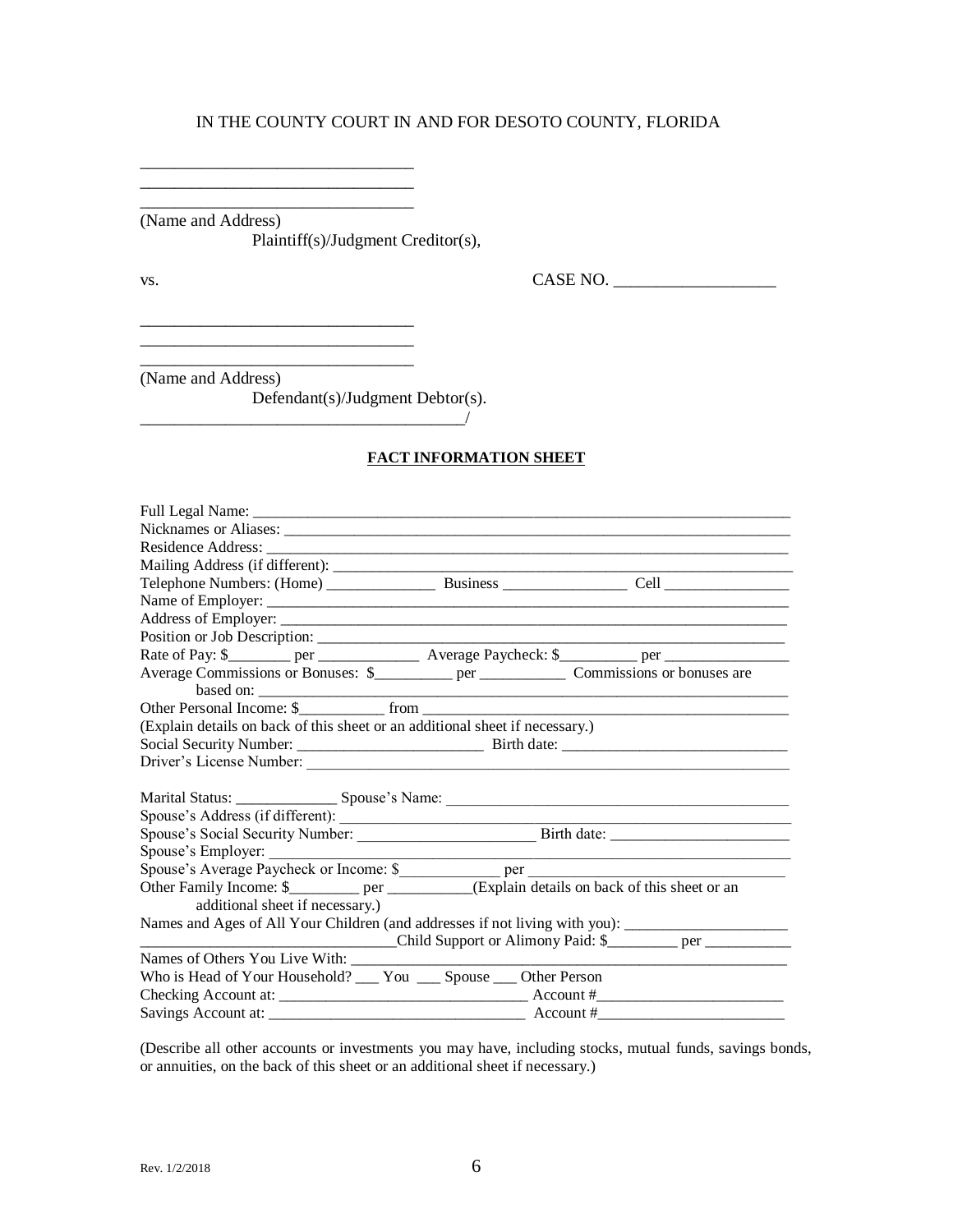| For Real Estate (land) You Own or Are Buying:    |                                                                                                                                                                                                                          |
|--------------------------------------------------|--------------------------------------------------------------------------------------------------------------------------------------------------------------------------------------------------------------------------|
|                                                  |                                                                                                                                                                                                                          |
|                                                  |                                                                                                                                                                                                                          |
|                                                  |                                                                                                                                                                                                                          |
| Balance Owed: Monthly Payment: \$                |                                                                                                                                                                                                                          |
|                                                  | (Attach a copy of the deed or mortgage, or list the legal description of the property on the back of this sheet                                                                                                          |
|                                                  | or an additional sheet if necessary. Also provide the same information of any other property you own or                                                                                                                  |
| are buyer.)                                      |                                                                                                                                                                                                                          |
| For All Motor Vehicles You Own or Are Buying:    |                                                                                                                                                                                                                          |
|                                                  |                                                                                                                                                                                                                          |
|                                                  |                                                                                                                                                                                                                          |
|                                                  |                                                                                                                                                                                                                          |
| Loan Owed to:                                    |                                                                                                                                                                                                                          |
|                                                  |                                                                                                                                                                                                                          |
|                                                  | as well as other vehicles, such as boats, motorcycles, bicycles, or aircraft, on the back of this sheet or an                                                                                                            |
| additional sheet if necessary.)                  |                                                                                                                                                                                                                          |
| address of the person who received the property. | Have you given, sold, loaned, or transferred any real or personal property worth more than \$100 to any<br>person in the last year? If your answer is "yes", describe the property and sale price, and give the name and |
|                                                  |                                                                                                                                                                                                                          |
|                                                  |                                                                                                                                                                                                                          |

Please attach copies of the following:

- a. Your last pay stub.
- b. Your last 3 statements from each bank, savings, credit union, or other financial account.
- c. Your motor vehicle registrations and titles.
- d. Any deeds of titles to any real or personal property you own or are buying, or leases to property you are renting.

UNDER PENALTY OF PERJURY, I SWEAR OR AFFIRM THAT THE FOREGOING ANSWERS ARE TRUE AND COMPLETE.

Defendant(s)/Judgment Debtor(s)

\_\_\_\_\_\_\_\_\_\_\_\_\_\_\_\_\_\_\_\_\_\_\_\_\_\_\_\_\_\_\_\_\_\_\_\_\_\_\_\_\_\_

\_\_\_\_\_\_\_\_\_\_\_\_\_\_\_\_\_\_\_\_\_\_\_\_\_\_\_\_\_\_\_\_\_\_\_\_\_\_\_\_\_\_\_

STATE OF FLORIDA COUNTY OF \_\_\_\_\_\_\_\_\_\_\_\_\_\_\_\_\_\_

| The foregoing instrument was acknowledged before me on ______ | hv |
|---------------------------------------------------------------|----|
| who is personally known to me or has produced:                |    |
| as identification and who  did/did not  take an oath.         |    |
| WITNESS my hand and official seal on                          |    |

Notary Public State of Florida

Commission expires: \_\_\_\_\_\_\_\_\_\_\_\_\_\_\_\_\_\_\_\_\_\_\_\_\_\_

MAIL OR DELIVER THIS FORM TO THE CLERK OF THE COURT, AND MAIL OR DELIVER A COPY OF THE COMPLETED FORM TO THE JUDGMENT CREDITOR OR THE CREDITOR'S ATTORNEY.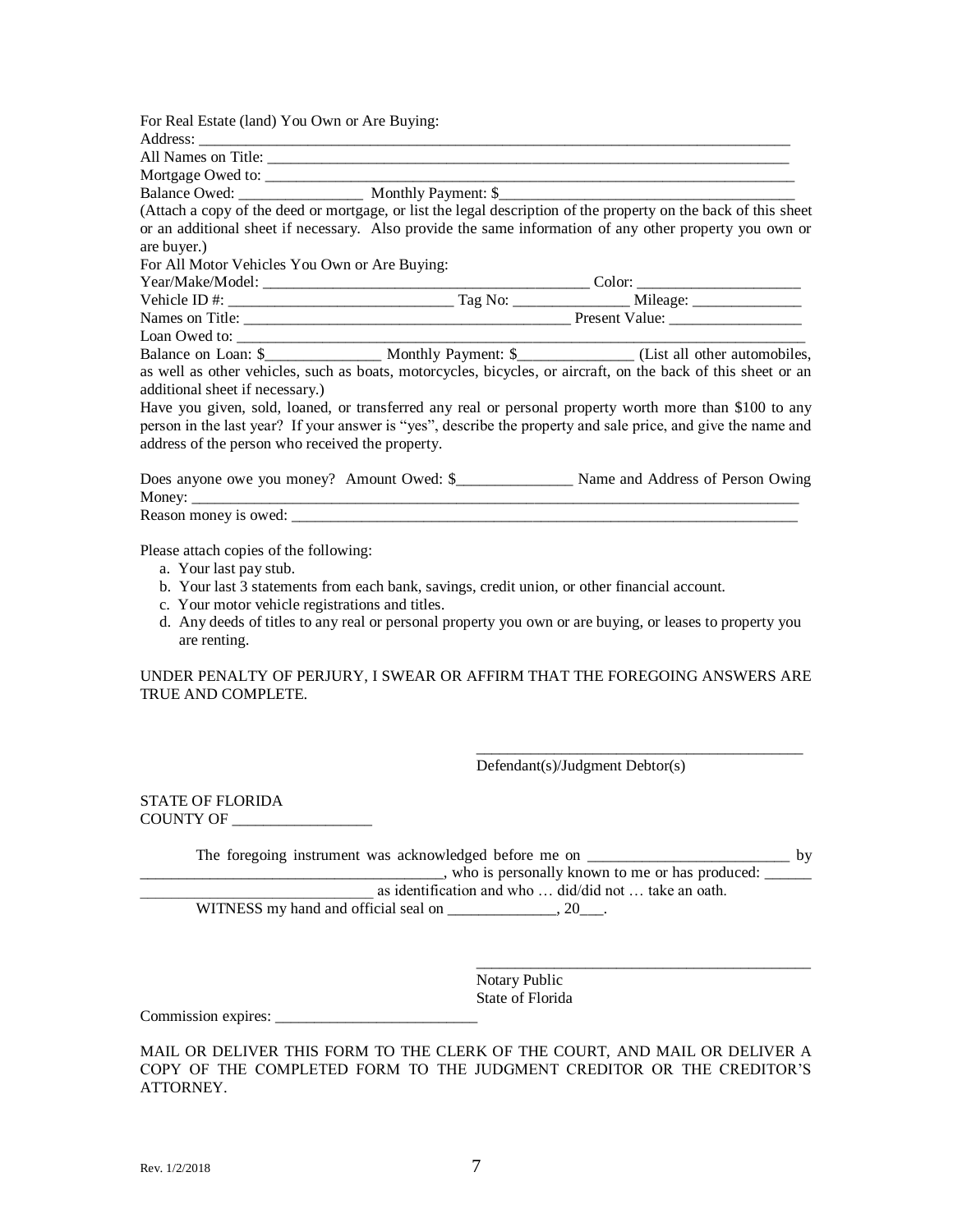\_\_\_\_\_\_\_\_\_\_\_\_\_\_\_\_\_\_\_\_\_\_\_\_\_\_\_\_\_\_\_\_ (Name and Address)

\_\_\_\_\_\_\_\_\_\_\_\_\_\_\_\_\_\_\_\_\_\_\_\_\_\_\_\_\_\_\_\_

\_\_\_\_\_\_\_\_\_\_\_\_\_\_\_\_\_\_\_\_\_\_\_\_\_\_\_\_\_\_\_\_ \_\_\_\_\_\_\_\_\_\_\_\_\_\_\_\_\_\_\_\_\_\_\_\_\_\_\_\_\_\_\_\_

Plaintiff(s)/judgment Creditor(s),

vs. CASE NO. \_\_\_\_\_\_\_\_\_\_\_\_\_\_\_\_\_\_\_\_

\_\_\_\_\_\_\_\_\_\_\_\_\_\_\_\_\_\_\_\_\_\_\_\_\_\_\_\_\_\_\_\_ (Name and Address)

Defendant(s)/Judgment Debtor(s).

 $\overline{\phantom{a}}$ 

#### **NOTICE OF COMPLIANCE**

I, \_\_\_\_\_\_\_\_\_\_\_\_\_\_\_\_\_\_\_\_\_\_\_\_\_\_\_\_\_\_\_\_\_\_\_\_\_\_\_\_\_\_\_\_\_\_\_, Defendant(s) hereby give Notice to this Court that I have complied with the requirement to file a Fact Information Sheet in the above matter.

| I hereby certify that I have mailed a copy of said Fact Information Sheet and a copy of |        |    |                     |
|-----------------------------------------------------------------------------------------|--------|----|---------------------|
| this Notice of Compliance to                                                            |        |    | , Plaintiff $(s)$ , |
| at the address shown above on this                                                      | day of | 20 |                     |

I understand that I am swearing or affirming under oath that the statements contained in this Notice of Compliance are true and correct to the best of my knowledge and belief. I further understand that the punishment for knowingly making a false statement or incomplete disclosure includes fines and/or imprisonment.

Signature of Defendant(s)

\_\_\_\_\_\_\_\_\_\_\_\_\_\_\_\_\_\_\_\_\_\_\_\_\_\_\_\_\_\_\_\_\_\_\_\_\_\_

\_\_\_\_\_\_\_\_\_\_\_\_\_\_\_\_\_\_\_\_\_\_\_\_\_\_\_\_\_\_\_\_\_\_\_\_\_\_

\_\_\_\_\_\_\_\_\_\_\_\_\_\_\_\_\_\_\_\_\_\_\_\_\_\_\_\_\_\_\_\_\_\_\_\_\_\_

\_\_\_\_\_\_\_\_\_\_\_\_\_\_\_\_\_\_\_\_\_\_\_\_\_\_\_\_\_\_\_\_\_\_\_\_\_\_

Printed Name

Address

Telephone Number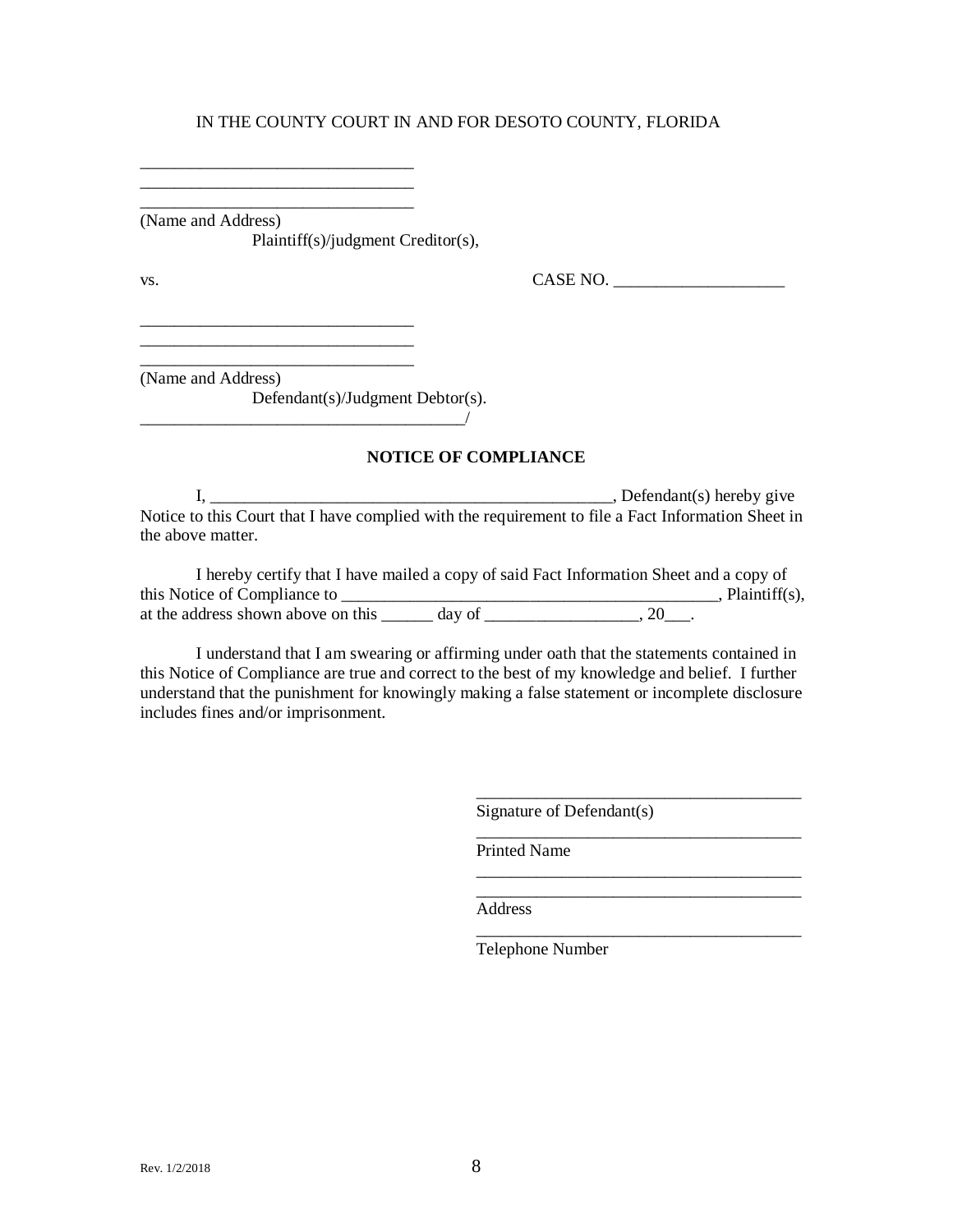#### STATE OF FLORIDA, COUNTY OF \_\_\_\_\_\_\_\_\_\_\_\_\_\_\_\_\_\_\_.

Sworn to or affirmed and signed before me on \_\_\_\_\_\_\_\_\_\_\_\_\_\_\_\_\_\_\_\_\_\_\_\_\_\_\_\_\_ by

\_\_\_\_\_\_\_\_\_\_\_\_\_\_\_\_\_\_\_\_\_\_\_\_\_\_\_\_\_\_\_\_\_\_\_\_\_\_\_\_\_\_\_\_\_\_\_\_\_\_.

#### \_\_\_\_\_\_\_\_\_\_\_\_\_\_\_\_\_\_\_\_\_\_\_\_\_\_\_\_\_\_\_\_\_\_\_\_\_\_\_ DEPUTY CLERK or NOTARY PUBLIC

(Print, type, or stamp commissioned name of notary or clerk)

\_\_\_\_\_\_\_\_\_\_\_\_\_\_\_\_\_\_\_\_\_\_\_\_\_\_\_\_\_\_\_\_\_\_\_\_\_\_\_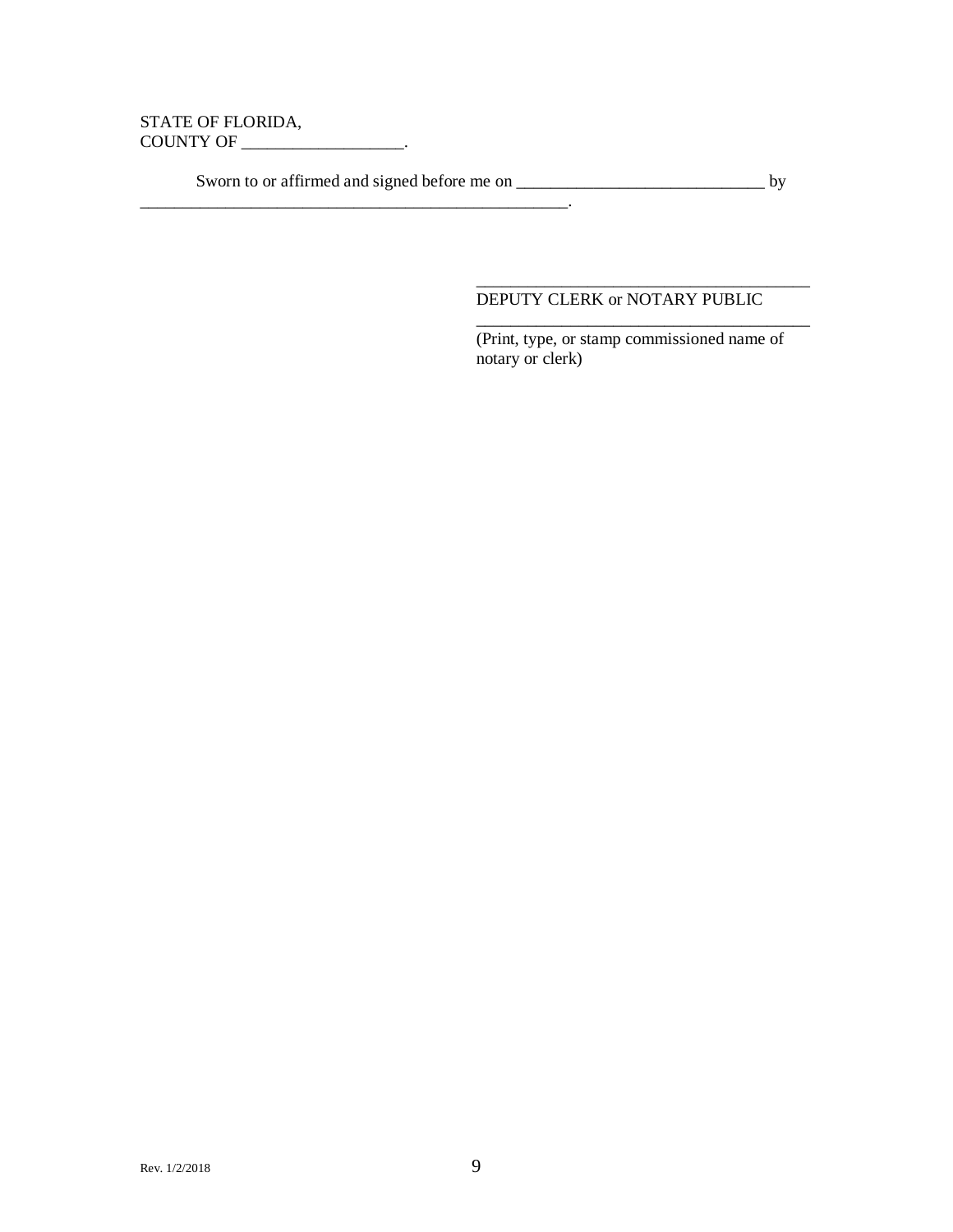\_\_\_\_\_\_\_\_\_\_\_\_\_\_\_\_\_\_\_\_\_\_\_\_\_\_\_\_\_\_\_\_ (Name and Address)

\_\_\_\_\_\_\_\_\_\_\_\_\_\_\_\_\_\_\_\_\_\_\_\_\_\_\_\_\_\_\_\_ \_\_\_\_\_\_\_\_\_\_\_\_\_\_\_\_\_\_\_\_\_\_\_\_\_\_\_\_\_\_\_\_

\_\_\_\_\_\_\_\_\_\_\_\_\_\_\_\_\_\_\_\_\_\_\_\_\_\_\_\_\_\_\_\_ \_\_\_\_\_\_\_\_\_\_\_\_\_\_\_\_\_\_\_\_\_\_\_\_\_\_\_\_\_\_\_\_

Plaintiff(s)/Judgment Creditor(s),

vs. CASE NO. \_\_\_\_\_\_\_\_\_\_\_\_\_\_\_\_\_\_\_\_

\_\_\_\_\_\_\_\_\_\_\_\_\_\_\_\_\_\_\_\_\_\_\_\_\_\_\_\_\_\_\_\_ (Name and Address)

Defendant(s)/Judgment Debtor(s).

 $\overline{\phantom{a}}$ 

#### **NOTICE TO COMPLY**

Plaintiff(s), \_\_\_\_\_\_\_\_\_\_\_\_\_\_\_\_\_\_\_\_\_\_\_\_\_\_\_\_\_\_\_\_\_\_\_\_\_\_\_\_\_, hereby gives Notice to Defendant(s),  $\frac{1}{\sqrt{1-\frac{1}{n}}}\left\{ \frac{1}{n} \frac{1}{n} \frac{1}{n} \frac{1}{n} \frac{1}{n} \frac{1}{n} \frac{1}{n} \frac{1}{n} \frac{1}{n} \frac{1}{n} \frac{1}{n} \frac{1}{n} \frac{1}{n} \frac{1}{n} \frac{1}{n} \frac{1}{n} \frac{1}{n} \frac{1}{n} \frac{1}{n} \frac{1}{n} \frac{1}{n} \frac{1}{n} \frac{1}{n} \frac{1}{n} \frac{1}{n} \frac{1}{n} \frac{1$ Judgment entered in this matter, a copy of which is enclosed, by completing and filing with the Clerk of Court the enclosed FACT INFORMATION SHEET and NOTICE OF COMPLIANCE within forty-five (45) days from the date of said Final Judgment. In addition, you must send a copy of said documents to Plaintiff(s) in the enclosed stamped, self-addressed envelope.

Further, if you fail to produce the documents within the forty-five (45) days, the undersigned will move for a Motion to Compel for failure to comply as required by law.

I hereby certify that a copy of this Notice to Comply has been mailed to Defendant(s) at:

Signed this  $\_\_\_\_$  day of  $\_\_\_\_\_\_$ , 20 $\_\_\_\_\.\$ 

\_\_\_\_\_\_\_\_\_\_\_\_\_\_\_\_\_\_\_\_\_\_\_\_\_\_\_\_\_\_\_\_\_\_\_\_\_\_\_\_\_\_\_\_\_\_\_\_\_\_\_\_\_\_.

Signature of Plaintiff(s)

\_\_\_\_\_\_\_\_\_\_\_\_\_\_\_\_\_\_\_\_\_\_\_\_\_\_\_\_\_\_\_\_\_\_\_\_\_\_\_

\_\_\_\_\_\_\_\_\_\_\_\_\_\_\_\_\_\_\_\_\_\_\_\_\_\_\_\_\_\_\_\_\_\_\_\_\_\_\_

\_\_\_\_\_\_\_\_\_\_\_\_\_\_\_\_\_\_\_\_\_\_\_\_\_\_\_\_\_\_\_\_\_\_\_\_\_\_\_

\_\_\_\_\_\_\_\_\_\_\_\_\_\_\_\_\_\_\_\_\_\_\_\_\_\_\_\_\_\_\_\_\_\_\_\_\_\_\_

Printed Name

\_\_\_\_\_\_\_\_\_\_\_\_\_\_\_\_\_\_\_\_\_\_\_\_\_\_\_\_\_\_\_\_\_\_\_\_\_\_\_ Address

Telephone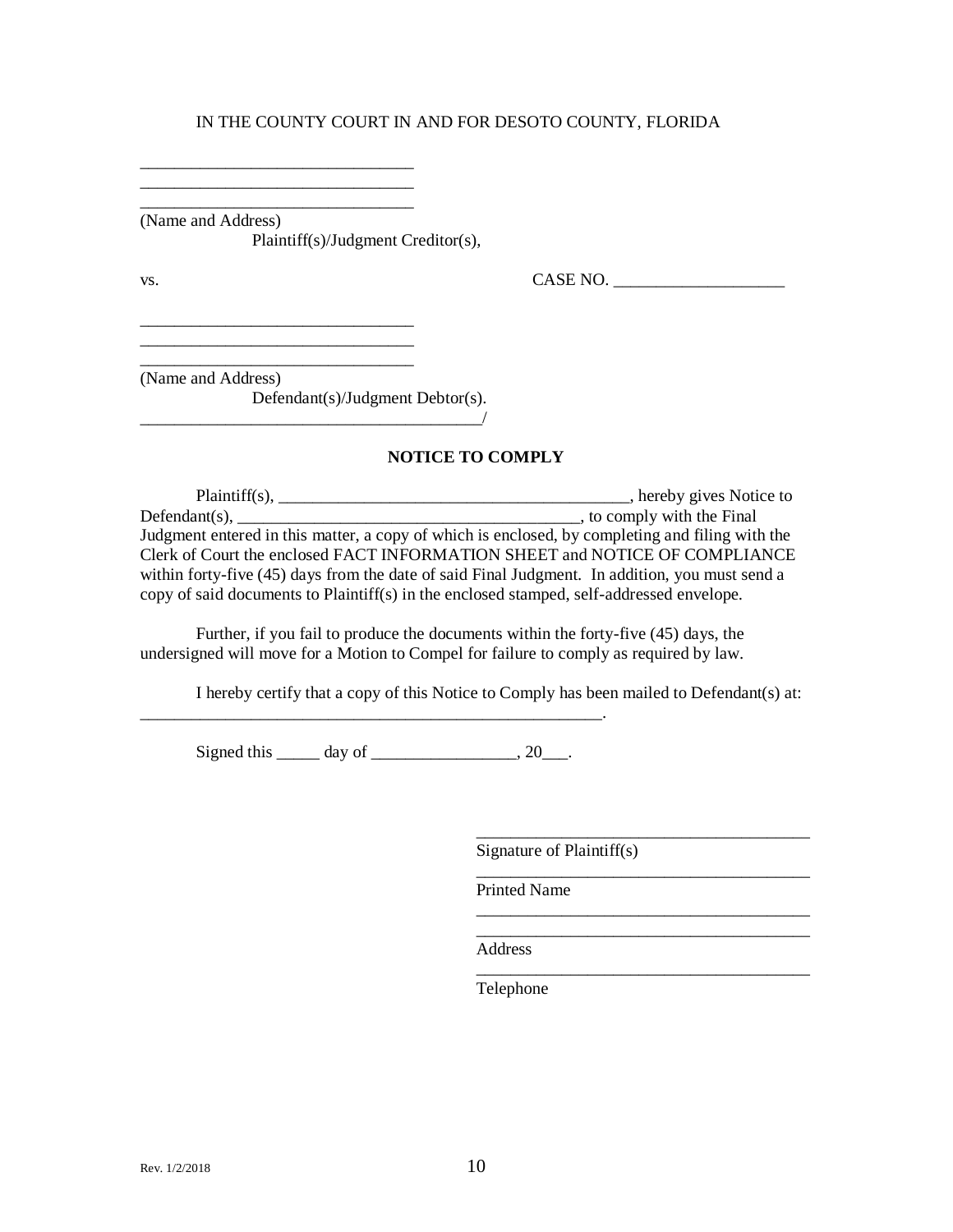\_\_\_\_\_\_\_\_\_\_\_\_\_\_\_\_\_\_\_\_\_\_\_\_\_\_\_\_\_\_\_\_ (Name and Address) Plaintiff(s)Judgment Creditor(s),

\_\_\_\_\_\_\_\_\_\_\_\_\_\_\_\_\_\_\_\_\_\_\_\_\_\_\_\_\_\_\_\_ \_\_\_\_\_\_\_\_\_\_\_\_\_\_\_\_\_\_\_\_\_\_\_\_\_\_\_\_\_\_\_\_

\_\_\_\_\_\_\_\_\_\_\_\_\_\_\_\_\_\_\_\_\_\_\_\_\_\_\_\_\_\_\_\_

\_\_\_\_\_\_\_\_\_\_\_\_\_\_\_\_\_\_\_\_\_\_\_\_\_\_\_\_\_\_\_\_

vs. CASE NO. \_\_\_\_\_\_\_\_\_\_\_\_\_\_\_\_\_\_\_\_\_\_\_

(Name and Address)

Defendant(s)/Judgment Debtor(s). \_\_\_\_\_\_\_\_\_\_\_\_\_\_\_\_\_\_\_\_\_\_\_\_\_\_\_\_\_\_\_\_\_\_\_\_\_\_\_/

#### **MOTION FOR CONTEMPT**

| $Plaintiff(s)$ ,                          | , hereby files this |
|-------------------------------------------|---------------------|
| Motion for Contempt against Defendant(s), |                     |
|                                           | 111                 |

\_\_\_\_\_\_\_\_\_\_\_\_\_\_\_\_\_\_\_\_\_\_\_\_\_, and would show unto this Court the following:

1. A final judgment was entered against the Defendant(s) in the above matter on \_\_\_\_\_\_  $\overline{\phantom{a}}$  ,  $\overline{\phantom{a}}$  ,  $\overline{\phantom{a}}$  ,  $\overline{\phantom{a}}$  ,  $\overline{\phantom{a}}$  ,  $\overline{\phantom{a}}$  ,  $\overline{\phantom{a}}$  ,  $\overline{\phantom{a}}$  ,  $\overline{\phantom{a}}$  ,  $\overline{\phantom{a}}$  ,  $\overline{\phantom{a}}$  ,  $\overline{\phantom{a}}$  ,  $\overline{\phantom{a}}$  ,  $\overline{\phantom{a}}$  ,  $\overline{\phantom{a}}$  ,  $\overline{\phantom{a}}$ 

2. As a result of the final judgment not being paid by Defendant(s), Plaintiff(s) mailed a copy of the Final Judgment, a Fact Information Sheet, and a Notice of Compliance to Defendant(s) on \_\_\_\_\_\_\_\_\_\_\_\_\_\_\_\_\_\_\_\_\_\_\_\_\_\_, 20\_\_\_.

3. Pursuant to the Enforcement Paragraph contained within the Final Judgment, Defendant(s) had forty-five (45) days from the date of said final judgment to complete and file the Fact Information Sheet and forward it to Plaintiff(s).

4. To date the Defendant(s) has not provided the Fact Information Sheet or Notice of Compliance. The Defendant(s) has had more than enough time since the date of the Final Judgment to comply.

Plaintiff(s) requests that this Court issue an Order to Show Cause directing Defendant(s) to complete and file the Fact Information Sheet, together with Notice of Compliance, within thirty (30) days from the date of Order to Show Cause.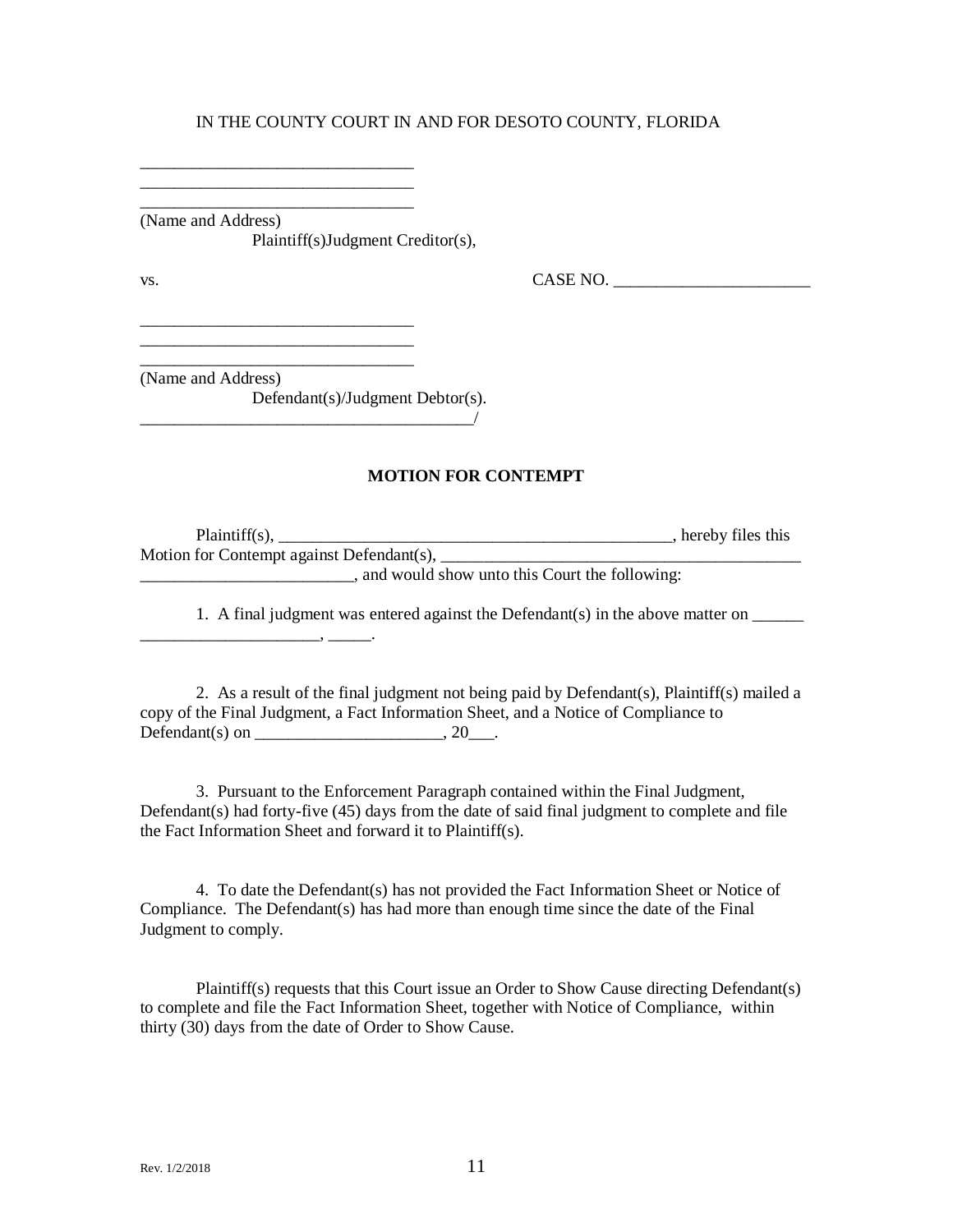I hereby certify that a copy of the foregoing Motion for Contempt has been mailed to Defendant(s) at  $\frac{1}{\sqrt{2}}$ 

by U. S. Mail this \_\_\_\_\_\_\_ day of \_\_\_\_\_\_\_\_\_\_\_\_\_\_\_\_\_\_\_\_\_\_\_\_\_\_\_\_, 20\_\_\_.

\_\_\_\_\_\_\_\_\_\_\_\_\_\_\_\_\_\_\_\_\_\_\_\_\_\_\_\_\_\_\_\_\_\_\_\_\_

\_\_\_\_\_\_\_\_\_\_\_\_\_\_\_\_\_\_\_\_\_\_\_\_\_\_\_\_\_\_\_\_\_\_\_\_\_

\_\_\_\_\_\_\_\_\_\_\_\_\_\_\_\_\_\_\_\_\_\_\_\_\_\_\_\_\_\_\_\_\_\_\_\_\_ \_\_\_\_\_\_\_\_\_\_\_\_\_\_\_\_\_\_\_\_\_\_\_\_\_\_\_\_\_\_\_\_\_\_\_\_\_

\_\_\_\_\_\_\_\_\_\_\_\_\_\_\_\_\_\_\_\_\_\_\_\_\_\_\_\_\_\_\_\_\_\_\_\_\_

Signature of Plaintiff

Printed Name

Address

Telephone Number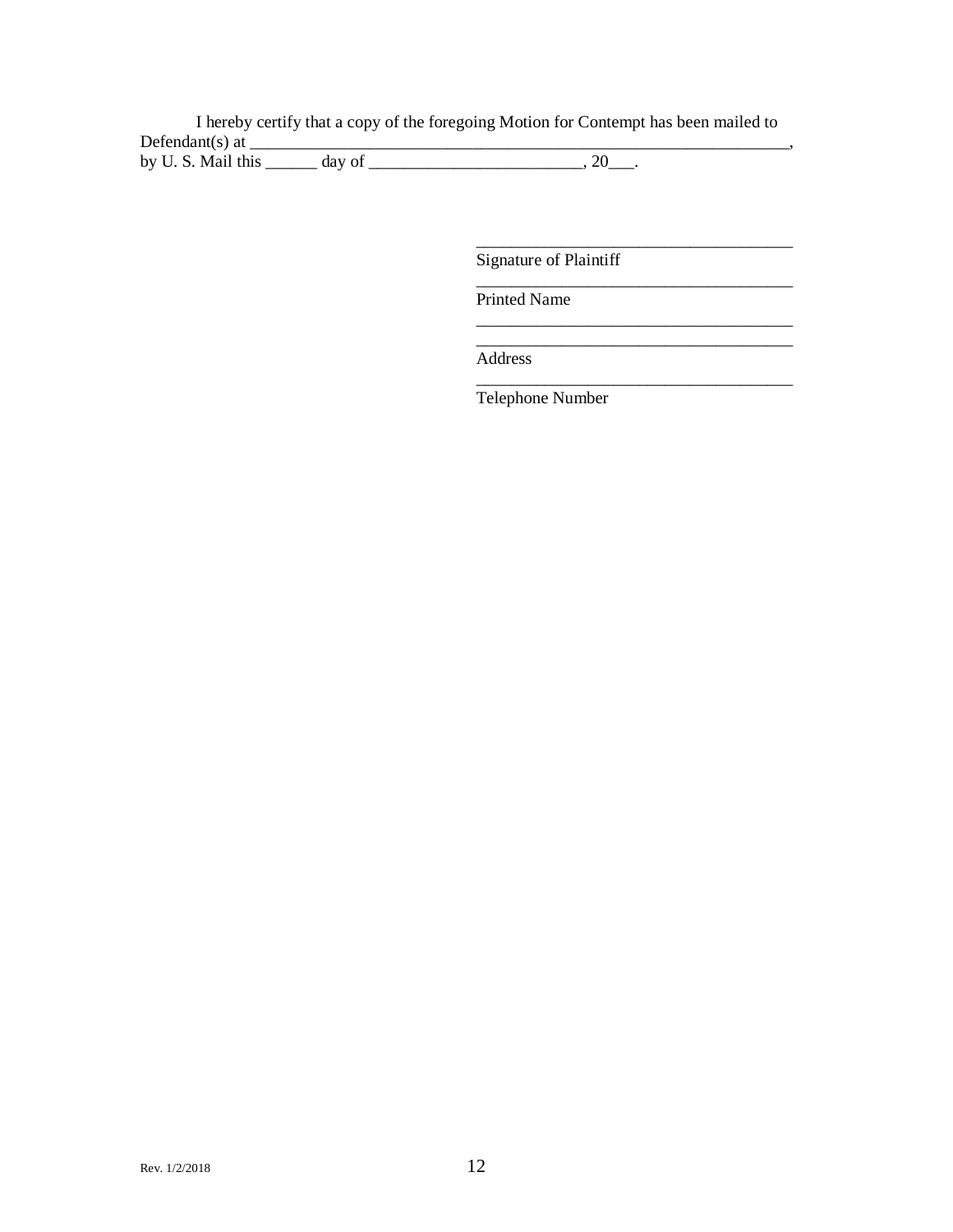\_\_\_\_\_\_\_\_\_\_\_\_\_\_\_\_\_\_\_\_\_\_\_\_\_\_\_\_\_\_\_ (Name and Address)

\_\_\_\_\_\_\_\_\_\_\_\_\_\_\_\_\_\_\_\_\_\_\_\_\_\_\_\_\_\_\_ \_\_\_\_\_\_\_\_\_\_\_\_\_\_\_\_\_\_\_\_\_\_\_\_\_\_\_\_\_\_\_

\_\_\_\_\_\_\_\_\_\_\_\_\_\_\_\_\_\_\_\_\_\_\_\_\_\_\_\_\_\_\_ \_\_\_\_\_\_\_\_\_\_\_\_\_\_\_\_\_\_\_\_\_\_\_\_\_\_\_\_\_\_\_

Plaintiff(s)/Judgment Creditor(s),

 $\text{Vs.}}$  CASE NO.  $\overline{\phantom{0}}$ 

\_\_\_\_\_\_\_\_\_\_\_\_\_\_\_\_\_\_\_\_\_\_\_\_\_\_\_\_\_\_\_ (Name and Address)

Defendant(s)/Judgment Debtor(s).

#### **ORDER TO SHOW CAUSE**

#### **IN THE NAME OF THE STATE OF FLORIDA:**

 $\overline{\phantom{a}}$ 

TO: \_\_\_\_\_\_\_\_\_\_\_\_\_\_\_\_\_\_\_\_\_\_\_\_\_\_\_\_\_\_\_\_\_\_\_\_\_\_\_\_\_\_\_

YOU ARE HEREBY COMMANDED TO APPEAR before this Court on \_\_\_\_\_\_\_\_\_\_\_\_\_\_\_\_\_\_\_\_\_\_, 20\_\_\_, at \_\_\_\_\_\_\_ \_\_.M., at the Courtroom, DeSoto County Courthouse, 115 E. Oak St., Arcadia, Florida, to show cause, if any, why you should not be adjudged in contempt of court for your failure to file a Fact Information Sheet and Notice of Compliance as required by the Final Judgment entered on \_\_\_\_\_\_\_\_\_\_\_\_\_\_\_\_\_, \_\_\_\_\_, in the above matter.

ORDERED at Arcadia, DeSoto County, Florida this \_\_\_\_\_ day of \_\_\_\_\_\_\_\_\_\_\_\_\_\_\_\_\_,  $20$ .

> \_\_\_\_\_\_\_\_\_\_\_\_\_\_\_\_\_\_\_\_\_\_\_\_\_\_\_\_\_\_\_\_\_\_\_\_\_\_ COUNTY COURT JUDGE

#### CERTIFICATE OF SERVICE

I HEREBY CERTIFY that a true and correct copy of the foregoing instrument has been furnished by U. S. Mail to:

 $\text{Plaintiff}(s):$  and  $\text{Plaintiff}(s):$ \_\_\_\_\_\_\_\_\_\_\_\_\_\_\_\_\_\_\_\_\_\_\_\_\_\_\_\_\_\_\_\_\_\_\_\_\_\_\_\_\_\_\_\_\_\_\_\_\_\_\_\_\_\_\_\_\_\_\_\_\_\_\_\_\_\_\_\_\_\_\_\_

and by U. S. Certified Mail, Return Receipt Requested, to:: Defendant(s):

\_\_\_\_\_\_\_\_\_\_\_\_\_\_\_\_\_\_\_ at: \_\_\_\_\_\_\_\_\_\_\_\_\_\_\_\_\_\_\_\_\_\_\_\_\_\_\_\_\_\_\_\_\_\_\_\_\_\_\_\_\_\_\_\_ this \_\_\_\_\_\_\_\_\_day of \_\_\_\_\_\_\_\_\_\_\_\_\_\_\_\_\_\_\_, 20\_\_\_.

\_\_\_\_\_\_\_\_\_\_\_\_\_\_\_\_\_\_\_\_\_\_\_\_\_\_\_ Judicial Assistant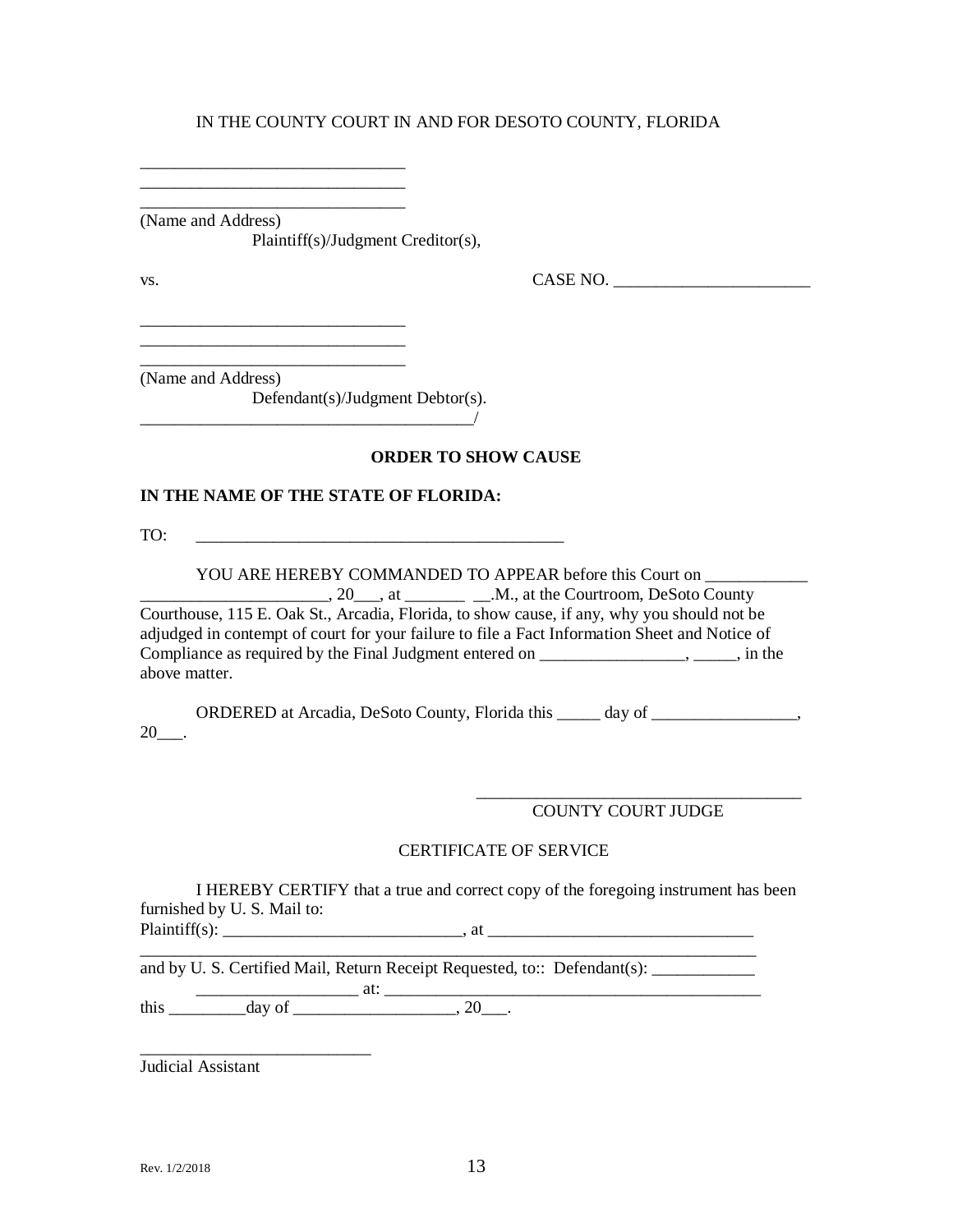\_\_\_\_\_\_\_\_\_\_\_\_\_\_\_\_\_\_\_\_\_\_\_\_\_\_\_\_\_\_\_\_ (Name and Address)

\_\_\_\_\_\_\_\_\_\_\_\_\_\_\_\_\_\_\_\_\_\_\_\_\_\_\_\_\_\_\_\_ \_\_\_\_\_\_\_\_\_\_\_\_\_\_\_\_\_\_\_\_\_\_\_\_\_\_\_\_\_\_\_\_

\_\_\_\_\_\_\_\_\_\_\_\_\_\_\_\_\_\_\_\_\_\_\_\_\_\_\_\_\_\_\_\_ \_\_\_\_\_\_\_\_\_\_\_\_\_\_\_\_\_\_\_\_\_\_\_\_\_\_\_\_\_\_\_\_

Plaintiff(s)/Judgment Creditor(s),

 $\text{Vs.}}$  CASE NO.  $\overline{\phantom{0}}$ 

\_\_\_\_\_\_\_\_\_\_\_\_\_\_\_\_\_\_\_\_\_\_\_\_\_\_\_\_\_\_\_\_ (Name and Address)

Defendant(s)/Judgment Debtor(s).

\_\_\_\_\_\_\_\_\_\_\_\_\_\_\_\_\_\_\_\_\_\_\_\_\_\_\_\_\_\_\_\_\_\_\_\_\_\_/

## **ORDER ADJUDICATING CONTEMPT**

THIS CAUSE coming on to be heard on Plaintiff's Motion for Contempt, and the Court being fully advised in the premises, it is therefore

ORDERED AND ADJUDGED as follows:

1. That the Defendant $(s)$ ,

is/are found to be in contempt of this Court for failure to complete and file the Fact Information Sheet and Notice of Compliance as required by the Final Judgment entered in this matter.

2. That said Defendant(s),  $\frac{1}{\sqrt{2}}$ 

may purge himself/herself of said contempt by filing said Fact Information Sheet and Notice of Compliance within 30 days of this Order.

3. If said Defendant(s), \_\_\_\_\_\_\_\_\_\_\_\_\_\_\_\_\_\_\_\_\_\_\_\_\_\_\_\_\_\_\_\_\_\_\_\_\_\_\_\_\_\_\_\_\_\_\_\_\_\_\_, shall fail to file said Fact Information Sheet and Notice of Compliance as ordered in paragraph 2. above, this Court shall enter an ARREST ORDER directed to said Defendant(s), \_\_\_\_\_\_\_\_\_\_\_\_\_\_\_\_\_\_\_\_\_\_\_\_\_\_\_\_\_\_\_, without further notice.

DONE AND ORDERED at Arcadia, DeSoto County, Florida, this \_\_\_\_\_ day of  $\frac{1}{20}$ ,  $20$ 

> \_\_\_\_\_\_\_\_\_\_\_\_\_\_\_\_\_\_\_\_\_\_\_\_\_\_\_\_\_\_\_\_\_\_\_\_\_\_ COUNTY COURT JUDGE

Copies furnished this  $\_\_\_\_\$  day of  $\_\_\_\_\_\_\_\_\_\_\_$ , 20 $\_\_\_\_\$ , to: Plaintiff(s) Defendant(s)

Judicial Assistant

\_\_\_\_\_\_\_\_\_\_\_\_\_\_\_\_\_\_\_\_\_\_\_\_\_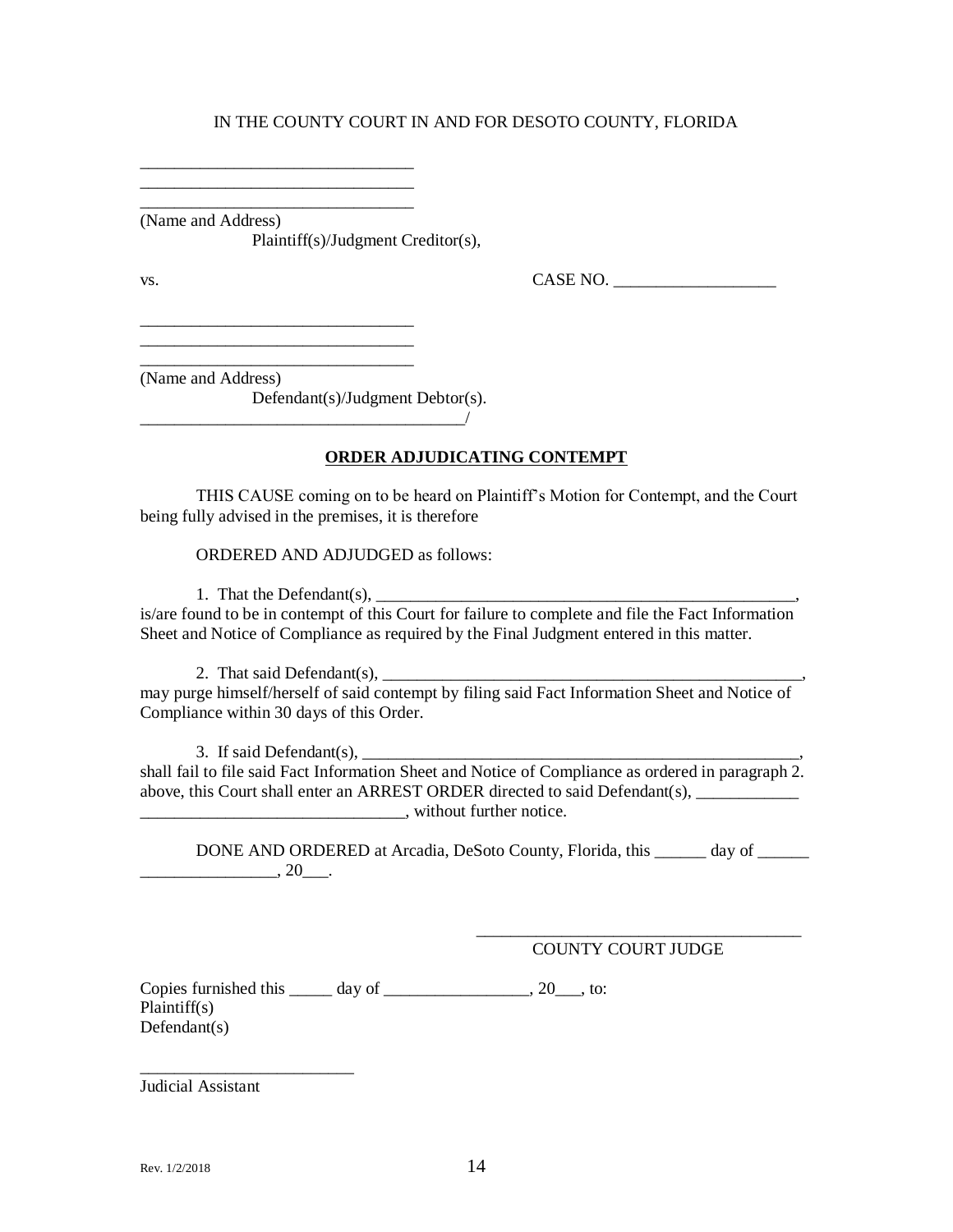\_\_\_\_\_\_\_\_\_\_\_\_\_\_\_\_\_\_\_\_\_\_\_\_\_\_\_\_\_\_\_\_ (Name and Address) Plaintiff(s),

\_\_\_\_\_\_\_\_\_\_\_\_\_\_\_\_\_\_\_\_\_\_\_\_\_\_\_\_\_\_\_\_ \_\_\_\_\_\_\_\_\_\_\_\_\_\_\_\_\_\_\_\_\_\_\_\_\_\_\_\_\_\_\_\_

vs. CASE NO. \_\_\_\_\_\_\_\_\_\_\_\_\_\_\_\_\_\_\_

(Name and Address) Defendant(s).

\_\_\_\_\_\_\_\_\_\_\_\_\_\_\_\_\_\_\_\_\_\_\_\_\_\_\_\_\_\_\_\_

 $\overline{\phantom{a}}$ 

#### **MOTION FOR DISCOVERY IN AID OF EXECUTION**

Plaintiff(s), \_\_\_\_\_\_\_\_\_\_\_\_\_\_\_\_\_\_\_\_\_\_\_\_\_\_\_, moves for an order requiring the  $Definition(s),$   $\qquad \qquad$   $\qquad \qquad$   $\qquad$   $\qquad$   $\qquad$   $\qquad$   $\qquad$   $\qquad$   $\qquad$   $\qquad$   $\qquad$   $\qquad$   $\qquad$   $\qquad$   $\qquad$   $\qquad$   $\qquad$   $\qquad$   $\qquad$   $\qquad$   $\qquad$   $\qquad$   $\qquad$   $\qquad$   $\qquad$   $\qquad$   $\qquad$   $\qquad$   $\qquad$   $\qquad$   $\qquad$   $\qquad$   $\qquad$   $\qquad$   $\qquad$ complete a Fact Information Sheet and Notice of Compliance pursuant to Florida Small Claims Rules, and further direct the Defendant(s) to file them with the Clerk of Court and mail copies to Plaintiff(s)..

Signed this  $\_\_\_\_\$  day of  $\_\_\_\_\_\$ , 20 $\_\_\_\$ .

Signature of Plaintiff(s)

\_\_\_\_\_\_\_\_\_\_\_\_\_\_\_\_\_\_\_\_\_\_\_\_\_\_\_\_\_\_\_\_\_\_\_

\_\_\_\_\_\_\_\_\_\_\_\_\_\_\_\_\_\_\_\_\_\_\_\_\_\_\_\_\_\_\_\_\_\_\_

\_\_\_\_\_\_\_\_\_\_\_\_\_\_\_\_\_\_\_\_\_\_\_\_\_\_\_\_\_\_\_\_\_\_\_

\_\_\_\_\_\_\_\_\_\_\_\_\_\_\_\_\_\_\_\_\_\_\_\_\_\_\_\_\_\_\_\_\_\_\_

Printed Name

Address

Telephone Number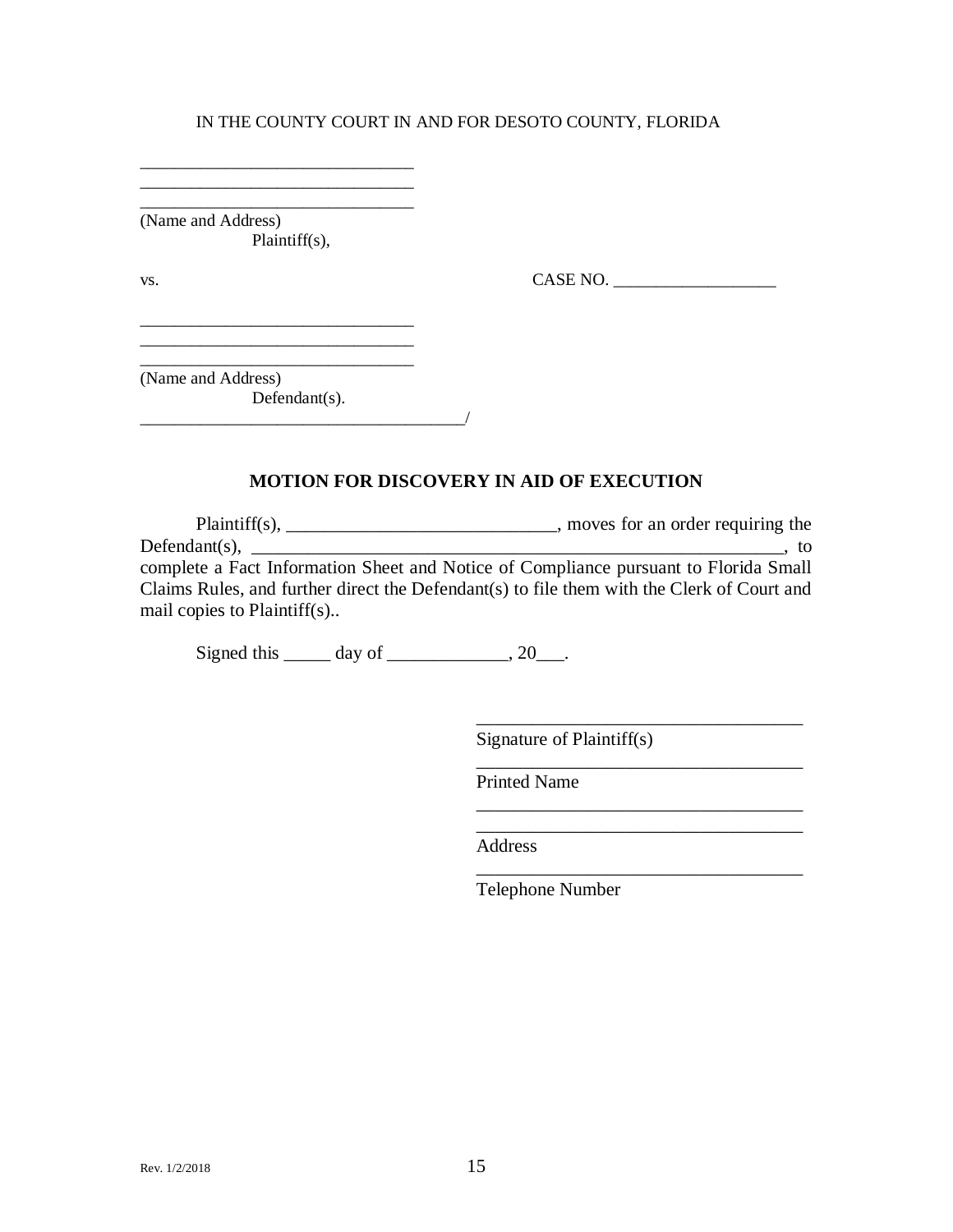\_\_\_\_\_\_\_\_\_\_\_\_\_\_\_\_\_\_\_\_\_\_\_\_\_\_\_\_\_\_\_\_ (Name and Address)

\_\_\_\_\_\_\_\_\_\_\_\_\_\_\_\_\_\_\_\_\_\_\_\_\_\_\_\_\_\_\_\_ \_\_\_\_\_\_\_\_\_\_\_\_\_\_\_\_\_\_\_\_\_\_\_\_\_\_\_\_\_\_\_\_

\_\_\_\_\_\_\_\_\_\_\_\_\_\_\_\_\_\_\_\_\_\_\_\_\_\_\_\_\_\_\_\_ \_\_\_\_\_\_\_\_\_\_\_\_\_\_\_\_\_\_\_\_\_\_\_\_\_\_\_\_\_\_\_\_

Plaintiff(s)/Judgment Creditor(s),

 $\text{Vs.}}$  CASE NO.  $\overline{\phantom{0}}$ 

\_\_\_\_\_\_\_\_\_\_\_\_\_\_\_\_\_\_\_\_\_\_\_\_\_\_\_\_\_\_\_\_ (Name and Address)

Defendant(s)/Judgment Debtor(s).

 $\overline{\phantom{a}}$ 

#### **ORDER DIRECTING DEFENDANT TO COMPLY WITH PRODUCTION OF DOCUMENTS**

THIS CAUSE coming on to be heard before this Court and there being no need for a hearing on Plaintiff's Motion for Discovery in Aid of Execution, therefore, it is

ORDERED AND ADJUDGED as follows:

1. That Defendant(s)/Judgment Debtor shall complete and file the Fact Information Sheet and Notice of Compliance attached hereto and file same with the Clerk of Court within fourty-five (45) days of the date of this order.

2. That Defendant(s)/Judgment Debtor shall mail copies of said Fact Information Sheet and Notice of Compliance to Plaintiff(s)/Judgment Creditor immediately after filing with the Clerk of Court.

3. Defendant's/Judgment Debtor's failure to comply with this order shall be grounds for contempt.

DONE AND ORDERED at Arcadia, DeSoto County, Florida, this \_\_\_\_\_ day of \_\_\_\_\_\_\_  $\overline{\phantom{20}}$ ,  $20\overline{\phantom{0}}$ .

COUNTY COURT JUDGE

\_\_\_\_\_\_\_\_\_\_\_\_\_\_\_\_\_\_\_\_\_\_\_\_\_\_\_\_\_\_\_\_\_\_\_\_\_\_\_

Copies furnished this \_\_\_\_\_ day of \_\_\_\_\_\_\_\_\_,  $20$ , to: Plaintiff/Judgment Creditor Defendant/Judgment Debtor

\_\_\_\_\_\_\_\_\_\_\_\_\_\_\_\_\_\_\_\_\_\_\_\_\_\_\_\_\_\_\_\_

Judicial Assistant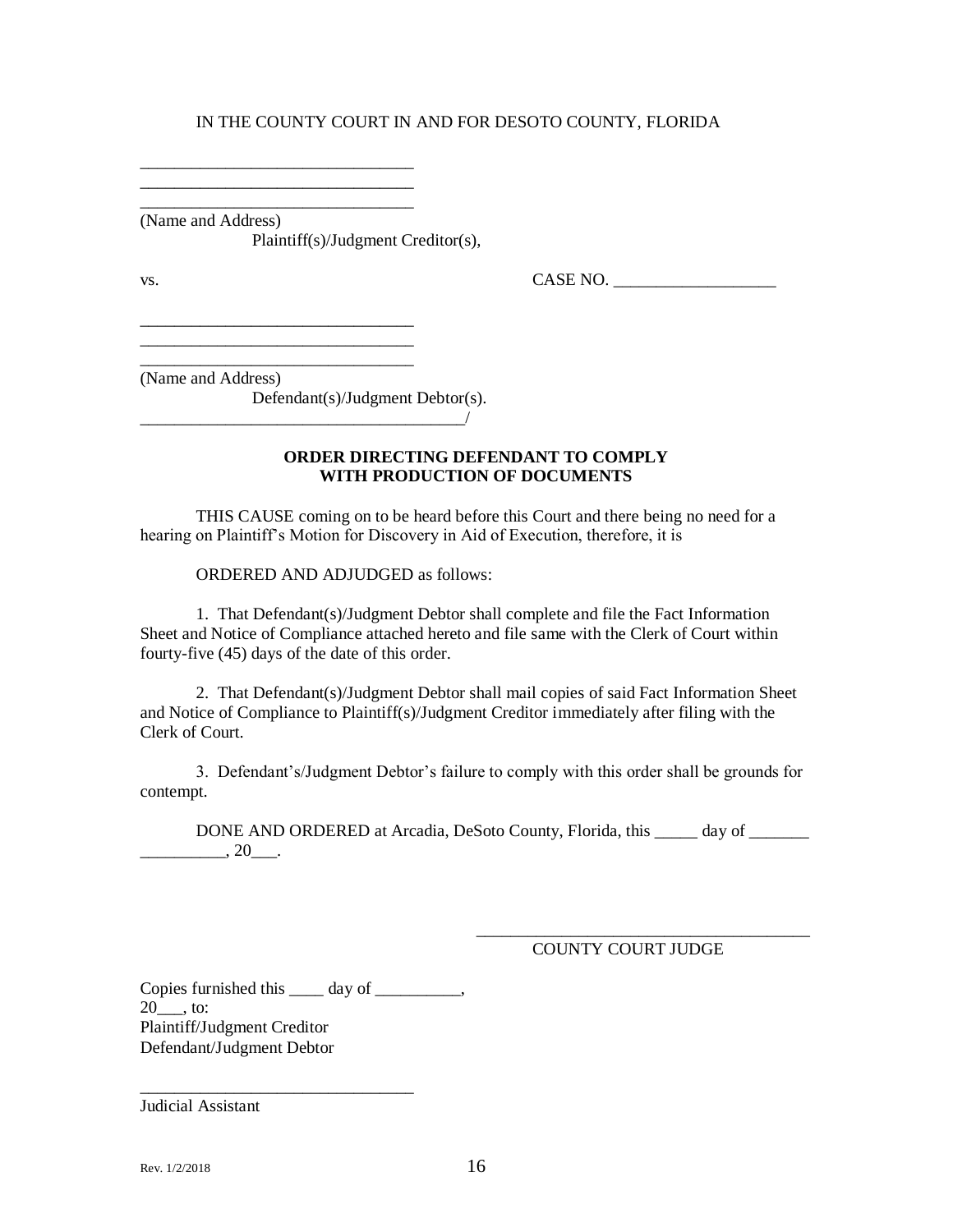\_\_\_\_\_\_\_\_\_\_\_\_\_\_\_\_\_\_\_\_\_\_\_\_\_\_\_\_\_\_\_\_ (Name and Address)

\_\_\_\_\_\_\_\_\_\_\_\_\_\_\_\_\_\_\_\_\_\_\_\_\_\_\_\_\_\_\_\_

\_\_\_\_\_\_\_\_\_\_\_\_\_\_\_\_\_\_\_\_\_\_\_\_\_\_\_\_\_\_\_\_

\_\_\_\_\_\_\_\_\_\_\_\_\_\_\_\_\_\_\_\_\_\_\_\_\_\_\_\_\_\_\_\_

\_\_\_\_\_\_\_\_\_\_\_\_\_\_\_\_\_\_\_\_\_\_\_\_\_\_\_\_\_\_\_\_

Plaintiff(s)/Judgment Creditor(s),

vs. CASE NO. \_\_\_\_\_\_\_\_\_\_\_\_\_\_\_\_\_\_\_

(Name and Address)

Defendant(s)/Judgment Debtor(s).

\_\_\_\_\_\_\_\_\_\_\_\_\_\_\_\_\_\_\_\_\_\_\_\_\_\_\_\_\_\_\_\_\_\_\_\_\_\_/

 $\_$ 

#### **FACT INFORMATION SHEET**

| Rate of Pay: \$________ per ________________________ Average Paycheck: \$__________ per ________________________ |                                                                                                                      |
|------------------------------------------------------------------------------------------------------------------|----------------------------------------------------------------------------------------------------------------------|
| based on:                                                                                                        |                                                                                                                      |
| Other Personal Income: \$                                                                                        |                                                                                                                      |
| (Explain details on back of this sheet or an additional sheet if necessary.)                                     |                                                                                                                      |
|                                                                                                                  |                                                                                                                      |
|                                                                                                                  |                                                                                                                      |
|                                                                                                                  |                                                                                                                      |
|                                                                                                                  |                                                                                                                      |
|                                                                                                                  |                                                                                                                      |
|                                                                                                                  |                                                                                                                      |
| Spouse's Employer:                                                                                               | <u> 1988 - Jan James James James James James James James James James James James James James James James James J</u> |
|                                                                                                                  |                                                                                                                      |
| Other Family Income: \$____________ per ___________(Explain details on back of this sheet or an                  |                                                                                                                      |
| additional sheet if necessary.)                                                                                  |                                                                                                                      |
| Names and Ages of All Your Children (and addresses if not living with you): _______________________              |                                                                                                                      |
| Child Support or Alimony Paid: \$                                                                                |                                                                                                                      |
|                                                                                                                  |                                                                                                                      |
| Who is Head of Your Household? ____ You ____ Spouse ____ Other Person                                            |                                                                                                                      |
|                                                                                                                  |                                                                                                                      |
| Savings Account at:<br>$\frac{1}{2}$ Account #                                                                   |                                                                                                                      |

(Describe all other accounts or investments you may have, including stocks, mutual funds, savings bonds, or annuities, on the back of this sheet or an additional sheet if necessary.)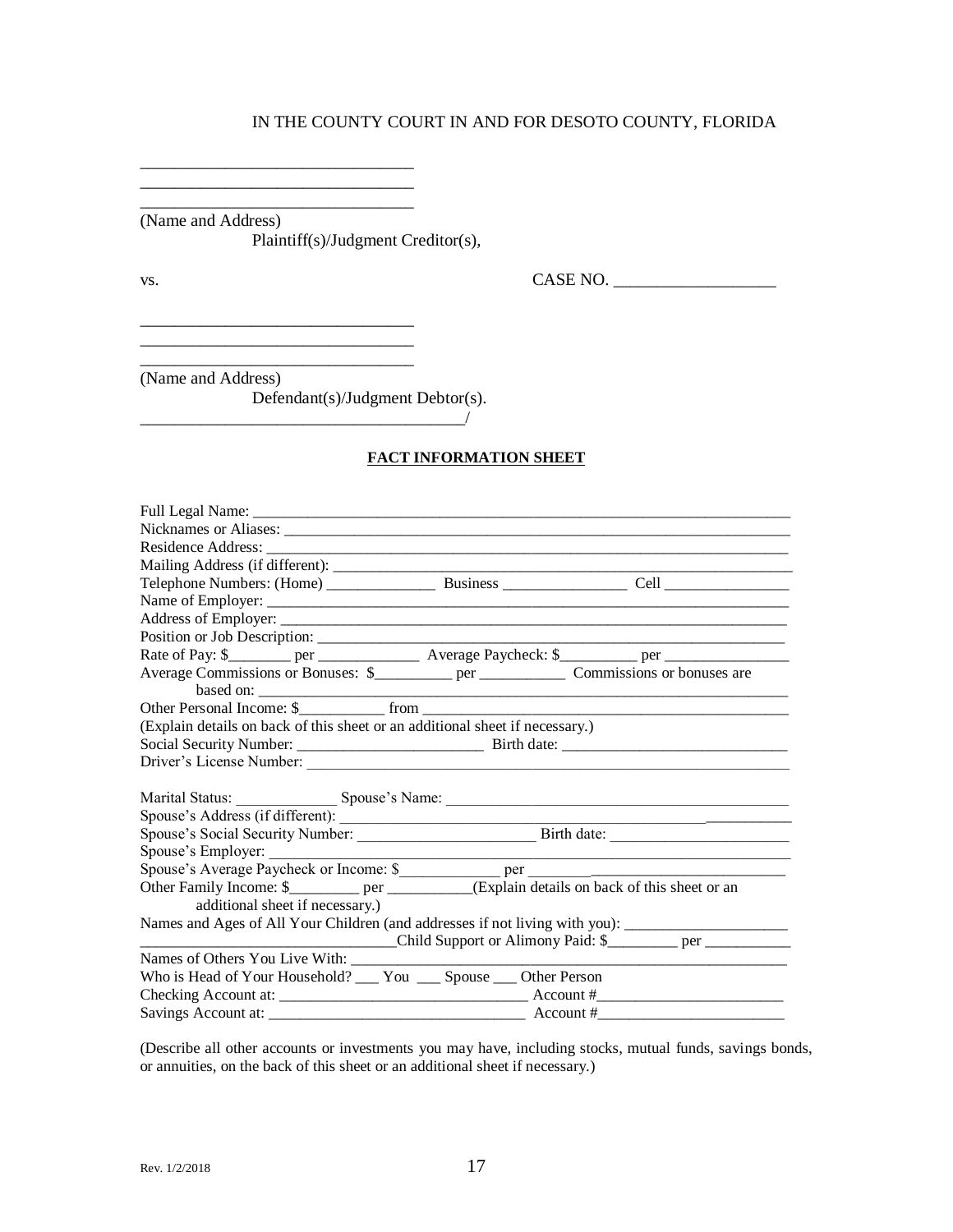| For Real Estate (land) You Own or Are Buying:    |                                                                                                                                                                                                                                                                                                                                                                                                                    |
|--------------------------------------------------|--------------------------------------------------------------------------------------------------------------------------------------------------------------------------------------------------------------------------------------------------------------------------------------------------------------------------------------------------------------------------------------------------------------------|
|                                                  |                                                                                                                                                                                                                                                                                                                                                                                                                    |
|                                                  |                                                                                                                                                                                                                                                                                                                                                                                                                    |
|                                                  |                                                                                                                                                                                                                                                                                                                                                                                                                    |
| Balance Owed: Monthly Payment: \$                |                                                                                                                                                                                                                                                                                                                                                                                                                    |
|                                                  | (Attach a copy of the deed or mortgage, or list the legal description of the property on the back of this sheet                                                                                                                                                                                                                                                                                                    |
| are buyer.)                                      | or an additional sheet if necessary. Also provide the same information of any other property you own or                                                                                                                                                                                                                                                                                                            |
| For All Motor Vehicles You Own or Are Buying:    |                                                                                                                                                                                                                                                                                                                                                                                                                    |
|                                                  |                                                                                                                                                                                                                                                                                                                                                                                                                    |
|                                                  | Vehicle ID #: $\frac{1}{\sqrt{1-\frac{1}{2}}}\frac{1}{\sqrt{1-\frac{1}{2}}}\frac{1}{\sqrt{1-\frac{1}{2}}}\frac{1}{\sqrt{1-\frac{1}{2}}}\frac{1}{\sqrt{1-\frac{1}{2}}}\frac{1}{\sqrt{1-\frac{1}{2}}}\frac{1}{\sqrt{1-\frac{1}{2}}}\frac{1}{\sqrt{1-\frac{1}{2}}}\frac{1}{\sqrt{1-\frac{1}{2}}}\frac{1}{\sqrt{1-\frac{1}{2}}}\frac{1}{\sqrt{1-\frac{1}{2}}}\frac{1}{\sqrt{1-\frac{1}{2}}}\frac{1}{\sqrt{1-\frac{1}{$ |
|                                                  |                                                                                                                                                                                                                                                                                                                                                                                                                    |
|                                                  |                                                                                                                                                                                                                                                                                                                                                                                                                    |
|                                                  |                                                                                                                                                                                                                                                                                                                                                                                                                    |
| additional sheet if necessary.)                  | as well as other vehicles, such as boats, motorcycles, bicycles, or aircraft, on the back of this sheet or an                                                                                                                                                                                                                                                                                                      |
| address of the person who received the property. | Have you given, sold, loaned, or transferred any real or personal property worth more than \$100 to any<br>person in the last year? If your answer is "yes", describe the property and sale price, and give the name and                                                                                                                                                                                           |
|                                                  |                                                                                                                                                                                                                                                                                                                                                                                                                    |
|                                                  |                                                                                                                                                                                                                                                                                                                                                                                                                    |

Please attach copies of the following:

- a. Your last pay stub.
- b. Your last 3 statements from each bank, savings, credit union, or other financial account.
- c. Your motor vehicle registrations and titles.
- d. Any deeds of titles to any real or personal property you own or are buying, or leases to property you are renting.

UNDER PENALTY OF PERJURY, I SWEAR OR AFFIRM THAT THE FOREGOING ANSWERS ARE TRUE AND COMPLETE.

Defendant(s)/Judgment Debtor(s)

\_\_\_\_\_\_\_\_\_\_\_\_\_\_\_\_\_\_\_\_\_\_\_\_\_\_\_\_\_\_\_\_\_\_\_\_\_\_\_\_\_\_

\_\_\_\_\_\_\_\_\_\_\_\_\_\_\_\_\_\_\_\_\_\_\_\_\_\_\_\_\_\_\_\_\_\_\_\_\_\_\_\_\_\_\_

STATE OF FLORIDA COUNTY OF \_\_\_\_\_\_\_\_\_\_\_\_\_\_\_\_\_\_

| The foregoing instrument was acknowledged before me on | hv |
|--------------------------------------------------------|----|
| who is personally known to me or has produced:         |    |
| as identification and who  did/did not  take an oath.  |    |
| WITNESS my hand and official seal on<br>20             |    |

Notary Public State of Florida

Commission expires: \_\_\_\_\_\_\_\_\_\_\_\_\_\_\_\_\_\_\_\_\_\_\_\_\_\_

MAIL OR DELIVER THIS FORM TO THE CLERK OF THE COURT, AND MAIL OR DELIVER A COPY OF THE COMPLETED FORM TO THE JUDGMENT CREDITOR OR THE CREDITOR'S ATTORNEY.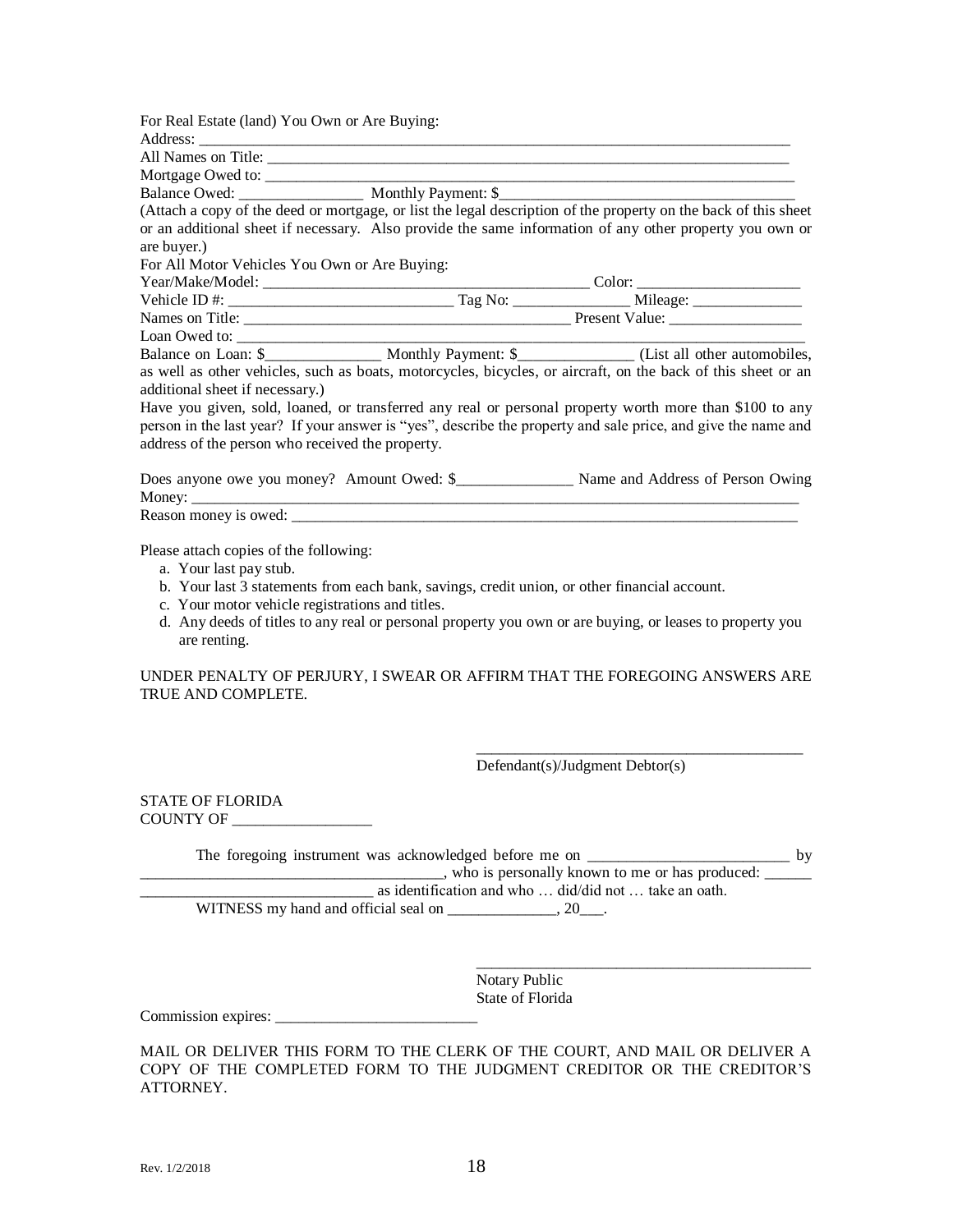\_\_\_\_\_\_\_\_\_\_\_\_\_\_\_\_\_\_\_\_\_\_\_\_\_\_\_\_\_\_\_\_ (Name and Address) Plaintiff(s),

\_\_\_\_\_\_\_\_\_\_\_\_\_\_\_\_\_\_\_\_\_\_\_\_\_\_\_\_\_\_\_\_ \_\_\_\_\_\_\_\_\_\_\_\_\_\_\_\_\_\_\_\_\_\_\_\_\_\_\_\_\_\_\_\_

\_\_\_\_\_\_\_\_\_\_\_\_\_\_\_\_\_\_\_\_\_\_\_\_\_\_\_\_\_\_\_\_

\_\_\_\_\_\_\_\_\_\_\_\_\_\_\_\_\_\_\_\_\_\_\_\_\_\_\_\_\_\_\_\_

vs. CASE NO.

(Name and Address) Defendant(s).  $\overline{\phantom{a}}$ 

**NOTICE OF COMPLIANCE**

I, \_\_\_\_\_\_\_\_\_\_\_\_\_\_\_\_\_\_\_\_\_\_\_\_\_\_\_\_\_\_\_\_\_\_\_\_\_\_\_\_\_\_\_\_\_\_\_, Defendant(s) hereby give Notice to this Court that I have complied with the requirement to file a Fact Information Sheet in the above matter.

|                                    |        | I hereby certify that I have mailed a copy of said Fact Information Sheet and a copy of |  |
|------------------------------------|--------|-----------------------------------------------------------------------------------------|--|
| this Notice of Compliance to       |        | , Plaintiff $(s)$ ,                                                                     |  |
| at the address shown above on this | day of | 20                                                                                      |  |

I understand that I am swearing or affirming under oath that the statements contained in this Notice of Compliance are true and correct to the best of my knowledge and belief. I further understand that the punishment for knowingly making a false statement or incomplete disclosure includes fines and/or imprisonment.

Signature of Defendant(s)

\_\_\_\_\_\_\_\_\_\_\_\_\_\_\_\_\_\_\_\_\_\_\_\_\_\_\_\_\_\_\_\_\_\_\_\_\_\_

\_\_\_\_\_\_\_\_\_\_\_\_\_\_\_\_\_\_\_\_\_\_\_\_\_\_\_\_\_\_\_\_\_\_\_\_\_\_

\_\_\_\_\_\_\_\_\_\_\_\_\_\_\_\_\_\_\_\_\_\_\_\_\_\_\_\_\_\_\_\_\_\_\_\_\_\_

\_\_\_\_\_\_\_\_\_\_\_\_\_\_\_\_\_\_\_\_\_\_\_\_\_\_\_\_\_\_\_\_\_\_\_\_\_\_

Printed Name

Address

Telephone Number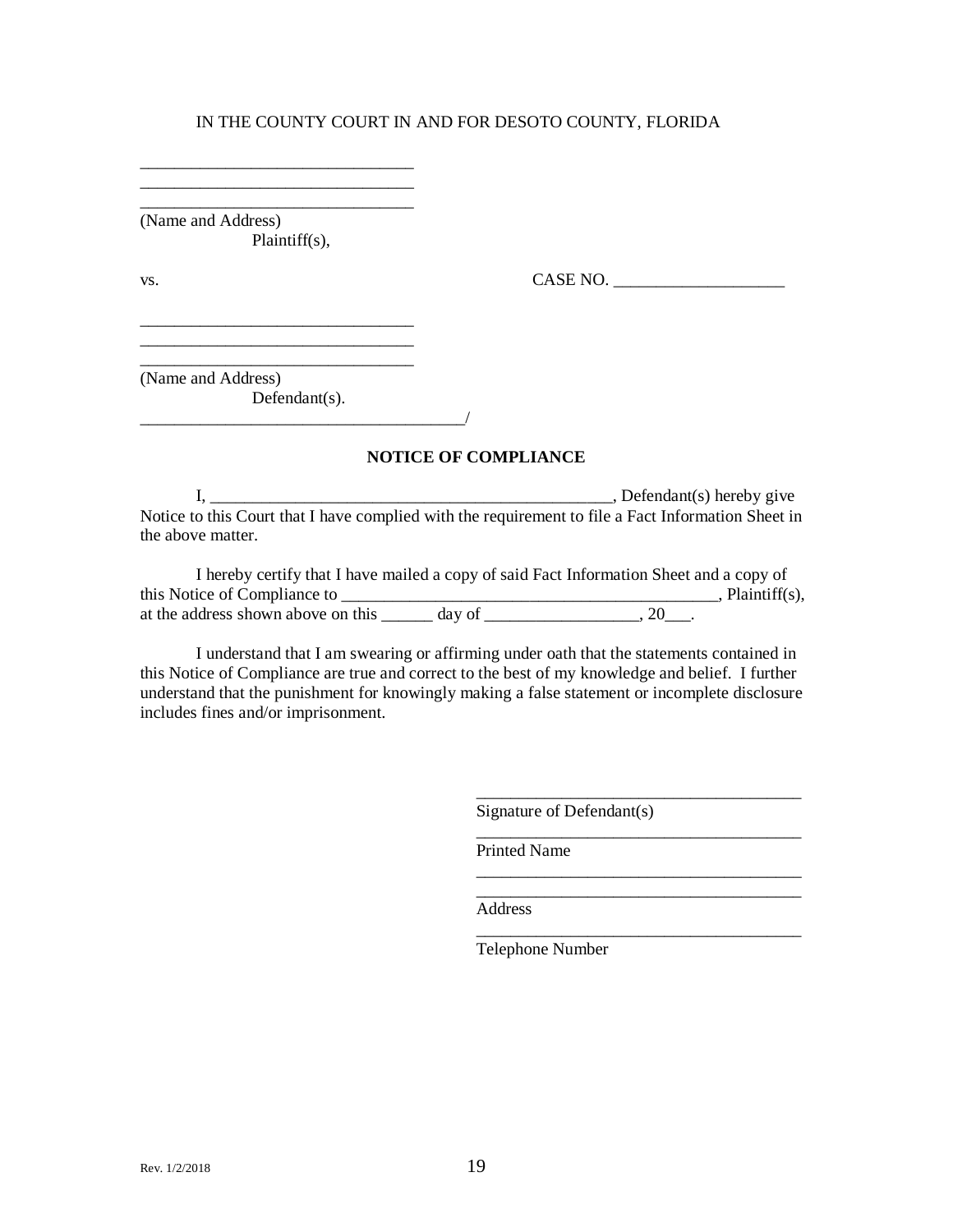\_\_\_\_\_\_\_\_\_\_\_\_\_\_\_\_\_\_\_\_\_\_\_\_\_\_\_\_\_\_\_\_ (Name and Address) Plaintiff(s)/Judgment Creditor(s),

\_\_\_\_\_\_\_\_\_\_\_\_\_\_\_\_\_\_\_\_\_\_\_\_\_\_\_\_\_\_\_\_ \_\_\_\_\_\_\_\_\_\_\_\_\_\_\_\_\_\_\_\_\_\_\_\_\_\_\_\_\_\_\_\_

vs. CASE NO. \_\_\_\_\_\_\_\_\_\_\_\_\_\_\_\_\_\_\_

\_\_\_\_\_\_\_\_\_\_\_\_\_\_\_\_\_\_\_\_\_\_\_\_\_\_\_\_\_\_\_\_ (Name and Address)

Defendant(s)/Judgment Debtor(s).

 $\overline{\phantom{a}}$ 

## **EXECUTION**

THE STATE OF FLORIDA: To Each Sheriff of the State:

YOU ARE HEREBY COMMANDED to levy on the goods and chattels, lands, and tenements of \_\_\_\_\_\_\_\_\_\_\_\_\_\_\_\_\_\_\_\_\_\_\_\_\_\_\_\_\_\_\_\_\_\_\_\_\_\_\_\_\_\_\_\_\_\_\_\_\_\_\_\_\_\_\_\_ in the sum of  $\frac{1}{2}$   $\frac{1}{2}$   $\frac{1}{2}$  with legal interest thereon from \_\_\_\_\_\_\_\_, 20\_\_\_, until paid and that you have this writ before the court when satisfied.

WITNESS my hand and the seal of the court on \_\_\_\_\_\_\_\_\_\_\_\_\_\_, 20\_\_\_.

NADIA K. DAUGHTREY CLERK OF THE COURTS

(SEAL)

BY:\_\_\_\_\_\_\_\_\_\_\_\_\_\_\_\_\_\_\_\_\_\_\_\_\_\_\_\_\_\_\_

Deputy Clerk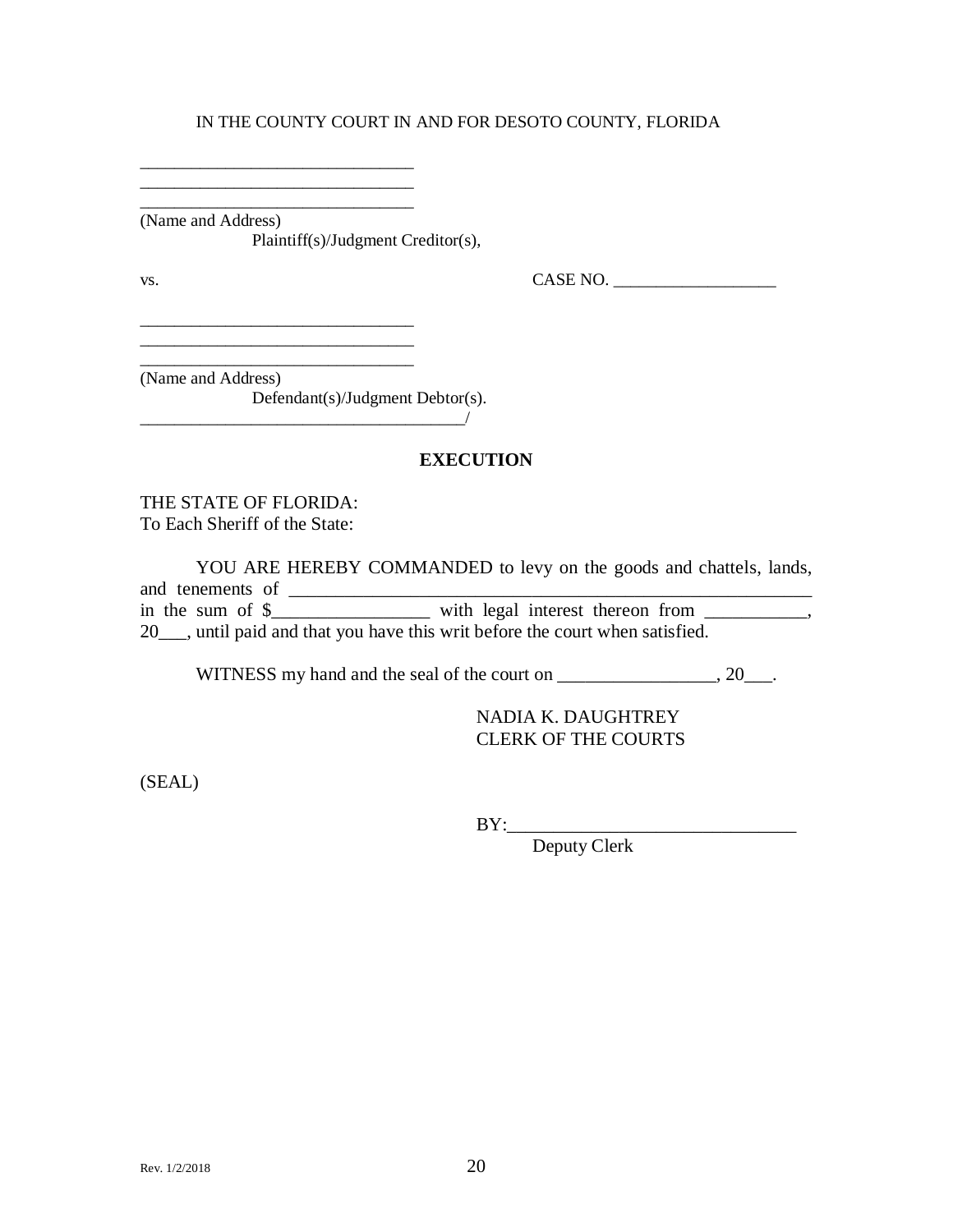(Name and Address) Plaintiff(s)/Judgment Creditor(s),

VS.

 $\mathbf{CASE\ NO.}\ \_\_\_$ 

(Name and Address) Defendant(s)/Judgment Debtor(s),

 $\overline{a}$  and  $\overline{a}$  and  $\overline{a}$  and  $\overline{a}$  and  $\overline{a}$  and  $\overline{a}$  and  $\overline{a}$  and  $\overline{a}$  and  $\overline{a}$  and  $\overline{a}$  and  $\overline{a}$  and  $\overline{a}$  and  $\overline{a}$  and  $\overline{a}$  and  $\overline{a}$  and  $\overline{a}$  and  $\overline{a}$  and

(Name and Address) Garnishee.

## **INSTRUCTIONS FOR LEVY**

| 1. Plaintiff $(s)$ ,                         |                                       | was awarded a |
|----------------------------------------------|---------------------------------------|---------------|
| Final Judgment in this case on               | $, 20 \quad$ , in the amount of $\$\$ |               |
| The amount of the Judgment unsatisfied is \$ |                                       |               |

2. Plaintiff(s) believes that Defendant(s) owns the following property described

(Use additional sheet if necessary.)

3. That the above-described property is located at: \_\_\_\_\_\_\_\_\_\_\_\_\_\_\_\_\_\_\_\_\_\_\_\_\_\_\_\_\_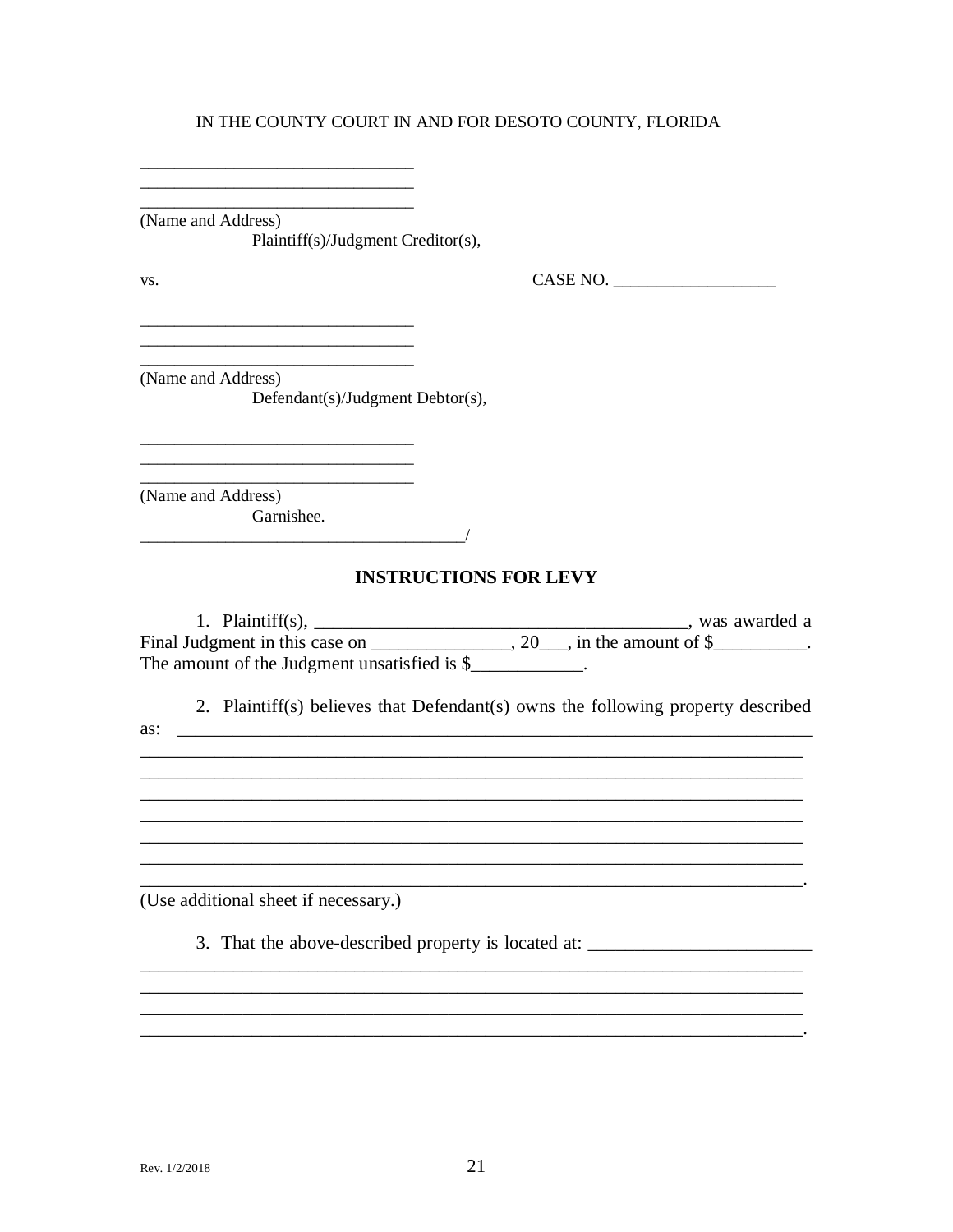Signed this  $\_\_\_\_$  day of  $\_\_\_\_\_$ , 20 $\_\_\_\_\$ .

Plaintiff

Address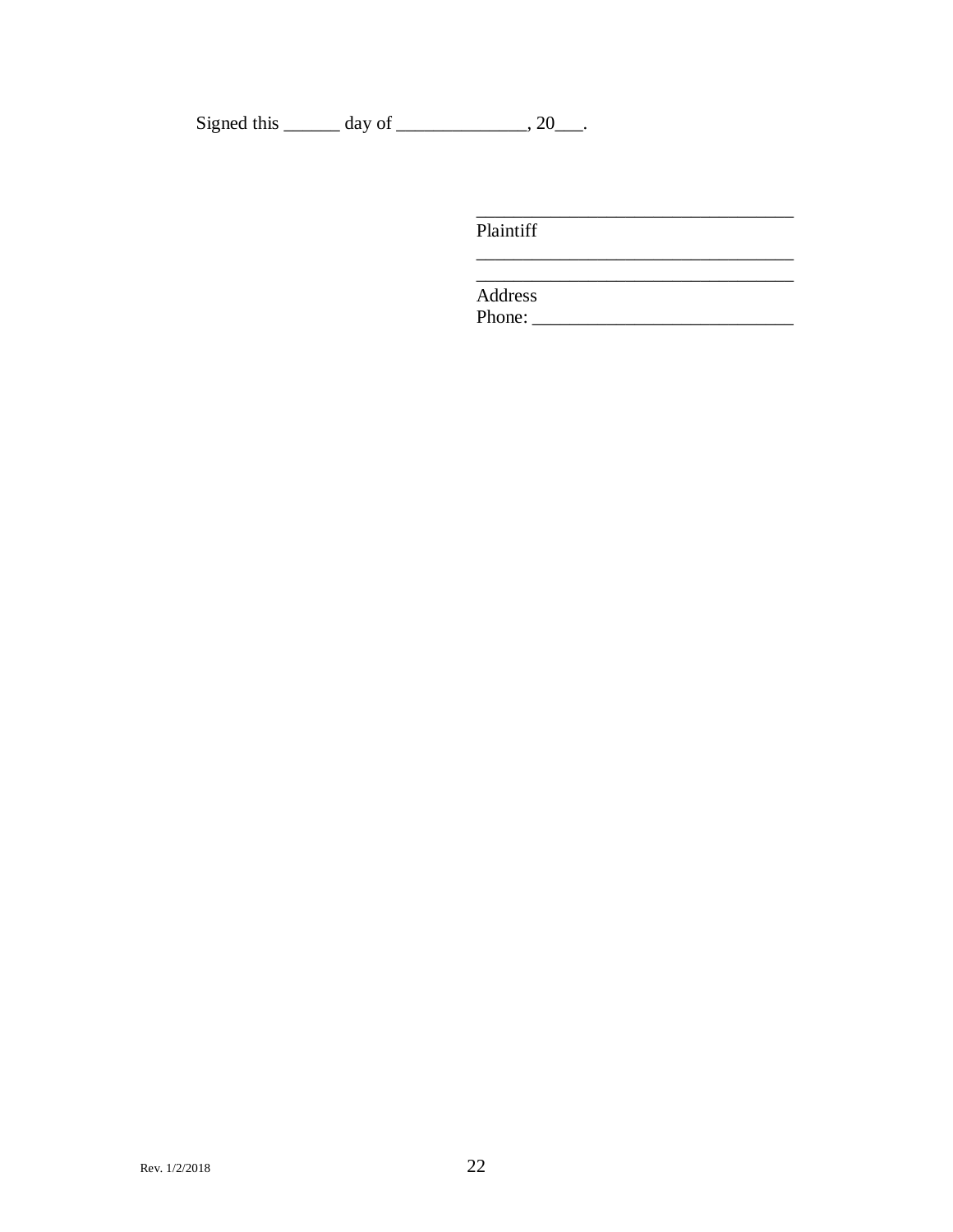\_\_\_\_\_\_\_\_\_\_\_\_\_\_\_\_\_\_\_\_\_\_\_\_\_\_\_\_\_\_\_\_ (Name and Address) Plaintiff(s)/Judgment Creditor(s),

\_\_\_\_\_\_\_\_\_\_\_\_\_\_\_\_\_\_\_\_\_\_\_\_\_\_\_\_\_\_\_\_ \_\_\_\_\_\_\_\_\_\_\_\_\_\_\_\_\_\_\_\_\_\_\_\_\_\_\_\_\_\_\_\_

\_\_\_\_\_\_\_\_\_\_\_\_\_\_\_\_\_\_\_\_\_\_\_\_\_\_\_\_\_\_\_\_

\_\_\_\_\_\_\_\_\_\_\_\_\_\_\_\_\_\_\_\_\_\_\_\_\_\_\_\_\_\_\_\_

\_\_\_\_\_\_\_\_\_\_\_\_\_\_\_\_\_\_\_\_\_\_\_\_\_\_\_\_\_\_\_\_\_\_\_\_\_\_/

 $\text{Vs.}}$  CASE NO.  $\overline{\phantom{0}}$ 

(Name and Address)

Defendant(s)/Judgment Debtor(s),

\_\_\_\_\_\_\_\_\_\_\_\_\_\_\_\_\_\_\_\_\_\_\_\_\_\_\_\_\_\_\_\_ (Name and Address) Garnishee.

**PLAINTIFF'S MOTION FOR WRIT OF GARNISHMENT**

Plaintiff(s), \_\_\_\_\_\_\_\_\_\_\_\_\_\_\_\_\_\_\_\_\_\_\_\_\_\_\_\_\_\_\_\_\_\_\_\_\_\_\_, move(s) this Court to issue a Continuing Writ of Garnishment after Judgment in accordance with F. S. 77.0305 in the above stated cause and shows that said suit has been prosecuted to Final Judgment on \_\_\_\_\_\_\_\_\_\_\_, 20\_; that said Judgment is unsatisfied, and that Plaintiff(s) does not believe that Defendant(s), **EXECUTE:** is in possession of visible property in this State and in \_\_\_\_\_\_\_\_\_\_\_\_\_\_ County upon which a levy can be made sufficient to satisfy the Judgment. Plaintiff(s) say(s) that the money or other thing sought to be garnished is not due for the personal labor or services of the head of a family residing in Florida.

| Plaintiff(s) suggest that                                                                | address:                            |
|------------------------------------------------------------------------------------------|-------------------------------------|
|                                                                                          | , is indebted to said Defendant, or |
| has effects, or property of said Defendant(s) in hand, custody or control and prays that |                                     |
| garnishment issue, commanding                                                            | to answer according to              |
| law in such causes made and provided.                                                    |                                     |

The amount of the Judgment unsatisfied is \$\_\_\_\_\_\_\_\_\_\_\_\_.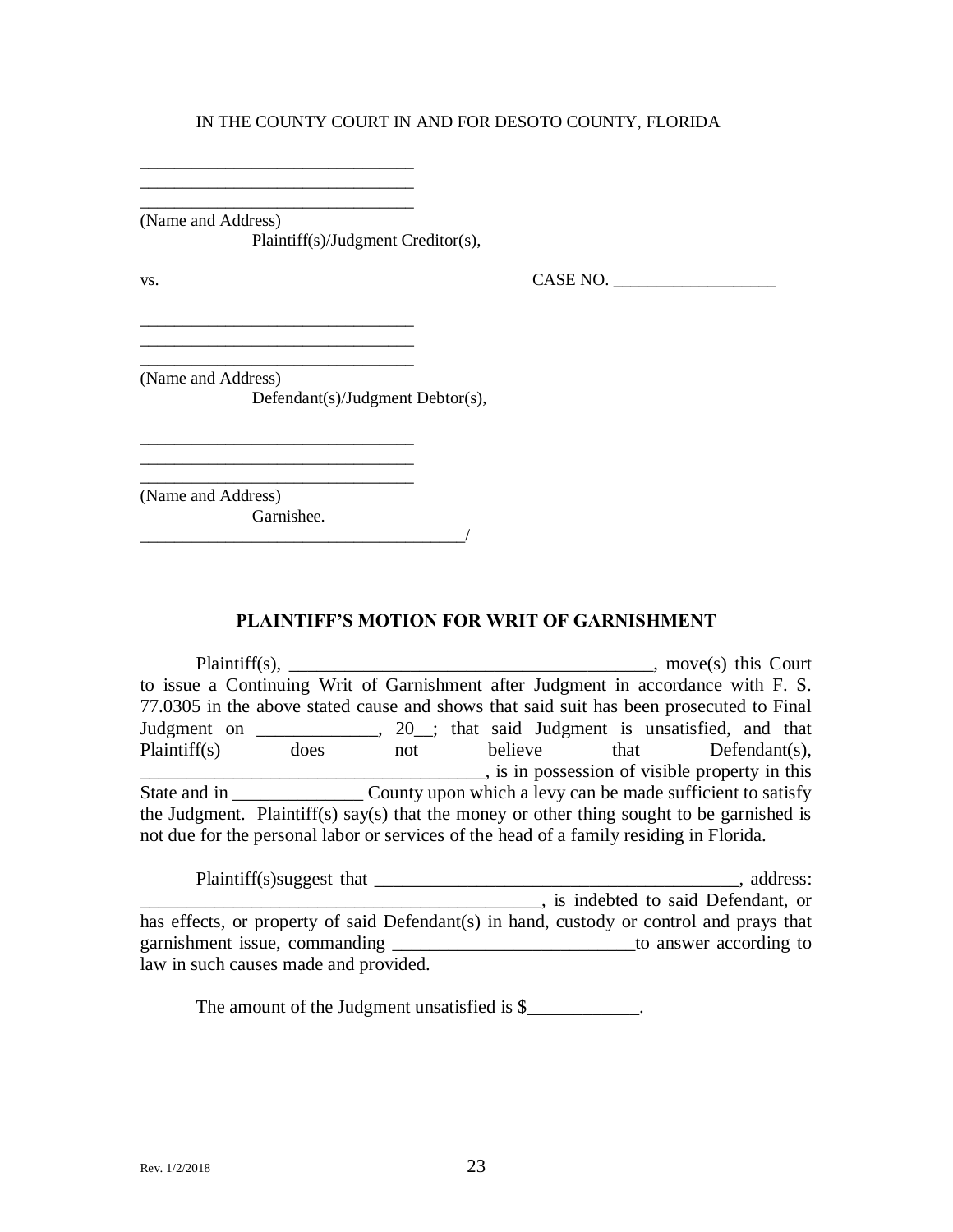Signed this  $\_\_\_\_$  day of  $\_\_\_\_\_$ , 20 $\_\_\_\_\$ .

Plaintiff

Address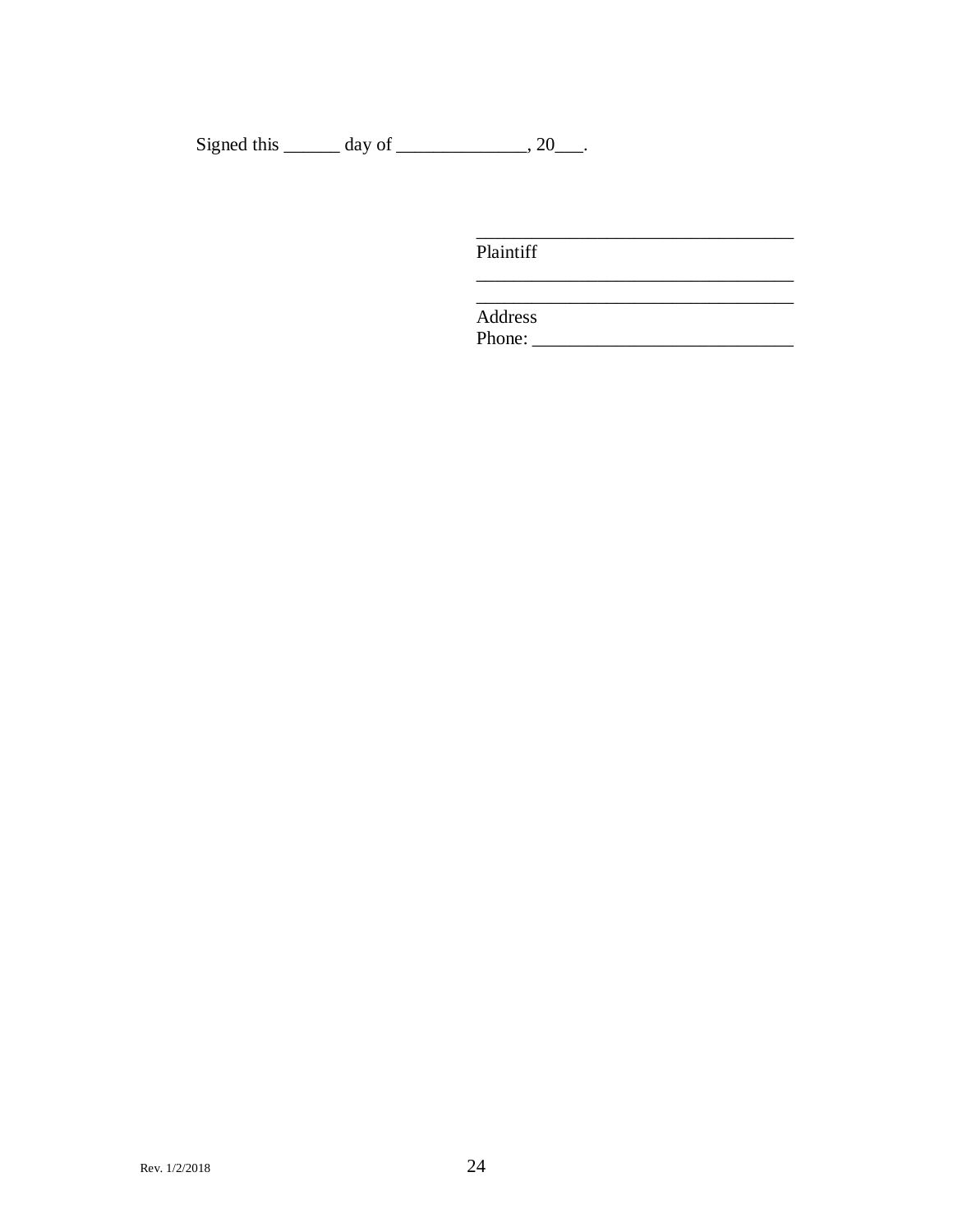\_\_\_\_\_\_\_\_\_\_\_\_\_\_\_\_\_\_\_\_\_\_\_\_\_\_\_\_\_\_\_\_ (Name and Address) Plaintiff(s)/Judgment Creditor(s),

\_\_\_\_\_\_\_\_\_\_\_\_\_\_\_\_\_\_\_\_\_\_\_\_\_\_\_\_\_\_\_\_ \_\_\_\_\_\_\_\_\_\_\_\_\_\_\_\_\_\_\_\_\_\_\_\_\_\_\_\_\_\_\_\_

\_\_\_\_\_\_\_\_\_\_\_\_\_\_\_\_\_\_\_\_\_\_\_\_\_\_\_\_\_\_\_\_ \_\_\_\_\_\_\_\_\_\_\_\_\_\_\_\_\_\_\_\_\_\_\_\_\_\_\_\_\_\_\_\_ \_\_\_\_\_\_\_\_\_\_\_\_\_\_\_\_\_\_\_\_\_\_\_\_\_\_\_\_\_\_\_\_

\_\_\_\_\_\_\_\_\_\_\_\_\_\_\_\_\_\_\_\_\_\_\_\_\_\_\_\_\_\_\_\_

 $\text{Vs.}}$  CASE NO.  $\overline{\phantom{0}}$ 

(Name and Address) Defendant(s)/Judgment Debtor(s),

\_\_\_\_\_\_\_\_\_\_\_\_\_\_\_\_\_\_\_\_\_\_\_\_\_\_\_\_\_\_\_\_\_\_\_\_\_\_/

\_\_\_\_\_\_\_\_\_\_\_\_\_\_\_\_\_\_\_\_\_\_\_\_\_\_\_\_\_\_\_\_ (Name and Address) Garnishee.

## **ORDER ON MOTION FOR WRIT OF GARNISHMENT**

THIS CAUSE came on to be heard upon Plaintiff(s) Motion for Writ of Garnishment, and the Court finds as follows:

1. A Final Judgment was entered against the above Defendant(s) on \_\_\_\_\_\_\_\_,  $20$ , in the amount of  $\frac{1}{2}$ .

2. The Plaintiff(s) alleges that the above Defendant(s) did not have in his/her possession visible property on which a levy can be made to sufficiently satisfy said Judgment.

3. That the above-named Garnishee, whose address is: \_\_\_\_\_\_\_\_\_\_\_\_\_\_\_\_\_\_\_\_\_\_\_\_\_\_\_

\_\_\_\_\_\_\_\_\_\_\_\_\_\_\_\_\_\_\_\_\_\_\_, holds money or other personal property owned by or belonging to the above Defendant(s).

IT IS ADJUDGED that Plaintiff(s) has the right against Defendant(s) to recover the sum of \$\_\_\_\_\_\_\_\_\_\_\_\_\_\_ pursuant to that certain Final Judgment entered against said Defendant(s) on \_\_\_\_\_\_\_\_\_\_\_\_\_, 20\_\_\_, for which the Clerk of the Court shall issue a Writ of Garnishment.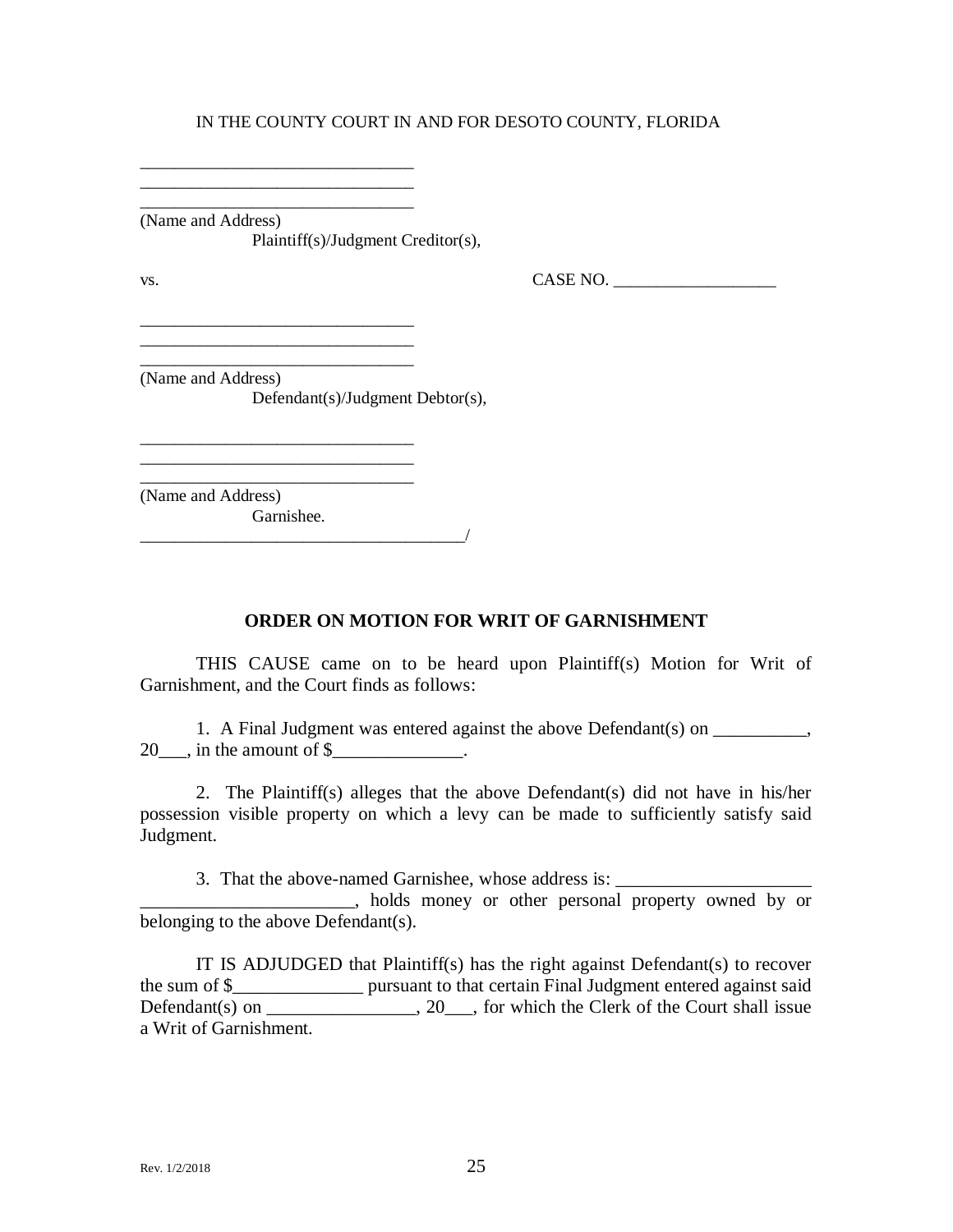DONE AND ORDERED at Arcadia, DeSoto County, Florida, this \_\_\_\_\_\_ day of  $\overline{\phantom{a}}$ , 20 $\overline{\phantom{a}}$ .

COUNTY JUDGE

\_\_\_\_\_\_\_\_\_\_\_\_\_\_\_\_\_\_\_\_\_\_\_\_\_\_\_\_\_\_\_\_\_\_\_

Copies furnished to: Plaintiff(s) Defendant(s) Garnishee

\_\_\_\_\_\_\_\_\_\_\_\_\_\_\_\_\_\_\_\_\_\_\_\_\_\_

Judicial Assistant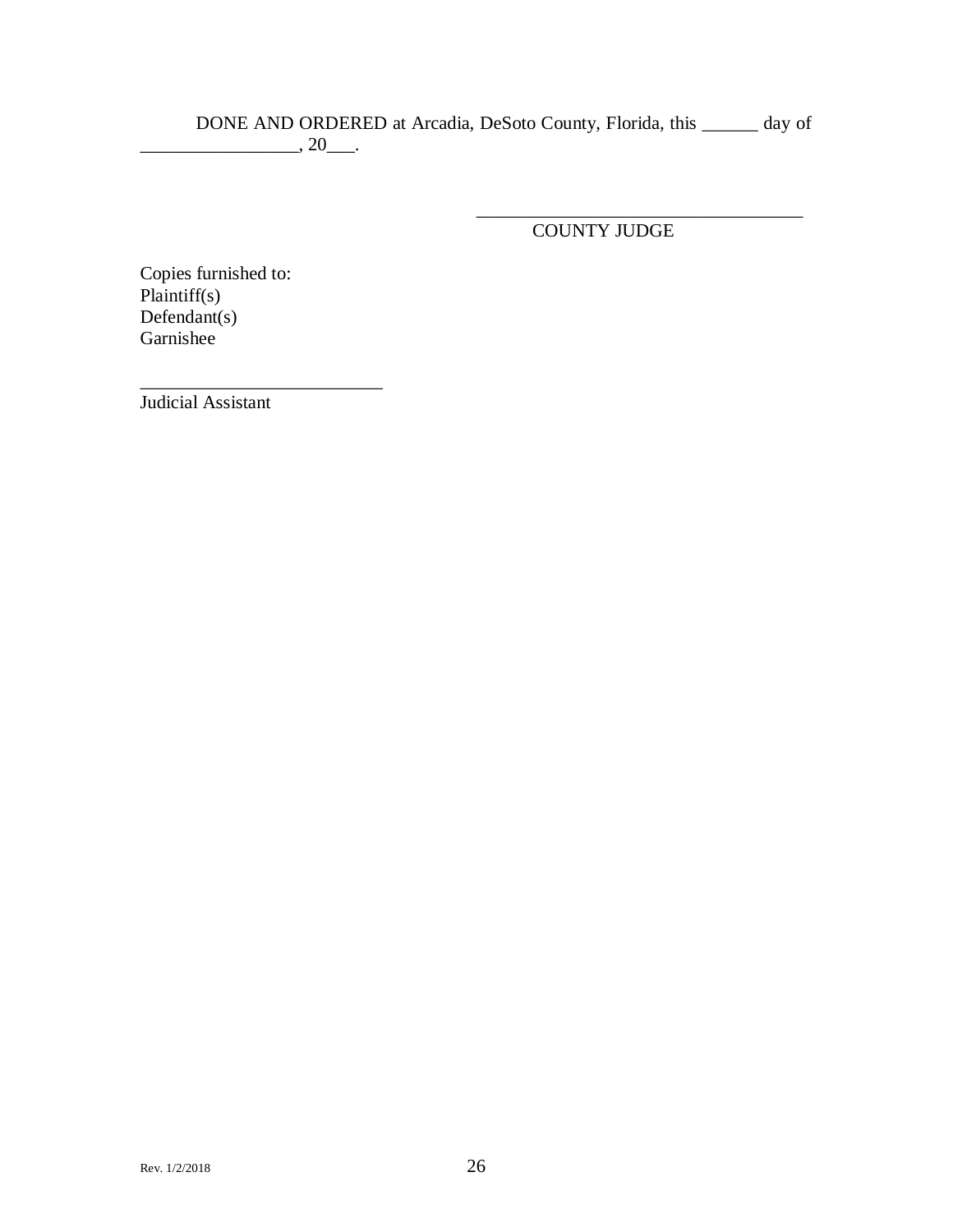\_\_\_\_\_\_\_\_\_\_\_\_\_\_\_\_\_\_\_\_\_\_\_\_\_\_\_\_\_\_\_\_ (Name and Address) Plaintiff(s)/Judgment Creditor(s),

\_\_\_\_\_\_\_\_\_\_\_\_\_\_\_\_\_\_\_\_\_\_\_\_\_\_\_\_\_\_\_\_ \_\_\_\_\_\_\_\_\_\_\_\_\_\_\_\_\_\_\_\_\_\_\_\_\_\_\_\_\_\_\_\_

\_\_\_\_\_\_\_\_\_\_\_\_\_\_\_\_\_\_\_\_\_\_\_\_\_\_\_\_\_\_\_\_ \_\_\_\_\_\_\_\_\_\_\_\_\_\_\_\_\_\_\_\_\_\_\_\_\_\_\_\_\_\_\_\_ \_\_\_\_\_\_\_\_\_\_\_\_\_\_\_\_\_\_\_\_\_\_\_\_\_\_\_\_\_\_\_\_

\_\_\_\_\_\_\_\_\_\_\_\_\_\_\_\_\_\_\_\_\_\_\_\_\_\_\_\_\_\_\_\_

 $\text{Vs.}}$  CASE NO.  $\overline{\phantom{0}}$ 

(Name and Address) Defendant(s)/Judgment Debtor(s),

\_\_\_\_\_\_\_\_\_\_\_\_\_\_\_\_\_\_\_\_\_\_\_\_\_\_\_\_\_\_\_\_ (Name and Address) Garnishee.

\_\_\_\_\_\_\_\_\_\_\_\_\_\_\_\_\_\_\_\_\_\_\_\_\_\_\_\_\_\_\_\_\_\_\_\_\_\_/

#### **WRIT OF GARNISHMENT**

## THE STATE OF FLORIDA: TO ALL AND SINGULAR SHERIFFS OF THE STATE:

#### YOU ARE HEREBY COMMANDED TO SUMMON the Garnishee,

\_\_\_\_\_\_\_\_\_\_\_\_\_\_\_\_\_\_\_\_\_\_\_\_\_\_\_\_\_\_, Address: \_\_\_\_\_\_\_\_\_\_\_\_\_\_\_\_\_\_\_\_\_\_\_\_\_\_\_\_\_\_\_\_  $\frac{1}{\sqrt{1-\frac{1}{\sqrt{1-\frac{1}{\sqrt{1-\frac{1}{\sqrt{1-\frac{1}{\sqrt{1-\frac{1}{\sqrt{1-\frac{1}{\sqrt{1-\frac{1}{\sqrt{1-\frac{1}{\sqrt{1-\frac{1}{\sqrt{1-\frac{1}{\sqrt{1-\frac{1}{\sqrt{1-\frac{1}{\sqrt{1-\frac{1}{\sqrt{1-\frac{1}{\sqrt{1-\frac{1}{\sqrt{1-\frac{1}{\sqrt{1-\frac{1}{\sqrt{1-\frac{1}{\sqrt{1-\frac{1}{\sqrt{1-\frac{1}{\sqrt{1-\frac{1}{\sqrt{1-\frac{1}{\sqrt{1-\frac{1}{\sqrt{1-\frac{1$  $\longrightarrow$  at  $\longrightarrow$  . The contract of  $\longrightarrow$  at  $\longrightarrow$  at  $\longrightarrow$ 

 $\blacksquare$ , within twenty (20) days after service on the Garnishee, exclusive of the day of service, and to file the original with the Clerk of the Court, 115 E. Oak St., Arcadia, Florida 34266, either before service on Plaintiff(s) or immediately thereafter, stating whether the Garnishee is indebted to Defendant(s), \_\_\_\_\_\_\_\_\_\_\_\_\_\_\_\_\_\_\_\_\_\_\_\_\_\_\_\_\_\_\_\_\_\_\_\_\_\_\_\_\_\_, at the time of the Answer or was

indebted at the time of service of the Writ, or at any time between such times, and in what sum and what tangible and intangible personal property of the Defendant(s) the Garnishee is in possession or control of at the time of the answer or had at the time of service of this writ, or at any time between such times, and whether the Garnishee knows of any other person indebted to the Defendant(s) or who may be in possession or control any of the property of the Defendant(s). **The amount set in Plaintiff's Motion is \$\_\_\_\_\_\_\_\_\_, plus legal interest at the rate of \_\_\_% a year from \_\_\_\_\_\_\_\_\_\_\_\_\_\_\_\_\_, the date of Final Judgment, and costs.**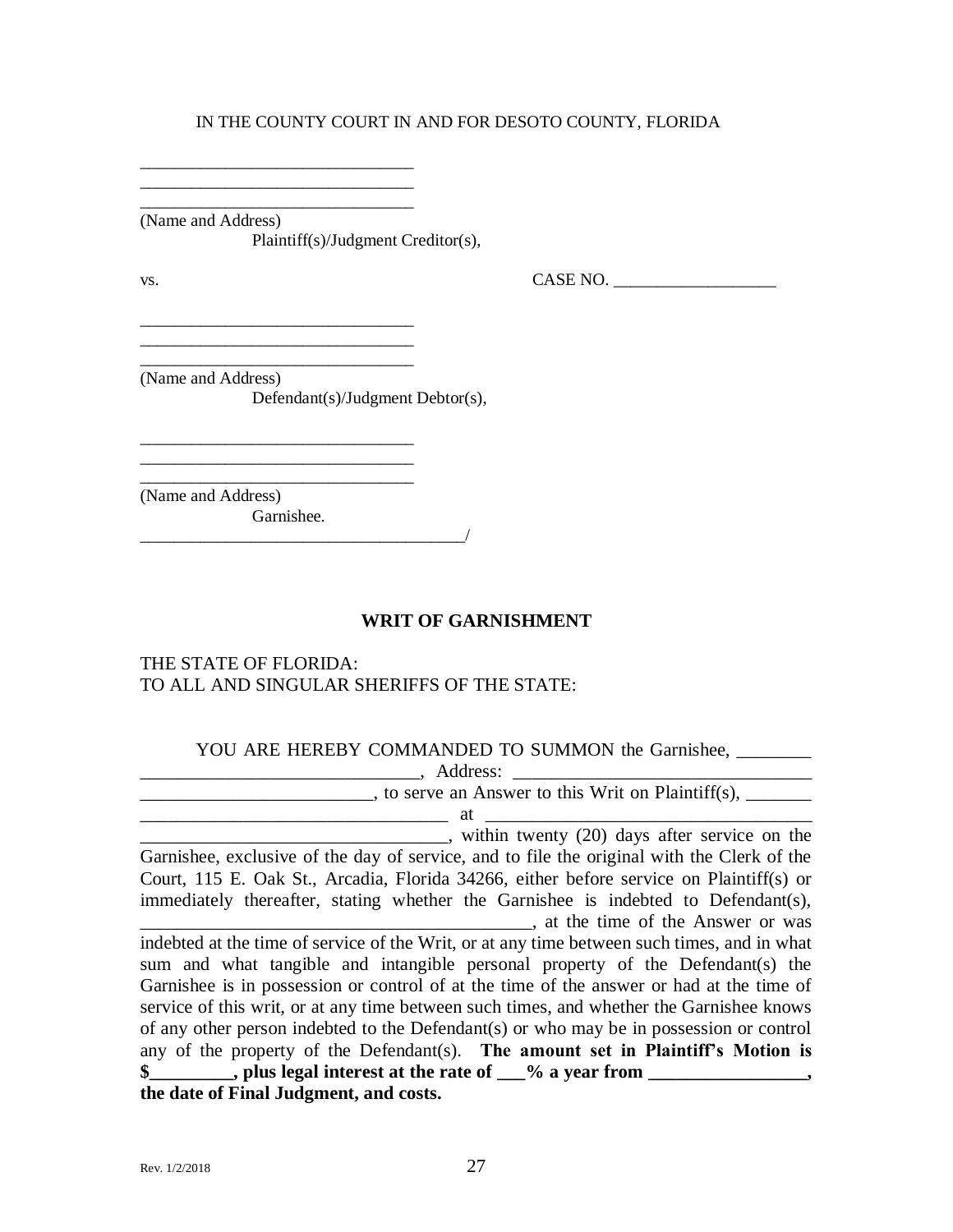WITNESS my hand and the seal of the court on \_\_\_\_\_\_\_\_\_\_\_\_\_\_\_, 20\_\_\_.

## NADIA K. DAUGHTREY CLERK OF THE COURTS

(SEAL)

BY:\_\_\_\_\_\_\_\_\_\_\_\_\_\_\_\_\_\_\_\_\_\_\_\_\_\_\_\_\_\_\_

Deputy Clerk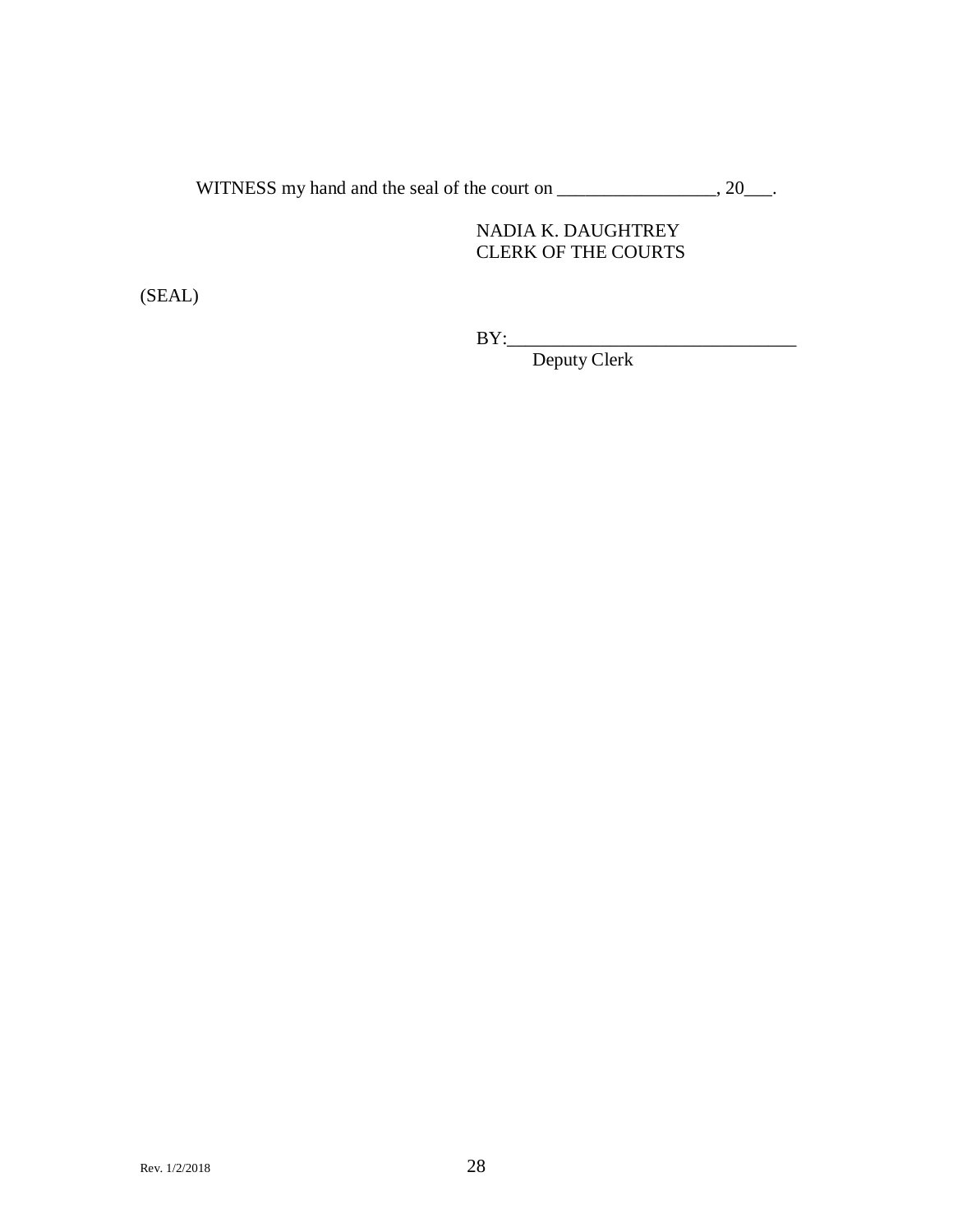\_\_\_\_\_\_\_\_\_\_\_\_\_\_\_\_\_\_\_\_\_\_\_\_\_\_\_\_\_\_\_\_ (Name and Address) Plaintiff(s)/Judgment Creditor(s),

\_\_\_\_\_\_\_\_\_\_\_\_\_\_\_\_\_\_\_\_\_\_\_\_\_\_\_\_\_\_\_\_ \_\_\_\_\_\_\_\_\_\_\_\_\_\_\_\_\_\_\_\_\_\_\_\_\_\_\_\_\_\_\_\_

\_\_\_\_\_\_\_\_\_\_\_\_\_\_\_\_\_\_\_\_\_\_\_\_\_\_\_\_\_\_\_\_ \_\_\_\_\_\_\_\_\_\_\_\_\_\_\_\_\_\_\_\_\_\_\_\_\_\_\_\_\_\_\_\_ \_\_\_\_\_\_\_\_\_\_\_\_\_\_\_\_\_\_\_\_\_\_\_\_\_\_\_\_\_\_\_\_

\_\_\_\_\_\_\_\_\_\_\_\_\_\_\_\_\_\_\_\_\_\_\_\_\_\_\_\_\_\_\_\_

\_\_\_\_\_\_\_\_\_\_\_\_\_\_\_\_\_\_\_\_\_\_\_\_\_\_\_\_\_\_\_\_\_\_\_\_\_\_/

 $\text{Vs.}}$  CASE NO.  $\overline{\phantom{0}}$ 

(Name and Address)

Defendant(s)/Judgment Debtor(s),

\_\_\_\_\_\_\_\_\_\_\_\_\_\_\_\_\_\_\_\_\_\_\_\_\_\_\_\_\_\_\_\_ (Name and Address) Garnishee.

## **PLAINTIFF'S MOTION FOR CONTINUING WRIT OF GARNISHMENT**

Plaintiff(s), \_\_\_\_\_\_\_\_\_\_\_\_\_\_\_\_\_\_\_\_\_\_\_\_\_\_\_\_\_\_\_\_\_\_\_\_\_\_\_\_, moves this Court to issue a Writ of Continuing Garnishment against the above-named Garnishee and as grounds therefore alleges that the Plaintiff(s) obtained a Final Judgment against the Defendant(s) for the sum of  $\frac{1}{2}$  methoding costs, on  $\Box$ , 20, and that there remains due and unpaid the sum of \$\_\_\_\_\_\_\_\_\_\_\_\_\_\_, plus legal interest through the date of this motion at the rate of  $%$  per year from said judgment date in the amount of  $$$  for a total amount due of \$\_\_\_\_\_\_\_\_\_\_\_\_\_\_\_\_\_\_.

Plaintiff(s) does not believe that the Defendant(s) has in his/her possession visible property upon which a levy can be made sufficient to satisfy the said judgment. Plaintiff(s) has reason to believe that the above Garnishee has in said Garnishee's hands, possession or control goods, money, chattels or effects belonging to the Defendant(s).

Signed this  $\_\_\_\_\_\$  day of  $\_\_\_\_\_\_\$ , 20 $\_\_\_\_\$ .

Plaintiff

| Address |  |  |
|---------|--|--|
| Phone:  |  |  |
|         |  |  |

\_\_\_\_\_\_\_\_\_\_\_\_\_\_\_\_\_\_\_\_\_\_\_\_\_\_\_\_\_\_\_\_\_\_

\_\_\_\_\_\_\_\_\_\_\_\_\_\_\_\_\_\_\_\_\_\_\_\_\_\_\_\_\_\_\_\_\_\_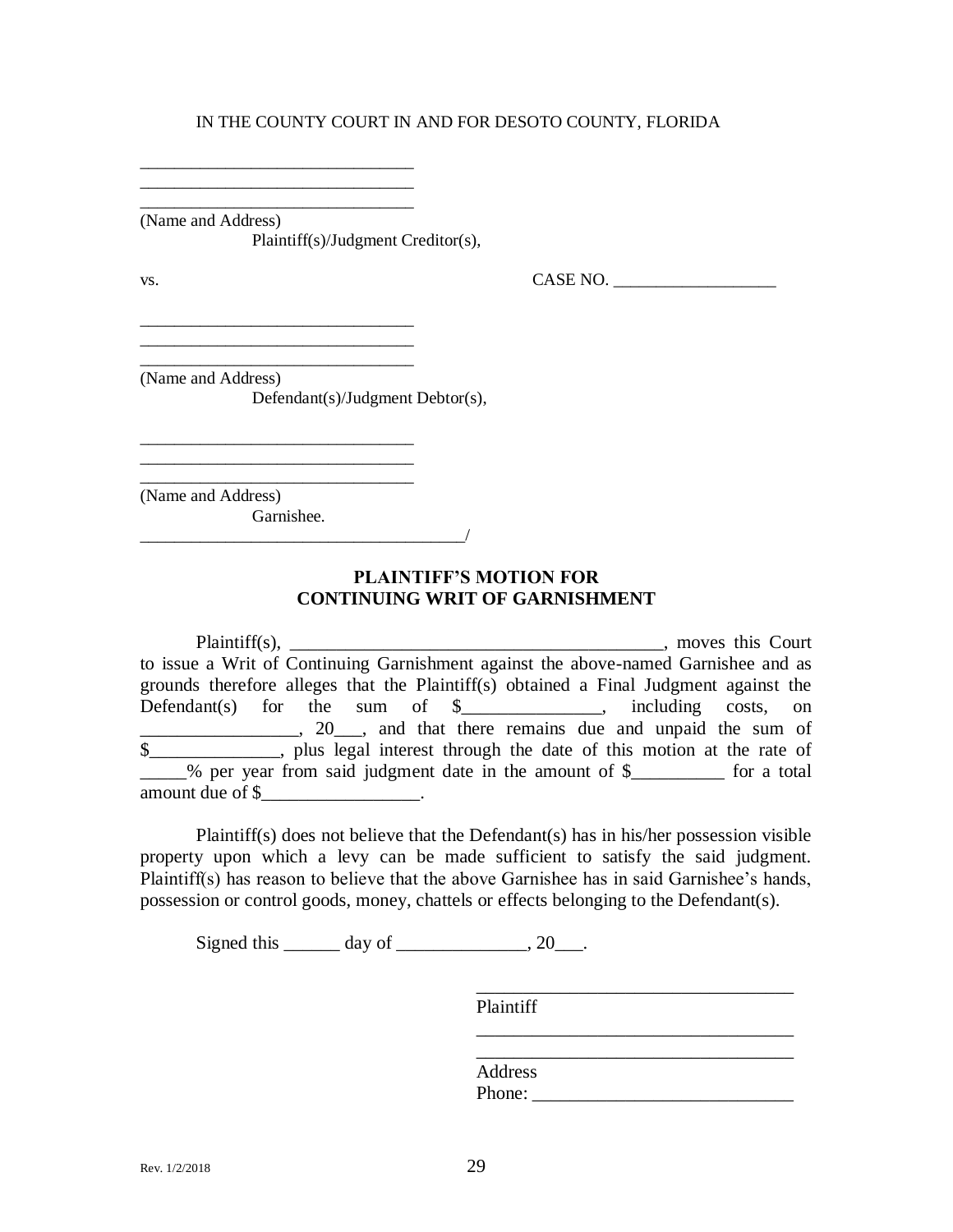\_\_\_\_\_\_\_\_\_\_\_\_\_\_\_\_\_\_\_\_\_\_\_\_\_\_\_\_\_\_\_\_ (Name and Address) Plaintiff(s)/Judgment Creditor(s),

\_\_\_\_\_\_\_\_\_\_\_\_\_\_\_\_\_\_\_\_\_\_\_\_\_\_\_\_\_\_\_\_ \_\_\_\_\_\_\_\_\_\_\_\_\_\_\_\_\_\_\_\_\_\_\_\_\_\_\_\_\_\_\_\_

\_\_\_\_\_\_\_\_\_\_\_\_\_\_\_\_\_\_\_\_\_\_\_\_\_\_\_\_\_\_\_\_ \_\_\_\_\_\_\_\_\_\_\_\_\_\_\_\_\_\_\_\_\_\_\_\_\_\_\_\_\_\_\_\_ \_\_\_\_\_\_\_\_\_\_\_\_\_\_\_\_\_\_\_\_\_\_\_\_\_\_\_\_\_\_\_\_

\_\_\_\_\_\_\_\_\_\_\_\_\_\_\_\_\_\_\_\_\_\_\_\_\_\_\_\_\_\_\_\_

 $\text{Vs.}}$  CASE NO.  $\overline{\phantom{0}}$ 

(Name and Address) Defendant(s)/Judgment Debtor(s),

\_\_\_\_\_\_\_\_\_\_\_\_\_\_\_\_\_\_\_\_\_\_\_\_\_\_\_\_\_\_\_\_ (Name and Address) Garnishee.  $\frac{1}{2}$ 

**ORDER ON MOTION FOR CONTINUING WRIT OF GARNISHMENT**

THIS CAUSE came on to be heard upon Plaintiff(s) Motion for Continuing Writ of Garnishment, and the Court finds as follows:

1. A Final Judgment was entered against the above Defendant(s) on 20\_\_\_, in the amount of \$\_\_\_\_\_\_\_\_\_\_\_, with legal interest at the rate of \_\_\_% per year.

2. That the legal interest that has accrued through the date of Plaintiff's motion is  $\frac{\gamma}{\gamma}$  for a total amount due Plaintiff(s) of  $\gamma$ 

3. The Plaintiff(s) alleges that the above Defendant(s) did not have in his/her possession visible property on which a levy can be made to sufficiently satisfy said Judgment.

4. That the above-named Garnishee, whose address is:  $\Box$ , owes salary or wages to the above Defendant(s).

5. During each pay period, a portion of Defendant's salary or wages as it becomes due shall be held and not disposed of or transferred until further order of this court in the amount as allowed by 15 U. S. Code 1673, to-wit: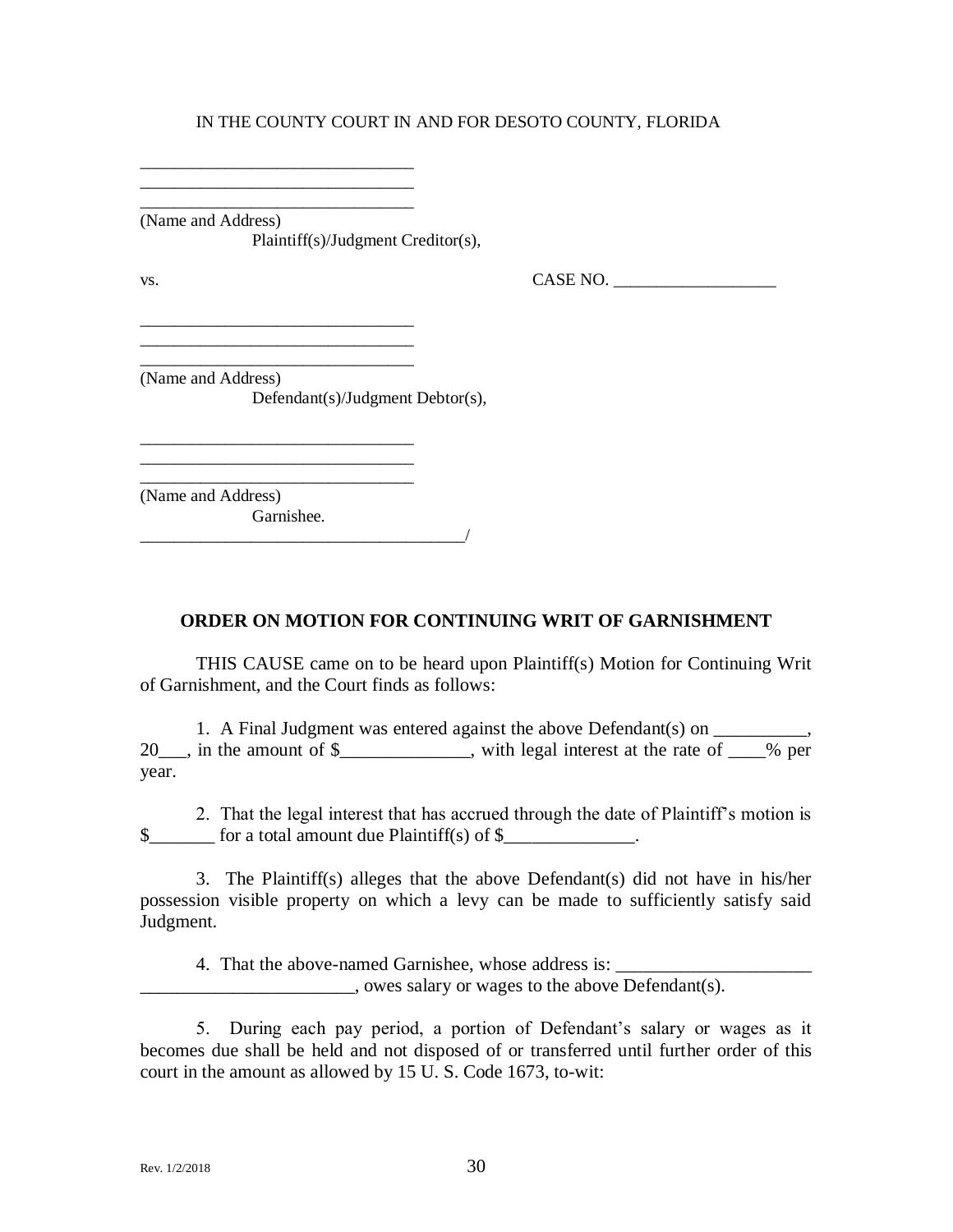25% of the Defendant's disposable earnings for the period OR the amount by which Defendant's weekly disposable earnings exceed \$154.50 per week, whichever is less.

5. Garnishee may collect \$5.00 against the salary or wages of the Defendant(s) for the first deduction and \$2.00 for each deduction thereafter.

IT IS ADJUDGED that Plaintiff(s) has the right against Defendant(s) to recover the sum of \$\_\_\_\_\_\_\_\_\_\_\_\_\_\_ pursuant to that certain Final Judgment entered against said Defendant(s) on \_\_\_\_\_\_\_\_\_\_\_\_\_\_,  $20$ \_\_\_, together with interest in the amount of  $\frac{1}{2}$  through \_\_\_\_\_\_\_\_\_\_\_, 20\_\_, for a total amount of \$\_\_\_\_\_\_\_\_\_\_\_\_\_ for which the Clerk of the Court shall issue a Continuing Writ of Garnishment.

DONE AND ORDERED at Arcadia, DeSoto County, Florida, this \_\_\_\_\_\_ day of  $\frac{1}{20}$ .

COUNTY JUDGE

\_\_\_\_\_\_\_\_\_\_\_\_\_\_\_\_\_\_\_\_\_\_\_\_\_\_\_\_\_\_\_\_\_\_\_

Copies furnished to: Plaintiff(s) Defendant(s) Garnishee

\_\_\_\_\_\_\_\_\_\_\_\_\_\_\_\_\_\_\_\_\_\_\_\_\_\_

Judicial Assistant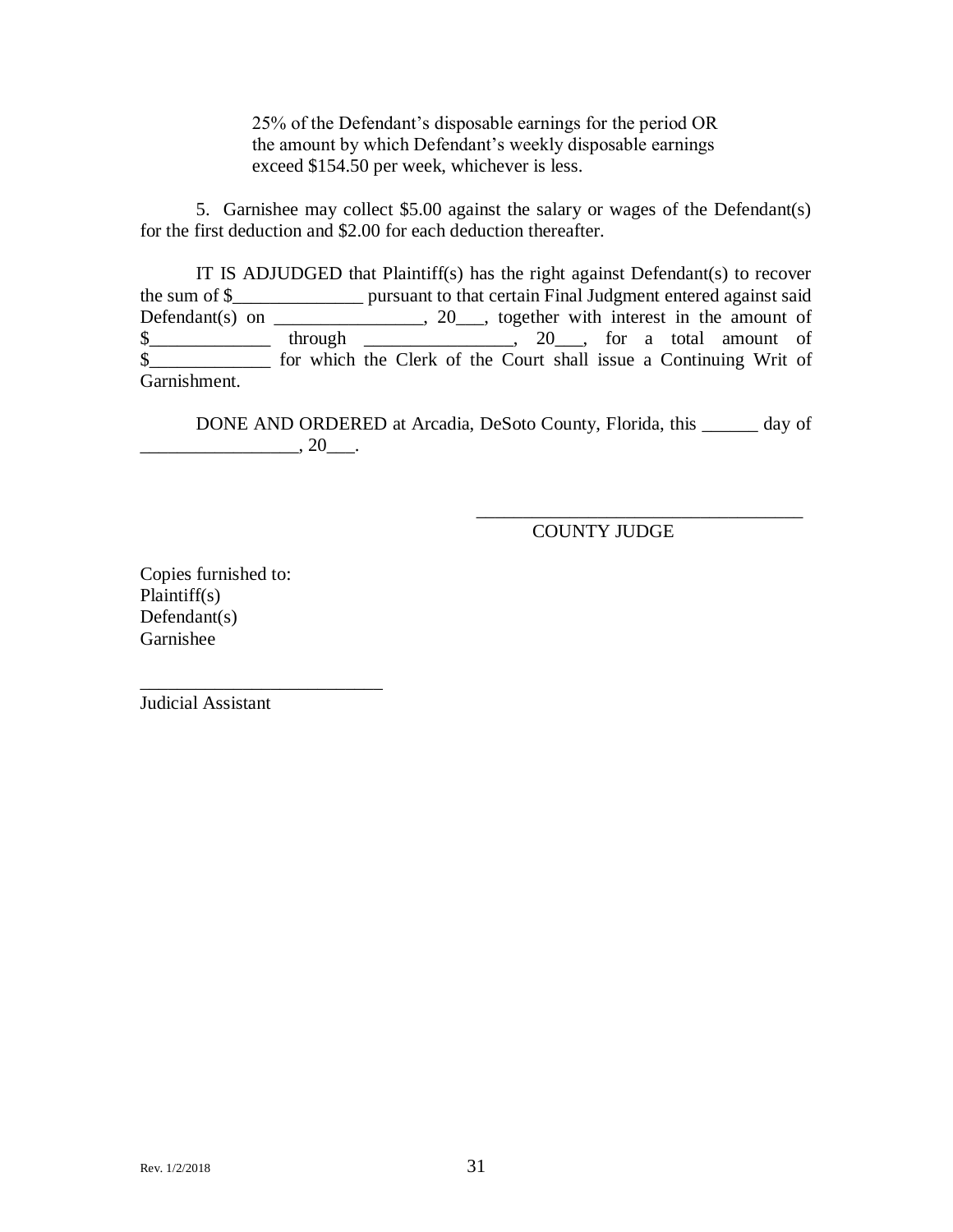\_\_\_\_\_\_\_\_\_\_\_\_\_\_\_\_\_\_\_\_\_\_\_\_\_\_\_\_\_\_\_\_ (Name and Address) Plaintiff(s)/Judgment Creditor(s),

\_\_\_\_\_\_\_\_\_\_\_\_\_\_\_\_\_\_\_\_\_\_\_\_\_\_\_\_\_\_\_\_ \_\_\_\_\_\_\_\_\_\_\_\_\_\_\_\_\_\_\_\_\_\_\_\_\_\_\_\_\_\_\_\_

\_\_\_\_\_\_\_\_\_\_\_\_\_\_\_\_\_\_\_\_\_\_\_\_\_\_\_\_\_\_\_\_

\_\_\_\_\_\_\_\_\_\_\_\_\_\_\_\_\_\_\_\_\_\_\_\_\_\_\_\_\_\_\_\_

 $VSS.$  CASE NO.  $\_\_\_\_\_\_\_\_\_\_$ 

(Name and Address)

Defendant(s)/Judgment Debtor(s),

\_\_\_\_\_\_\_\_\_\_\_\_\_\_\_\_\_\_\_\_\_\_\_\_\_\_\_\_\_\_\_\_ (Name and Address) Garnishee.

 $\overline{\phantom{a}}$ 

## **CONTINUING WRIT OF GARNISHMENT AGAINST SALARY OR WAGES**

#### THE STATE OF FLORIDA: TO ALL AND SINGULAR SHERIFFS OF THE STATE:

#### YOU ARE HEREBY COMMANDED TO SUMMON the Garnishee, \_\_\_\_\_\_\_\_

| Address:                                                                                                                                                                                                                                                             |
|----------------------------------------------------------------------------------------------------------------------------------------------------------------------------------------------------------------------------------------------------------------------|
| , who is required to serve an Answer to this Writ on                                                                                                                                                                                                                 |
| Plaintiff(s), $\qquad \qquad$<br><u>at</u> the state of the state of the state of the state of the state of the state of the state of the state of the state of the state of the state of the state of the state of the state of the state of the state of the state |
| , within twenty (20) days after service                                                                                                                                                                                                                              |
| on the Garnishee, exclusive of the day of service, and to file the original with the Clerk of                                                                                                                                                                        |
| the Court, 115 E. Oak St., Arcadia, Florida 34266, either before service on Plaintiff(s) or                                                                                                                                                                          |
| immediately thereafter. The answer shall state whether the Garnishee is the employer of                                                                                                                                                                              |
|                                                                                                                                                                                                                                                                      |
| Garnishee is indebted to the Defendant(s) by reason of salary or wages. The Garnishee's                                                                                                                                                                              |
| answer shall specify the periods of payment (for example, weekly, biweekly, or monthly)                                                                                                                                                                              |
| and amount of salary or wages and be based on the Defendant's earnings for the pay                                                                                                                                                                                   |
| period during which this writ is served on the Garnishee.                                                                                                                                                                                                            |

During each pay period, a portion of the Defendant's salary or wages as it becomes due shall be held and not disposed of or transferred until further order of this court. The amount of salary or wages to be withheld for each pay period shall be made in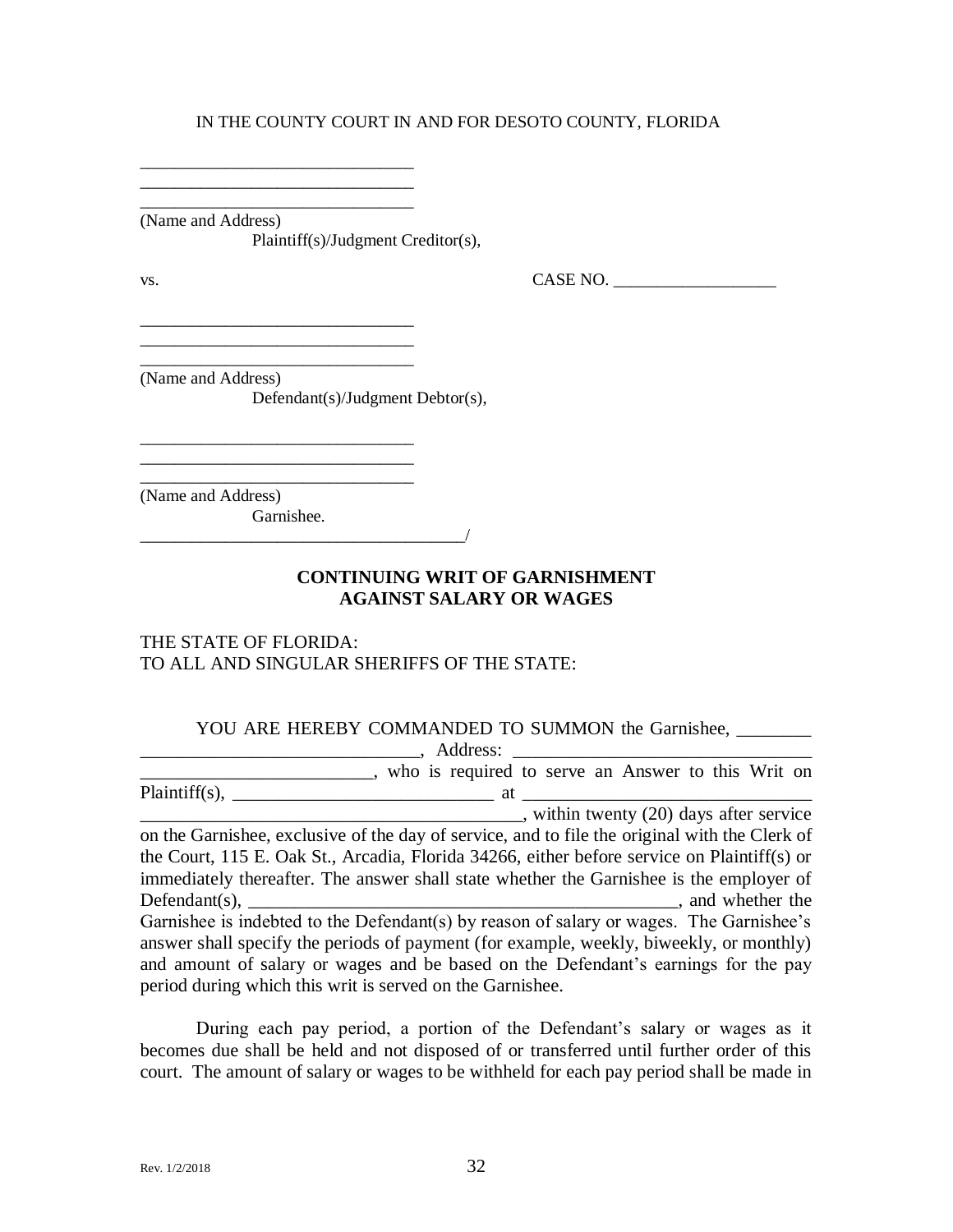accordance with the following paragraph. This writ shall continue until the Plaintiff's judgment is paid in full or until otherwise provided by court order.

Federal law (15 U.S.C.  $\S$  1671 – 1673) limits the amount to be withheld from salary or wages to no more than 25% of any individual defendant's disposable earnings (the part of earnings remaining after the deduction of any amounts required by law to be deducted) for any pay period or to no more than the amount by which the individual's disposable earnings for the pay period exceed 30 times the federal minimum hourly wage, whichever is less.

For administrative costs, the Garnishee may collect \$5.00 against the salary or wages of the Defendant(s) for the first deduction and \$2.00 for each deduction thereafter.

**The amount of the Final Judgment outstanding as set out in the Plaintiff's**  motion is \$\_\_\_\_\_\_\_\_\_\_\_\_\_, together with interest in the amount of \$\_\_\_\_\_\_\_\_\_\_\_\_\_  $through$   $\_\_\_\_\_\_\_\_$ ,  $20\_\_\_\_$  for a total amount of  $\$\_\_\_\_\_\_\_\_$ Plaintiff(s) is also entitled to collect legal interest from \_\_\_\_\_\_\_\_\_\_\_\_\_\_, 20\_\_\_, to **the date of payment in full for judgment.**

FAILURE TO FILE AN ANSWER WITHIN THE TIME REQUIRED MAY RESULT IN THE ENTRY OF JUDGMENT AGAINST THE GARNISHEE FOR THE ABOVE TOTAL AMOUNT OF \$

WITNESS my hand and the seal of the court on  $\qquad \qquad$ , 20.

NADIA K. DAUGHTREY CLERK OF THE COURTS

(SEAL)

BY:\_\_\_\_\_\_\_\_\_\_\_\_\_\_\_\_\_\_\_\_\_\_\_\_\_\_\_\_\_\_\_

Deputy Clerk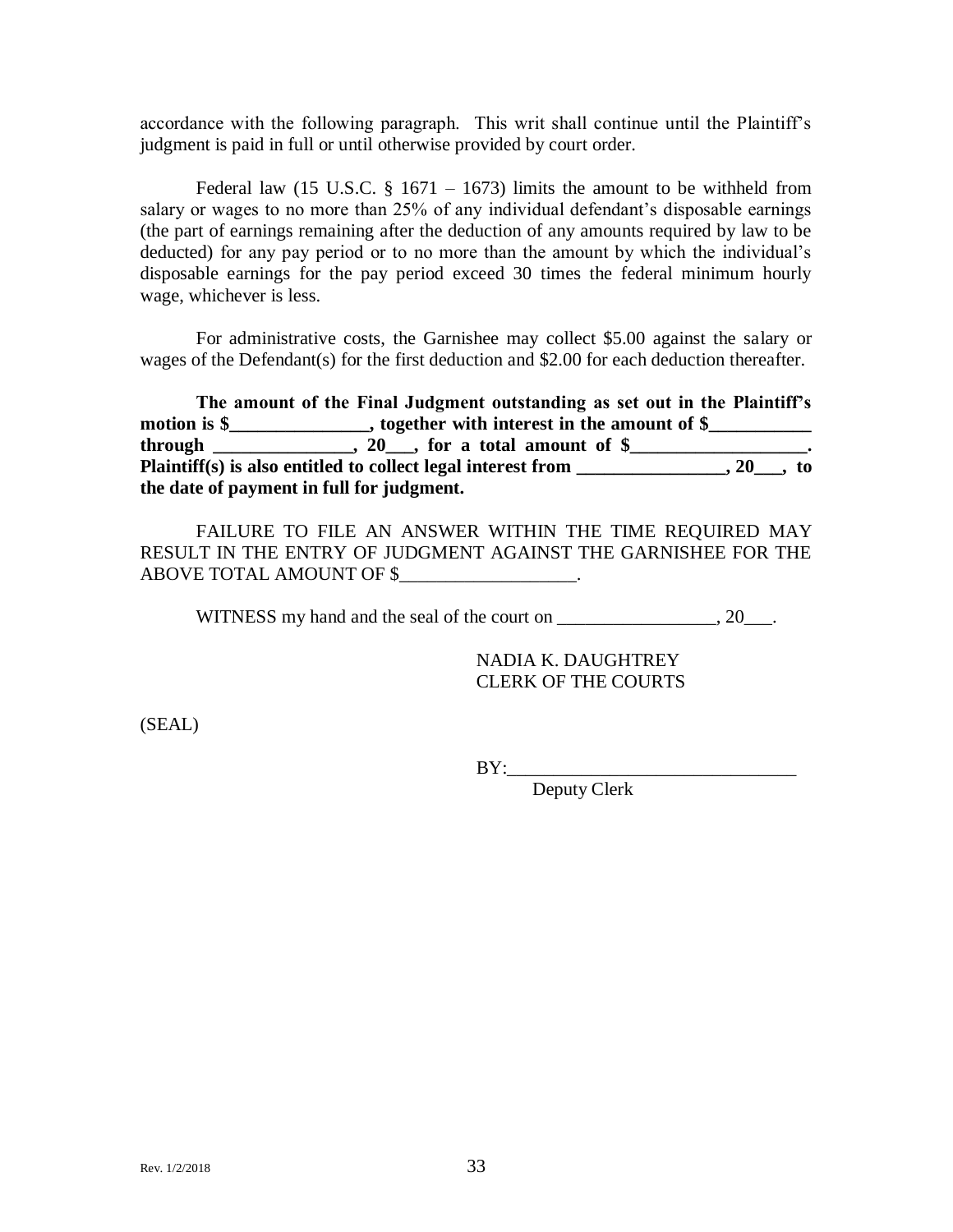\_\_\_\_\_\_\_\_\_\_\_\_\_\_\_\_\_\_\_\_\_\_\_\_\_\_\_\_\_\_\_\_ (Name and Address) Plaintiff(s)/Judgment Creditor(s),

\_\_\_\_\_\_\_\_\_\_\_\_\_\_\_\_\_\_\_\_\_\_\_\_\_\_\_\_\_\_\_\_ \_\_\_\_\_\_\_\_\_\_\_\_\_\_\_\_\_\_\_\_\_\_\_\_\_\_\_\_\_\_\_\_

\_\_\_\_\_\_\_\_\_\_\_\_\_\_\_\_\_\_\_\_\_\_\_\_\_\_\_\_\_\_\_\_ \_\_\_\_\_\_\_\_\_\_\_\_\_\_\_\_\_\_\_\_\_\_\_\_\_\_\_\_\_\_\_\_ \_\_\_\_\_\_\_\_\_\_\_\_\_\_\_\_\_\_\_\_\_\_\_\_\_\_\_\_\_\_\_\_

\_\_\_\_\_\_\_\_\_\_\_\_\_\_\_\_\_\_\_\_\_\_\_\_\_\_\_\_\_\_\_\_

\_\_\_\_\_\_\_\_\_\_\_\_\_\_\_\_\_\_\_\_\_\_\_\_\_\_\_\_\_\_\_\_\_\_\_\_\_\_/

 $\text{Vs.}}$  CASE NO.  $\overline{\phantom{0}}$ 

(Name and Address)

Defendant(s)/Judgment Debtor(s),

\_\_\_\_\_\_\_\_\_\_\_\_\_\_\_\_\_\_\_\_\_\_\_\_\_\_\_\_\_\_\_\_ (Name and Address) Garnishee.

#### **EMPLOYER'S INSTRUCTIONS AND WORKSHEET** (UPON COMPLETION, RETURN TO THE ABOVE NAMED COURT, TOGETHER WITH YOUR ANSWER TO THE CONTINUING WRIT OF GARNISHMENT SERVED UPON YOU)

The garnishment restrictions of Title III of the Consumer Credit Protection Act (15 U.S.C. of 1673) provide that no court of the United States or any state may make, execute or enforce any order or process which provides for the garnishment of the aggregate disposable earning of any individual for any workweek in an amount which is in excess of the lesser of the following restrictions:

(1) 25% of the individual's disposable earning for the workweek, or;

(2) The amount by which his disposable earnings for that week exceed 30 times the minimum wage under section  $6(a)(1)$ , of the Fair Labor Standards Act of 1938 [29 U.S.C. 206 $(a)(1)$ ] which is presently \$5.15 an hour.

"DISPOSABLE EARNINGS" means that part of the earnings of any individual remaining after the deductions from these earnings of any amounts required by law to be withheld.

Enter earnings of the Defendant, your employee, after deductions required by law, for the previous pay period (use the particular pay period of the employee; that is, WEEKLY, BI-WEEKLY, SEMI-MONTHLY or MONTHLY.

| A.        |                                                                     | If your employee is paid on WEEKLY basis and receives:      |  |
|-----------|---------------------------------------------------------------------|-------------------------------------------------------------|--|
|           | $$0 - $154.50$                                                      | pay him as if his check were not garnished                  |  |
|           | $$154.51 - $206.00$                                                 | pay him \$154.50                                            |  |
|           | More than $$2.06.00$                                                | pay him 75% of his disposable earnings                      |  |
|           | Amount of disposable earning retained by employer:                  |                                                             |  |
| <b>B.</b> |                                                                     | If your employee is paid on a BI-WEEKLY basis and receives: |  |
|           | $\mathfrak{e}_0$ $\mathfrak{e}_2$ $\mathfrak{e}_0$ $\mathfrak{e}_1$ | pay him as if his chook were not gemished                   |  |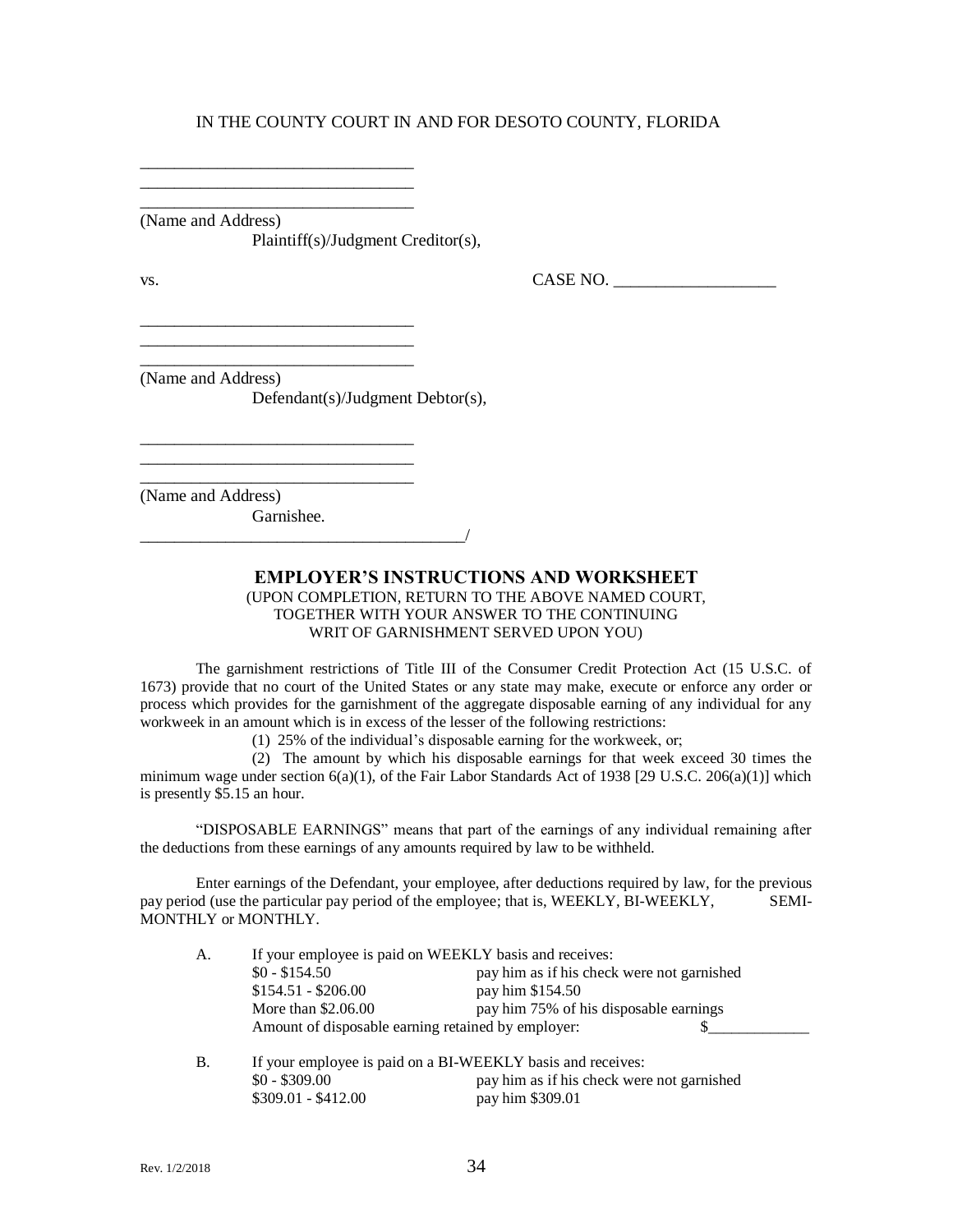|                                                               | More than $$412.00$                                                           | pay him 75% of his disposable earnings     |  |
|---------------------------------------------------------------|-------------------------------------------------------------------------------|--------------------------------------------|--|
|                                                               | Amount of disposable earning retained by employer:                            |                                            |  |
|                                                               | If your employee is paid on a SEMI-MONTHLY basis and receives:                |                                            |  |
|                                                               | $$0 - 334.76$                                                                 | pay him as if his check were not garnished |  |
|                                                               | \$334.77 - \$446.35                                                           | pay him \$3334.77                          |  |
| More than $$446.35$<br>pay him 75% of his disposable earnings |                                                                               |                                            |  |
|                                                               | Amount of disposable earning retained by employer:                            |                                            |  |
| D.                                                            | If your employee is paid on a MONTHLY basis and receives:                     |                                            |  |
| $$0 - $669.44$<br>pay him as if his check were not garnished  |                                                                               |                                            |  |
|                                                               | \$669.45 - \$829.59                                                           | pay him \$669.45                           |  |
|                                                               | More than \$892.59                                                            | pay him 75% of his disposable earnings     |  |
|                                                               | Amount of disposable earning retained by employer:                            |                                            |  |
|                                                               | Enter total amount of disposable earnings retained from employee's disposable |                                            |  |
|                                                               | income under $(2)$ A,B,C, or D and return this form to the Court              |                                            |  |

#### PLEASE NOTE:

YOU MUST REPORT ALL MONIES DUE FROM YOU TO THE DEFENDANT. However, this Writ is subject to limitations contained in Title 15, U.S.Code Annotated, Section 1671-1677, which prohibits this court from making, executing or enforcing any garnishment process that requires the withholding, for payment of any debt, of more than 25% of an individual's disposable earnings (the part of the earnings remaining after the deduction of any amounts required by law to be withheld) for any workweek, or more than the amount by which the individual's disposable earnings for a workweek exceed \$100.50, whichever is less.

No employer may discharge any employee by reason of the fact that his earnings have been subjected to garnishment for only one indebtedness. The term "one indebtedness" refers to a single debt, regardless of the number of levies made or creditors seeking satisfaction. Whoever willfully violates the discharge provisions of this law may be prosecuted criminally and fined up to \$1,000.00 or imprisoned for not more than one year, or both.

If salary or wages are to be garnished, the Garnishee shall be allowed to collect up to \$5.00 against the salary or wages of the Defendant as reimbursement for administrative costs for the first deduction from the Defendant's salary or wages, and up to \$2.00 for each deduction thereafter.

Information regarding the Federal Wage Garnishment Law may be obtained from any office of the Wage and Hour Division, U.S.Department of Labor: DEPARTMENT OF LABOR WAGE & HOUR & PUBLIC CONTRACTS DIVISION 118 EAST MAIN STREET LEESBURG, FLORIDA 34748

U. S. DEPARTMENT OF LABOR EMPLOYMENT STANDARDS ADMINISTRATION WAGE AND HOUR DIVISION WASHINGTON, D.C. 20210

SO THAT YOU MAY OBTAIN LEGAL ADVICE, THE PLAINTIFF HAS DEPOSITED \$100.00 WITH THE COURT TO COVER THE ATTORNEY'S FEE FOR FILING YOUR ANSWER.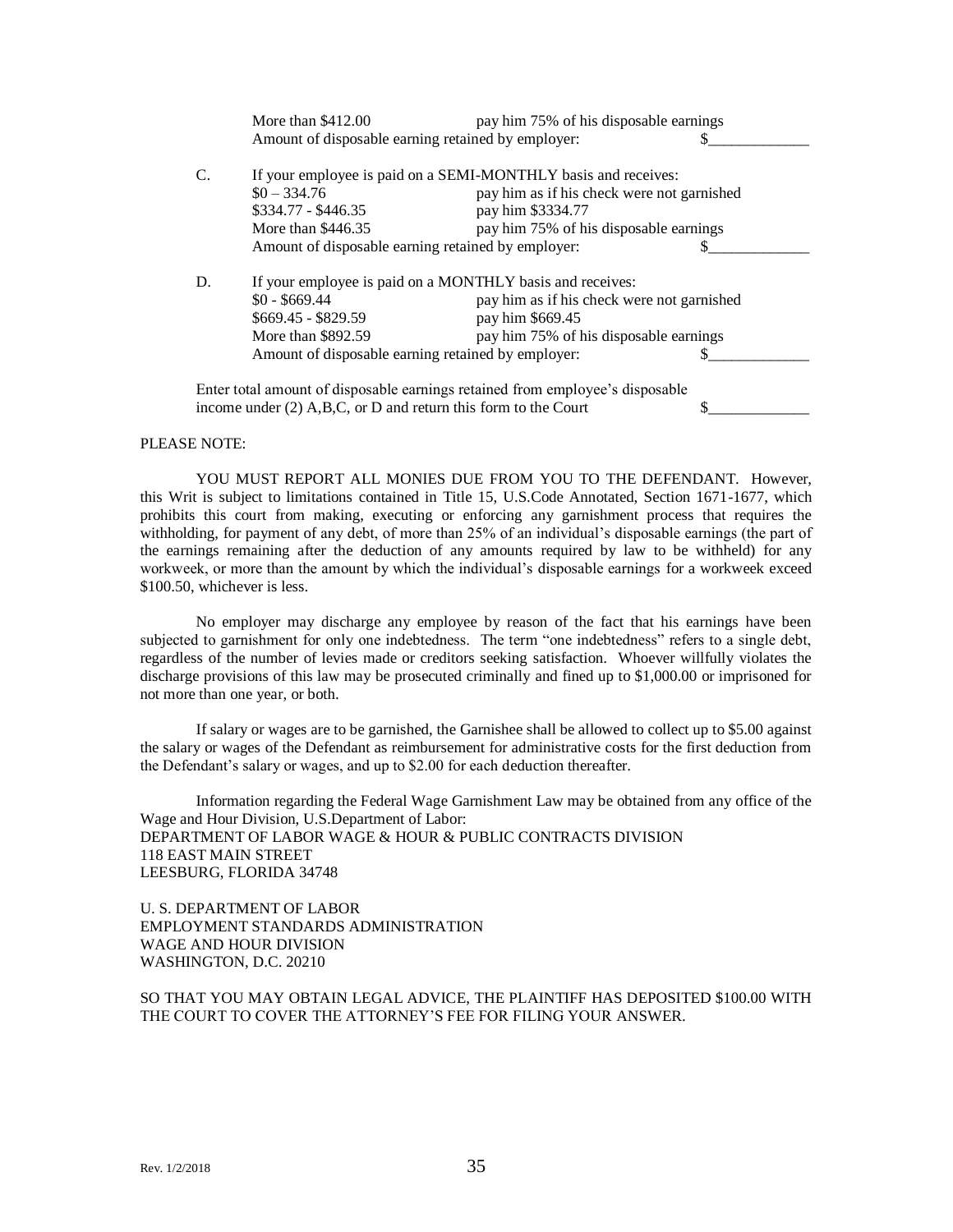(Name and Address) Plaintiff(s)/Judgment Creditor(s),

<u> 2008 - Johann Harry Hermann, market foar de Frysk kalender († 1952)</u>

VS.

 $CASE NO.$ 

(Name and Address) Defendant(s)/Judgment Debtor(s),

(Name and Address) Garnishee.

## **REPLY**

| $Plaintiff(s)$ ,                          | , hereby denies the |  |
|-------------------------------------------|---------------------|--|
| allegations in Garnishee's Answer because |                     |  |

I hereby certify that a true copy of this Reply has been furnished to the above the contract of the contract of the contract of

Signed this  $\_\_\_$  day of  $\_\_\_\_\_\_$ , 20 $\_\_\_\_\$ .

Plaintiff

Address Phone: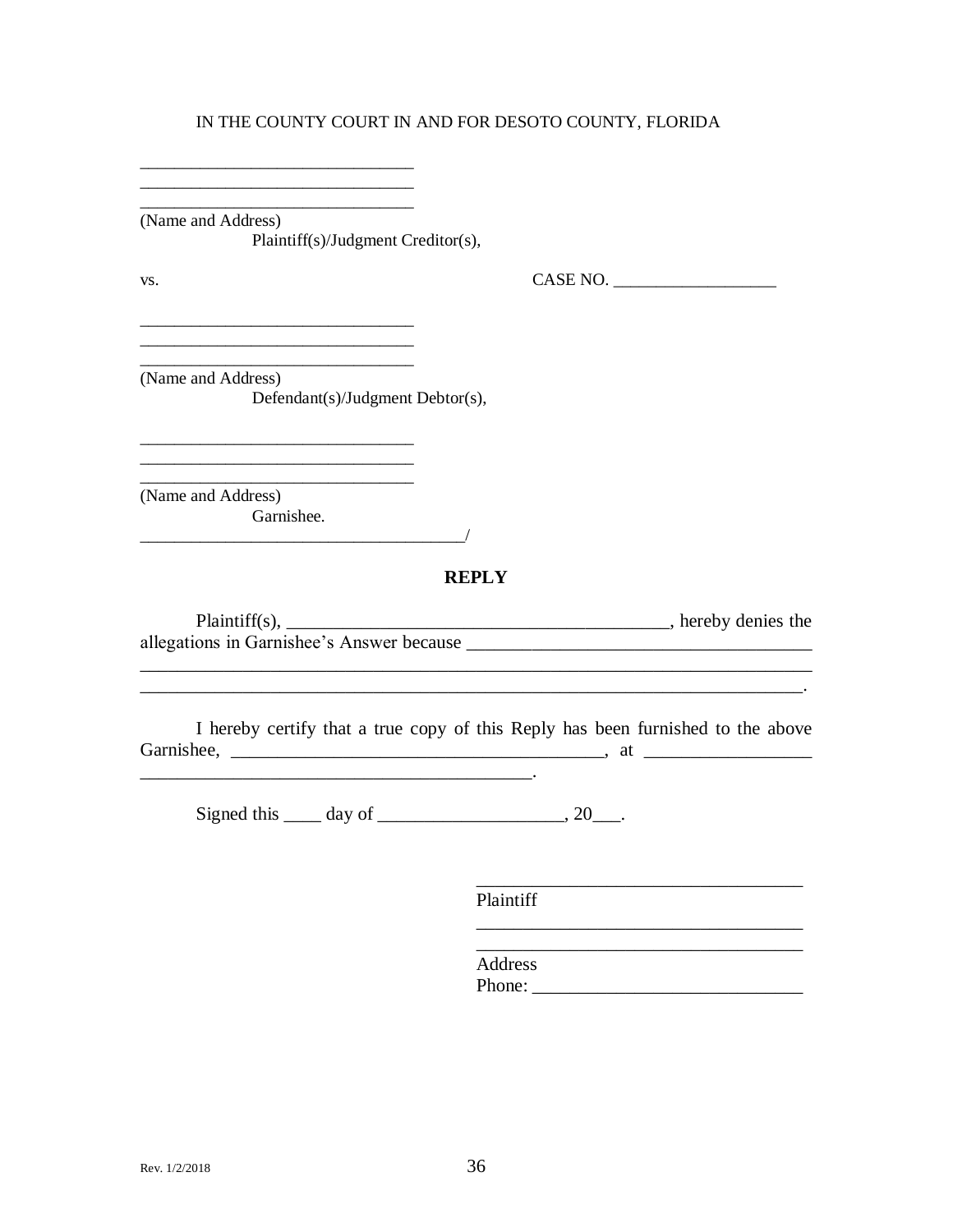\_\_\_\_\_\_\_\_\_\_\_\_\_\_\_\_\_\_\_\_\_\_\_\_\_\_\_\_\_\_\_\_ (Name and Address) Plaintiff(s)/Judgment Creditor(s),

\_\_\_\_\_\_\_\_\_\_\_\_\_\_\_\_\_\_\_\_\_\_\_\_\_\_\_\_\_\_\_\_ \_\_\_\_\_\_\_\_\_\_\_\_\_\_\_\_\_\_\_\_\_\_\_\_\_\_\_\_\_\_\_\_

vs. 2008. CASE NO. 2008. CASE NO. 2008. CASE NO. 2008. 2009. CASE NO. 2008. 2009. CASE NO. 2008. 2014. 2015. CASE NO. 2016. 2017. 2018. 2019. 2017. 2018. 2017. 2018. 2019. 2017. 2018. 2019. 2017. 2018. 2019. 2019. 2019. 20

(Name and Address) Defendant(s)/Judgment Debtor(s),

\_\_\_\_\_\_\_\_\_\_\_\_\_\_\_\_\_\_\_\_\_\_\_\_\_\_\_\_\_\_\_\_

\_\_\_\_\_\_\_\_\_\_\_\_\_\_\_\_\_\_\_\_\_\_\_\_\_\_\_\_\_\_\_\_ (Name and Address)

Garnishee.

 $\overline{\phantom{a}}$ 

\_\_\_\_\_\_\_\_\_\_\_\_\_\_\_\_\_\_\_\_\_\_\_\_\_\_\_\_\_\_\_\_

## **MOTION TO DISSOLVE WRIT OF GARNISHMENT**

Plaintiff(s), \_\_\_\_\_\_\_\_\_\_\_\_\_\_\_\_\_\_\_\_\_\_\_\_, move this Court for an order dissolving the Writ of Garnishment entered on \_\_\_\_\_\_\_\_\_\_\_\_\_\_\_\_\_\_, 20\_\_\_, and shows the Court that the Garnishee is not indebted to the Defendant(s).

Signed this  $\_\_\_\_\$  day of  $\_\_\_\_\_\_\_\_\_\_\_$ . 20\_\_\_.

Plaintiff

Address Phone: \_\_\_\_\_\_\_\_\_\_\_\_\_\_\_\_\_\_\_\_\_\_\_\_\_\_\_\_\_

\_\_\_\_\_\_\_\_\_\_\_\_\_\_\_\_\_\_\_\_\_\_\_\_\_\_\_\_\_\_\_\_\_\_\_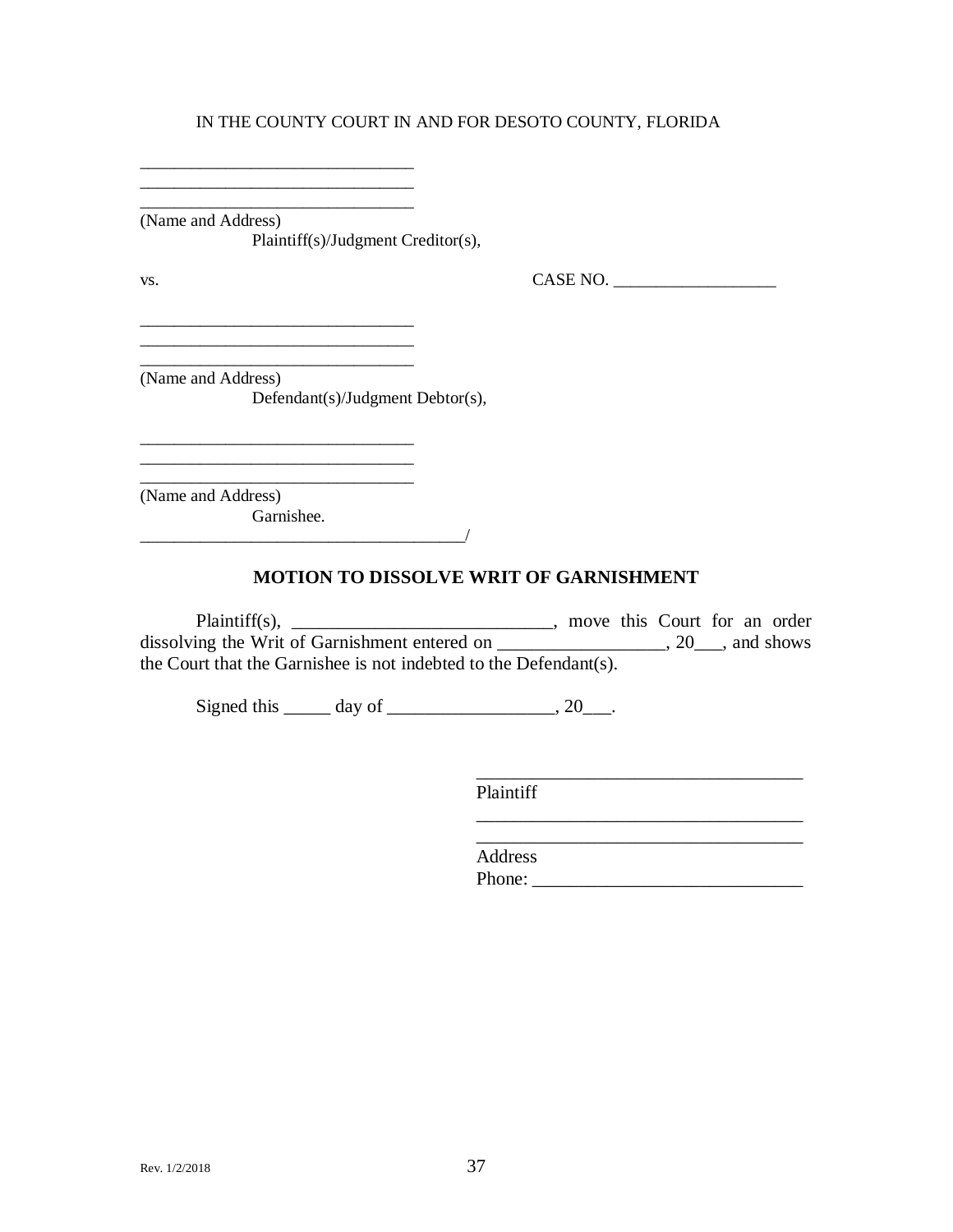\_\_\_\_\_\_\_\_\_\_\_\_\_\_\_\_\_\_\_\_\_\_\_\_\_\_\_\_\_\_\_\_ (Name and Address) Plaintiff(s)/Judgment Creditor(s),

\_\_\_\_\_\_\_\_\_\_\_\_\_\_\_\_\_\_\_\_\_\_\_\_\_\_\_\_\_\_\_\_ \_\_\_\_\_\_\_\_\_\_\_\_\_\_\_\_\_\_\_\_\_\_\_\_\_\_\_\_\_\_\_\_

 $\text{Vs.}}$  CASE NO.  $\overline{\phantom{0}}$ 

\_\_\_\_\_\_\_\_\_\_\_\_\_\_\_\_\_\_\_\_\_\_\_\_\_\_\_\_\_\_\_\_ (Name and Address) Defendant(s)/Judgment Debtor(s),

\_\_\_\_\_\_\_\_\_\_\_\_\_\_\_\_\_\_\_\_\_\_\_\_\_\_\_\_\_\_\_\_\_\_\_\_\_\_/

\_\_\_\_\_\_\_\_\_\_\_\_\_\_\_\_\_\_\_\_\_\_\_\_\_\_\_\_\_\_\_\_

\_\_\_\_\_\_\_\_\_\_\_\_\_\_\_\_\_\_\_\_\_\_\_\_\_\_\_\_\_\_\_\_

\_\_\_\_\_\_\_\_\_\_\_\_\_\_\_\_\_\_\_\_\_\_\_\_\_\_\_\_\_\_\_\_ (Name and Address) Garnishee.

**ORDER DISSOLVING WRIT OF GARNISHMENT**

THIS CAUSE came before the Court upon Plaintiff's Motion to Dissolve Writ of Garnishment filed by the Plaintiff herein against the Garnishee,

**Example 2.5** and the Garnishee having filed its Answer, and the Court being otherwise fully advised in the premises, it is

ORDERED AND ADJUDGED:

1. That the Writ of Garnishment entered on 20 , against the Garnishee is hereby dissolved.

2. That the sum of \$100.00 deposited by Plaintiff(s) for the Garnishee's attorney's fee for filing an Answer to the Writ of Garnishment, be paid to Garnishee's attorney, \_\_\_\_\_\_\_\_\_\_\_\_\_\_\_\_\_\_\_\_\_\_\_\_\_\_\_\_\_\_\_\_\_\_\_\_\_\_\_\_\_\_\_\_\_\_\_\_\_\_\_\_\_\_\_\_\_\_\_\_\_\_

\_\_\_\_\_\_\_\_\_\_\_\_\_\_\_\_\_\_\_\_\_\_\_\_\_\_, by the Clerk of the Court.

3. That the Garnishee,  $\overline{\phantom{a}}$ , is hereby discharged from any further liability under the above Writ of Garnishment.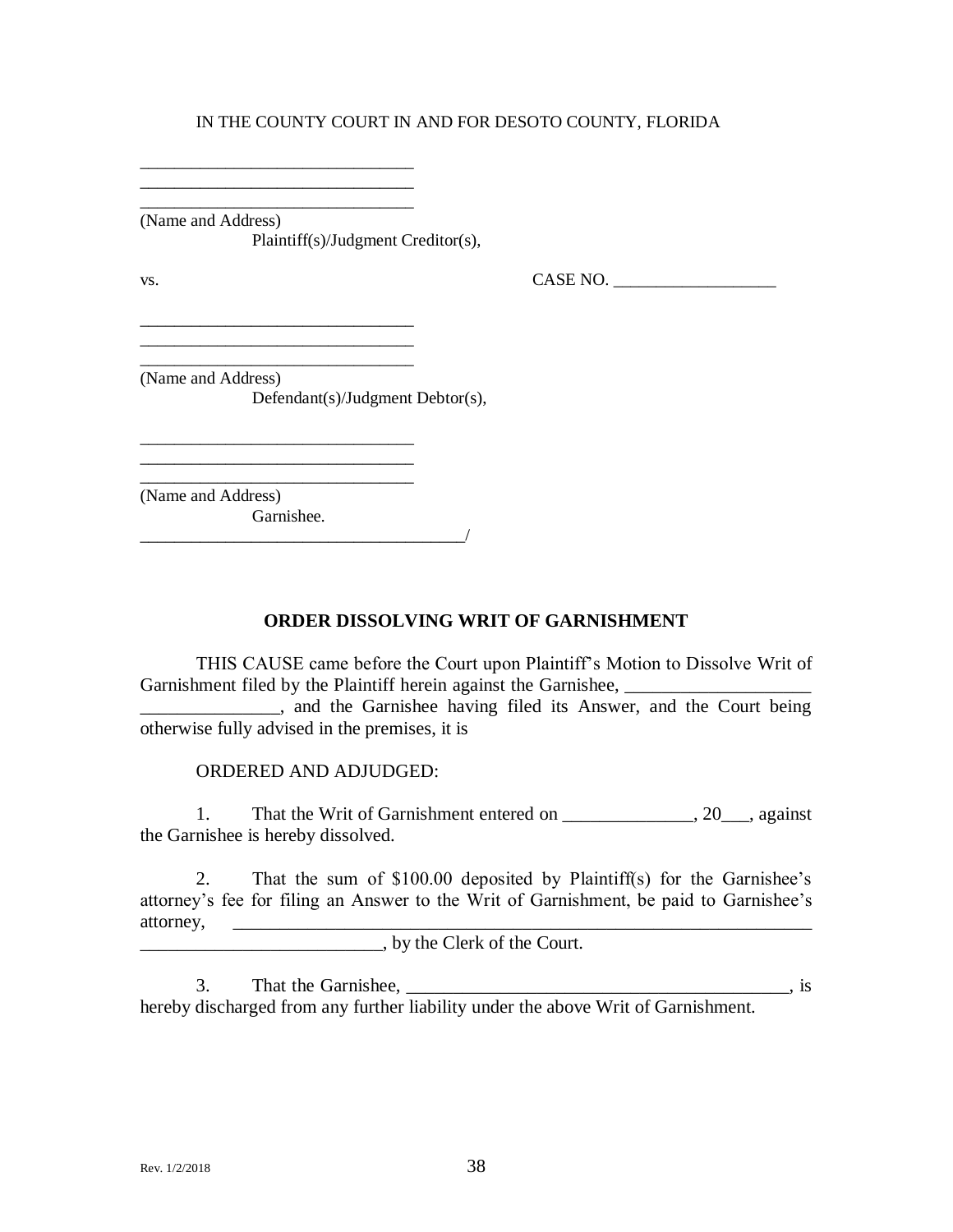DONE AND ORDERED at Arcadia, DeSoto County, Florida, this \_\_\_\_\_ day of  $\frac{1}{20}$ , 20 $\frac{1}{20}$ .

COUNTY JUDGE

\_\_\_\_\_\_\_\_\_\_\_\_\_\_\_\_\_\_\_\_\_\_\_\_\_\_\_\_\_\_\_\_\_\_\_

Copies furnished to: Plaintiff Garnishee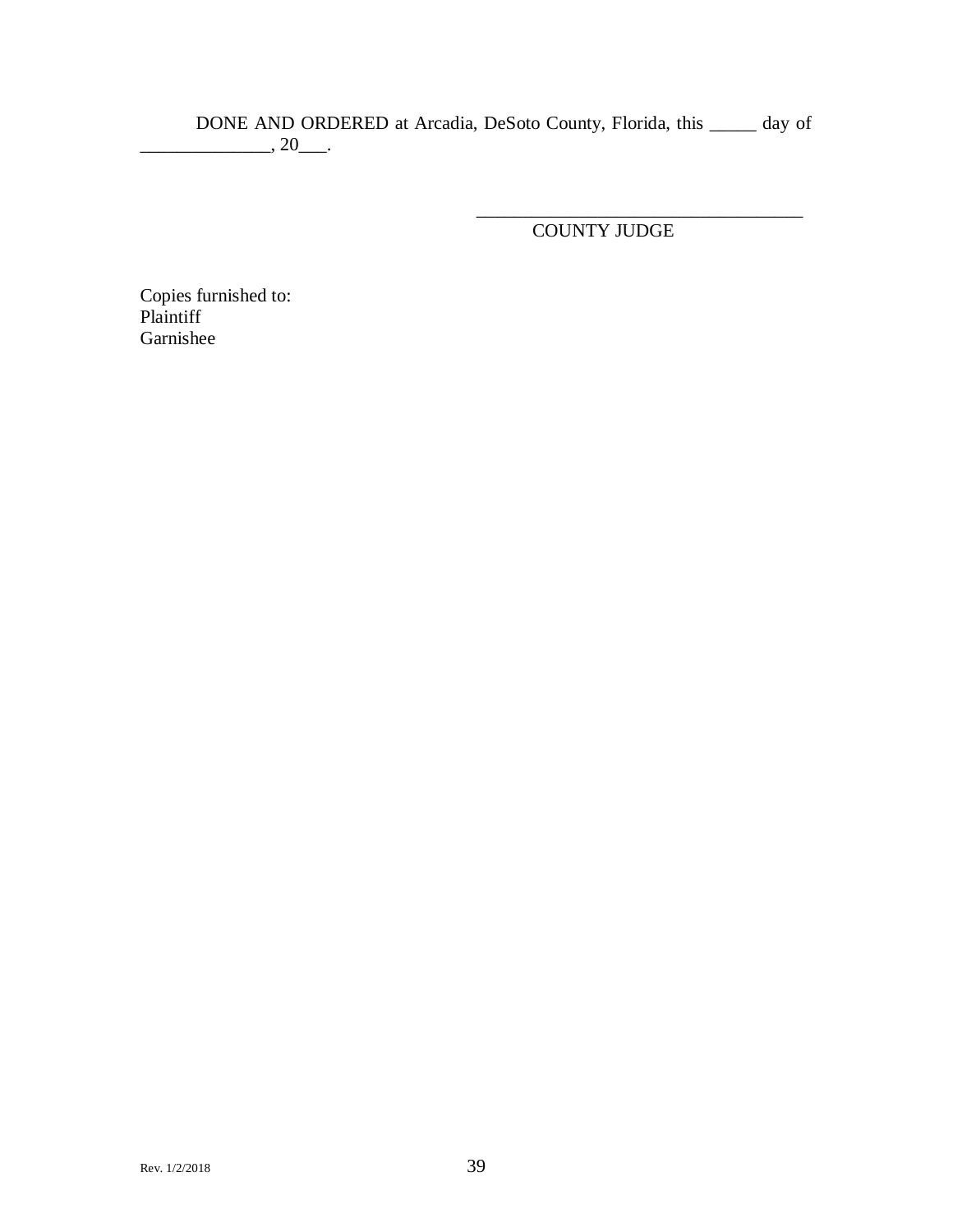\_\_\_\_\_\_\_\_\_\_\_\_\_\_\_\_\_\_\_\_\_\_\_\_\_\_\_\_\_\_\_\_ (Name and Address) Plaintiff(s)/Judgment Creditor(s),

\_\_\_\_\_\_\_\_\_\_\_\_\_\_\_\_\_\_\_\_\_\_\_\_\_\_\_\_\_\_\_\_ \_\_\_\_\_\_\_\_\_\_\_\_\_\_\_\_\_\_\_\_\_\_\_\_\_\_\_\_\_\_\_\_

vs. 2008. CASE NO. 2008. CASE NO. 2008. CASE NO. 2008. 2009. CASE NO. 2008. 2009. CASE NO. 2008. 2014. 2015. CASE NO. 2016. 2017. 2018. 2019. 2017. 2018. 2017. 2018. 2019. 2017. 2018. 2019. 2017. 2018. 2019. 2019. 2019. 20

\_\_\_\_\_\_\_\_\_\_\_\_\_\_\_\_\_\_\_\_\_\_\_\_\_\_\_\_\_\_\_\_ (Name and Address) Defendant(s)/Judgment Debtor(s),

\_\_\_\_\_\_\_\_\_\_\_\_\_\_\_\_\_\_\_\_\_\_\_\_\_\_\_\_\_\_\_\_

\_\_\_\_\_\_\_\_\_\_\_\_\_\_\_\_\_\_\_\_\_\_\_\_\_\_\_\_\_\_\_\_

\_\_\_\_\_\_\_\_\_\_\_\_\_\_\_\_\_\_\_\_\_\_\_\_\_\_\_\_\_\_\_\_ (Name and Address) Garnishee.

## **MOTION TO DISSOLVE CONTINUING WRIT OF GARNISHMENT**

Plaintiff(s), \_\_\_\_\_\_\_\_\_\_\_\_\_\_\_\_\_\_\_\_\_\_\_\_, move this Court for an order dissolving the Writ of Garnishment entered on \_\_\_\_\_\_\_\_\_\_\_\_\_\_\_\_\_, 20\_\_\_, and shows the Court that the Defendant is no longer an employee of Garnishee.

Signed this  $\_\_\_\_\$  day of  $\_\_\_\_\_\_\_\_\_\_$ . 20 $\_\_\_\_\.\$ 

 $\overline{\phantom{a}}$ 

Plaintiff  $\frac{1}{\sqrt{2}}$ 

Address Phone: \_\_\_\_\_\_\_\_\_\_\_\_\_\_\_\_\_\_\_\_\_\_\_\_\_\_\_\_\_

\_\_\_\_\_\_\_\_\_\_\_\_\_\_\_\_\_\_\_\_\_\_\_\_\_\_\_\_\_\_\_\_\_\_\_

Plaintiff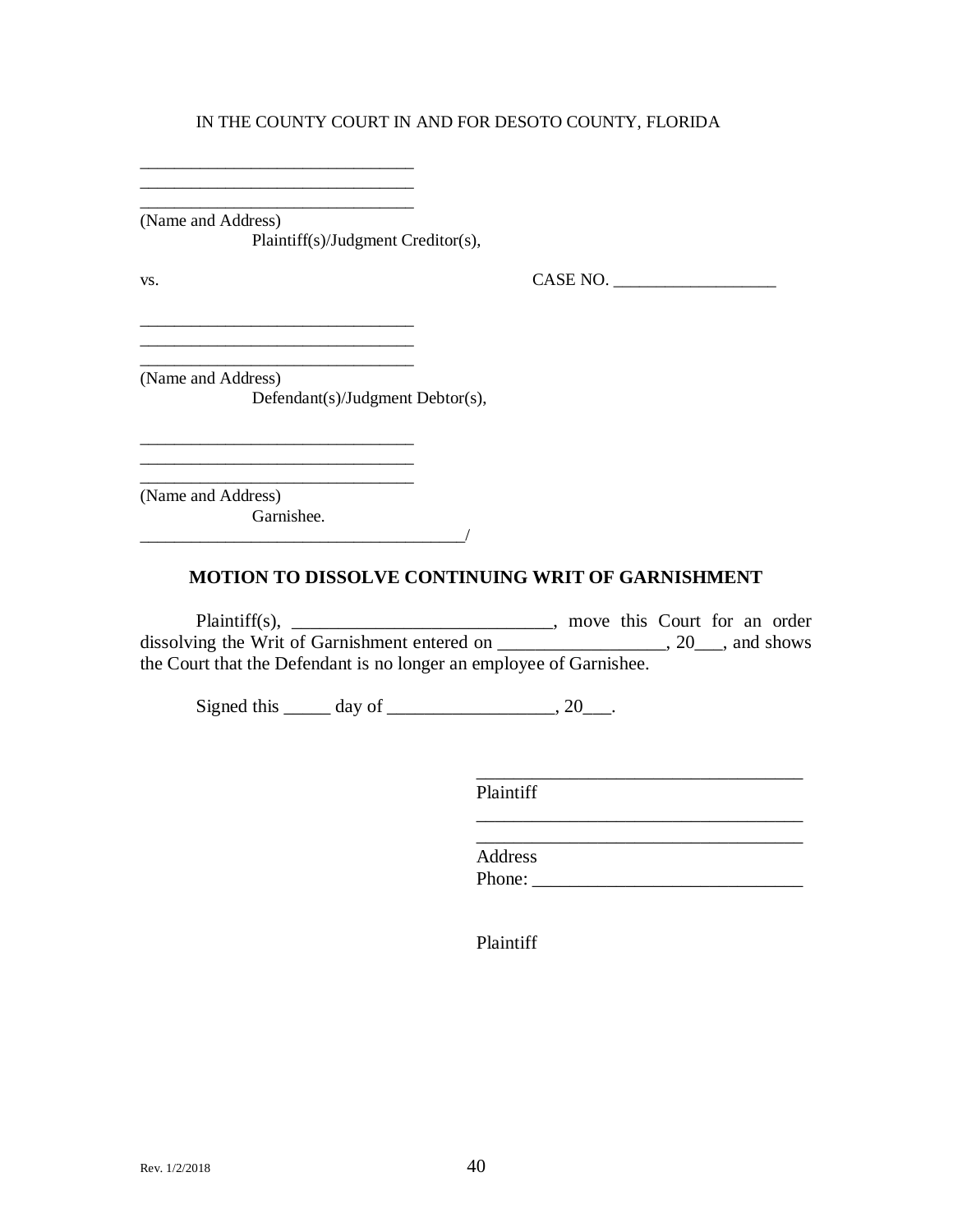\_\_\_\_\_\_\_\_\_\_\_\_\_\_\_\_\_\_\_\_\_\_\_\_\_\_\_\_\_\_\_\_ (Name and Address) Plaintiff(s)/Judgment Creditor(s),

\_\_\_\_\_\_\_\_\_\_\_\_\_\_\_\_\_\_\_\_\_\_\_\_\_\_\_\_\_\_\_\_ \_\_\_\_\_\_\_\_\_\_\_\_\_\_\_\_\_\_\_\_\_\_\_\_\_\_\_\_\_\_\_\_

\_\_\_\_\_\_\_\_\_\_\_\_\_\_\_\_\_\_\_\_\_\_\_\_\_\_\_\_\_\_\_\_ \_\_\_\_\_\_\_\_\_\_\_\_\_\_\_\_\_\_\_\_\_\_\_\_\_\_\_\_\_\_\_\_ \_\_\_\_\_\_\_\_\_\_\_\_\_\_\_\_\_\_\_\_\_\_\_\_\_\_\_\_\_\_\_\_

\_\_\_\_\_\_\_\_\_\_\_\_\_\_\_\_\_\_\_\_\_\_\_\_\_\_\_\_\_\_\_\_

\_\_\_\_\_\_\_\_\_\_\_\_\_\_\_\_\_\_\_\_\_\_\_\_\_\_\_\_\_\_\_\_\_\_\_\_\_\_/

 $\text{Vs.}}$  CASE NO.  $\overline{\phantom{0}}$ 

(Name and Address)

Defendant(s)/Judgment Debtor(s),

\_\_\_\_\_\_\_\_\_\_\_\_\_\_\_\_\_\_\_\_\_\_\_\_\_\_\_\_\_\_\_\_ (Name and Address) Garnishee.

## **ORDER DISSOLVING CONTINUING WRIT OF GARNISHMENT**

THIS CAUSE came before the Court upon Plaintiff's Motion to Dissolve Continuing Writ of Garnishment filed by the Plaintiff herein against the Garnishee, **EXECUTE:** All the Garnishee having filed its Answer, and the Court being otherwise fully advised in the premises, it is

ORDERED AND ADJUDGED:

1. That the Continuing Writ of Garnishment entered on  $\blacksquare$ , 20\_\_\_, against the Garnishee is hereby dissolved.

2. That the Garnishee, \_\_\_\_\_\_\_\_\_\_\_\_\_\_\_\_\_\_\_\_\_\_\_\_\_\_\_\_\_\_\_\_\_\_\_\_\_\_\_\_\_, is hereby discharged from any further liability under the above Writ of Garnishment.

DONE AND ORDERED at Arcadia, DeSoto County, Florida, this \_\_\_\_\_ day of  $\frac{1}{20}$ .

COUNTY JUDGE

\_\_\_\_\_\_\_\_\_\_\_\_\_\_\_\_\_\_\_\_\_\_\_\_\_\_\_\_\_\_\_\_\_\_\_

Copies furnished to: Plaintiff Garnishee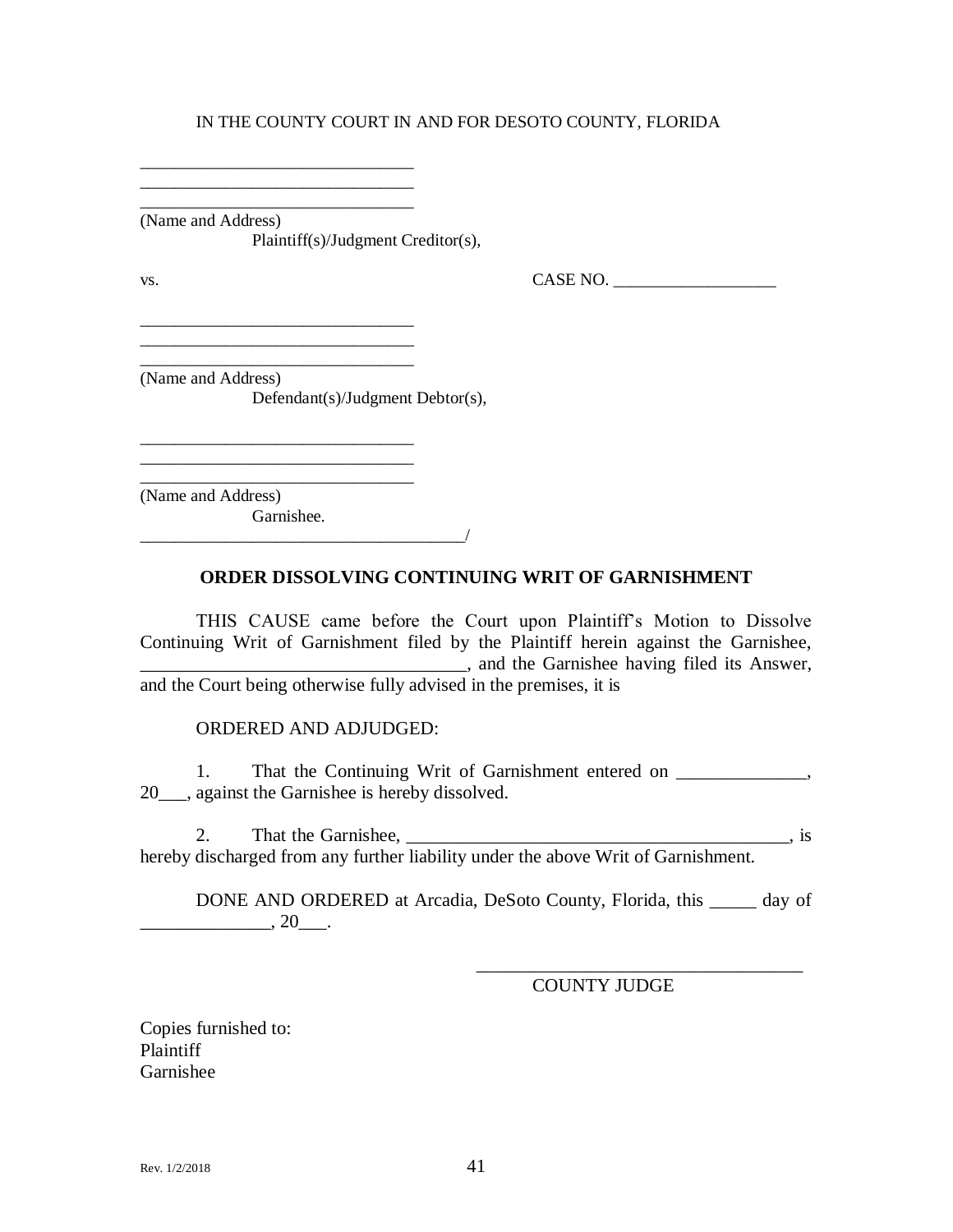## **NOTICE TO DEFENDANT(S) OF RIGHT AGAINST GARNISHMENT OF WAGES, MONEY & OTHER PROPERTY**

The Writ of Garnishment delivered to you with this Notice means that wages, money, and other property belonging to you have been garnished to pay a court judgment against you. HOWEVER, YOU MAY BE ABLE TO KEEP OR RECOVER YOUR WAGES, MONEY, OR PROPERTY, READ THIS NOTICE CAREFULLY.

State and federal laws provide that certain wages, money, and property, even if deposited in a bank, savings and loan, or credit union, may not be taken to pay certain types of court judgments. Such wages, money, and property are exempt from garnishment. The major exemptions are listed below on the form for Claim of Exemption and Request for Hearing. This list does not include all possible exemptions. You should consult a lawyer for specific advice.

TO KEEP YOUR WAGES, MONEY, AND OTHER PROPERTY FROM BEING GARNISHED, OR TO GET BACK ANYTHING ALREADY TAKEN, YOU MUST COMPLETE A FORM FOR CLAIM OF EXEMPTION AND REQUEST FOR HEARING AS SET FORTH BELOW AND HAVE THE FORM NOTARIZED. YOU MUST FILE THE FORM WITH THE CLERK'S OFFICE WITHIN 20 DAYS AFTER THE DATE YOU RECEIVE THIS NOTICE OR YOU MAY LOSE IMPORTANT RIGHTS. YOU MUST ALSO MAIL OR DELIVER A COPY OF THIS FORM TO THE PLAINTIFF(S) AND THE GARNISHEE AT THE ADDRESSES LISTED ON THE WRIT OF GARNISHMENT.

If you request a hearing, it will be held as soon as possible after your request is received by the court. The Plaintiff(s) must file any objection within 2 business days if you hand delivered to the Plaintiff(s) a copy of the form for Claim of Exemption and Request for Hearing or, alternatively, 7 days if you mailed a copy of the form for claim and request to the Plaintiff(s). If the Plaintiff(s) file(s) an objection to your Claim of Exemption and Request for Hearing, the Clerk will notify you and the other parties of the time and date of hearing. You may attend the hearing with or without an attorney. If the Plaintiff(s) fail(s) to file an objection, no hearing is required, the writ of garnishment will be dissolved and your wages, money or property will be released.

YOU SHOULD FILE THE FORM FOR CLAIM OF EXEMPTION IMMEDIATELY TO KEEP YOUR WAGES, MONEY, OR PROPERTY FROM BEING APPLIED TO THE COURT JUDGEMENT. THE CLERK CANNOT GIVE YOU LEGAL ADVICE. IF YOU NEED LEGAL ASSISTANCE YOU SHOULD SEE A LAWYER.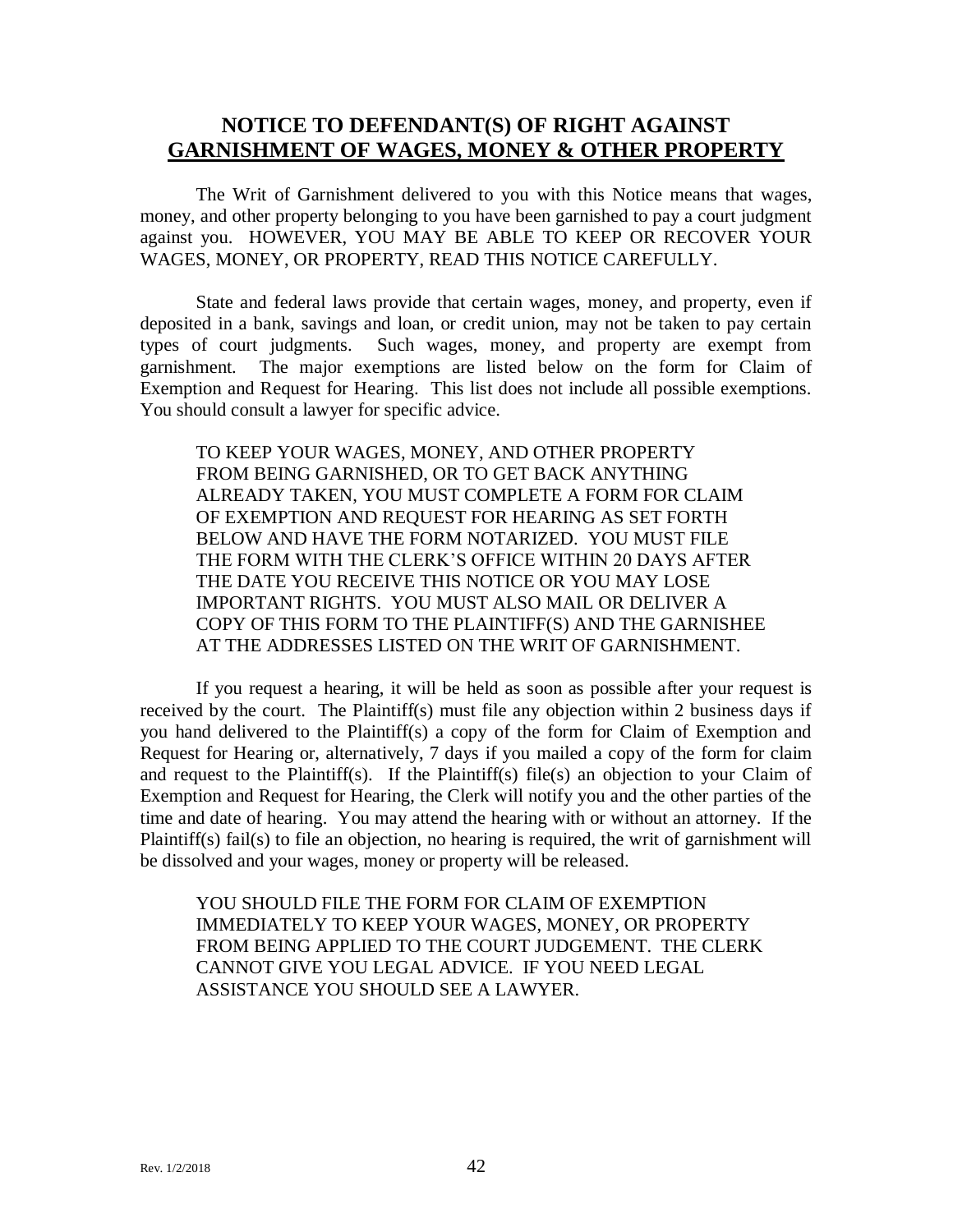\_\_\_\_\_\_\_\_\_\_\_\_\_\_\_\_\_\_\_\_\_\_\_\_\_\_\_\_\_\_\_\_ (Name and Address) Plaintiff(s)/Judgment Creditor(s),

\_\_\_\_\_\_\_\_\_\_\_\_\_\_\_\_\_\_\_\_\_\_\_\_\_\_\_\_\_\_\_\_ \_\_\_\_\_\_\_\_\_\_\_\_\_\_\_\_\_\_\_\_\_\_\_\_\_\_\_\_\_\_\_\_

\_\_\_\_\_\_\_\_\_\_\_\_\_\_\_\_\_\_\_\_\_\_\_\_\_\_\_\_\_\_\_\_ \_\_\_\_\_\_\_\_\_\_\_\_\_\_\_\_\_\_\_\_\_\_\_\_\_\_\_\_\_\_\_\_

\_\_\_\_\_\_\_\_\_\_\_\_\_\_\_\_\_\_\_\_\_\_\_\_\_\_\_\_\_\_\_\_

\_\_\_\_\_\_\_\_\_\_\_\_\_\_\_\_\_\_\_\_\_\_\_\_\_\_\_\_\_\_\_\_\_\_\_\_\_\_/

vs. CASE NO. \_\_\_\_\_\_\_\_\_\_\_\_\_\_\_\_\_\_\_

\_\_\_\_\_\_\_\_\_\_\_\_\_\_\_\_\_\_\_\_\_\_\_\_\_\_\_\_\_\_\_\_ (Name and Address)

Defendant(s)/Judgment Debtor(s),

\_\_\_\_\_\_\_\_\_\_\_\_\_\_\_\_\_\_\_\_\_\_\_\_\_\_\_\_\_\_\_\_ (Name and Address) Garnishee.

## **CLAIM OF EXEMPTION AND REQUEST FOR HEARING**

I claim exemptions from garnishment under the following categories as checked:

- 1. Head of family wages. (You must check a. or b. below.)
- \_\_\_ a. I provide more than one-half of the support for a child or other dependent and have net earnings of \$500 or less per week.
- b. I provide more than one-half of the support for a child or other dependent, have net earnings of more than \$500 per week, but have not agreed in writing to have my wages garnished.
- 2. Social Security benefits.
	- \_\_\_ 3. Supplemental Security Income benefits.
	- 4. Public assistance (welfare).
	- \_\_\_ 5. Workers' Compensation.
	- \_\_\_ 6. Unemployment Compensation.
	- \_\_\_ 7. Veterans' benefits.
	- 8. Retirement or profit-sharing benefits or pension money.
- \_\_\_ 9. Life insurance benefits or cash surrender value of a life insurance policy or proceeds of annuity contract.
- 10. Disability income benefits.
- 11. Prepaid College Trust Fund or Medical Savings Account.
- \_\_\_ 12. Other exemptions as provided by law. \_\_\_\_\_\_\_\_\_\_\_\_\_\_\_\_\_\_\_\_\_\_\_\_\_\_\_\_\_\_\_

\_\_\_\_\_\_\_\_\_\_\_\_\_\_\_\_\_\_\_\_\_\_\_\_\_\_\_\_\_\_\_\_\_\_\_\_\_\_\_\_\_\_\_\_\_\_\_\_\_\_\_\_\_\_\_\_\_\_(explain)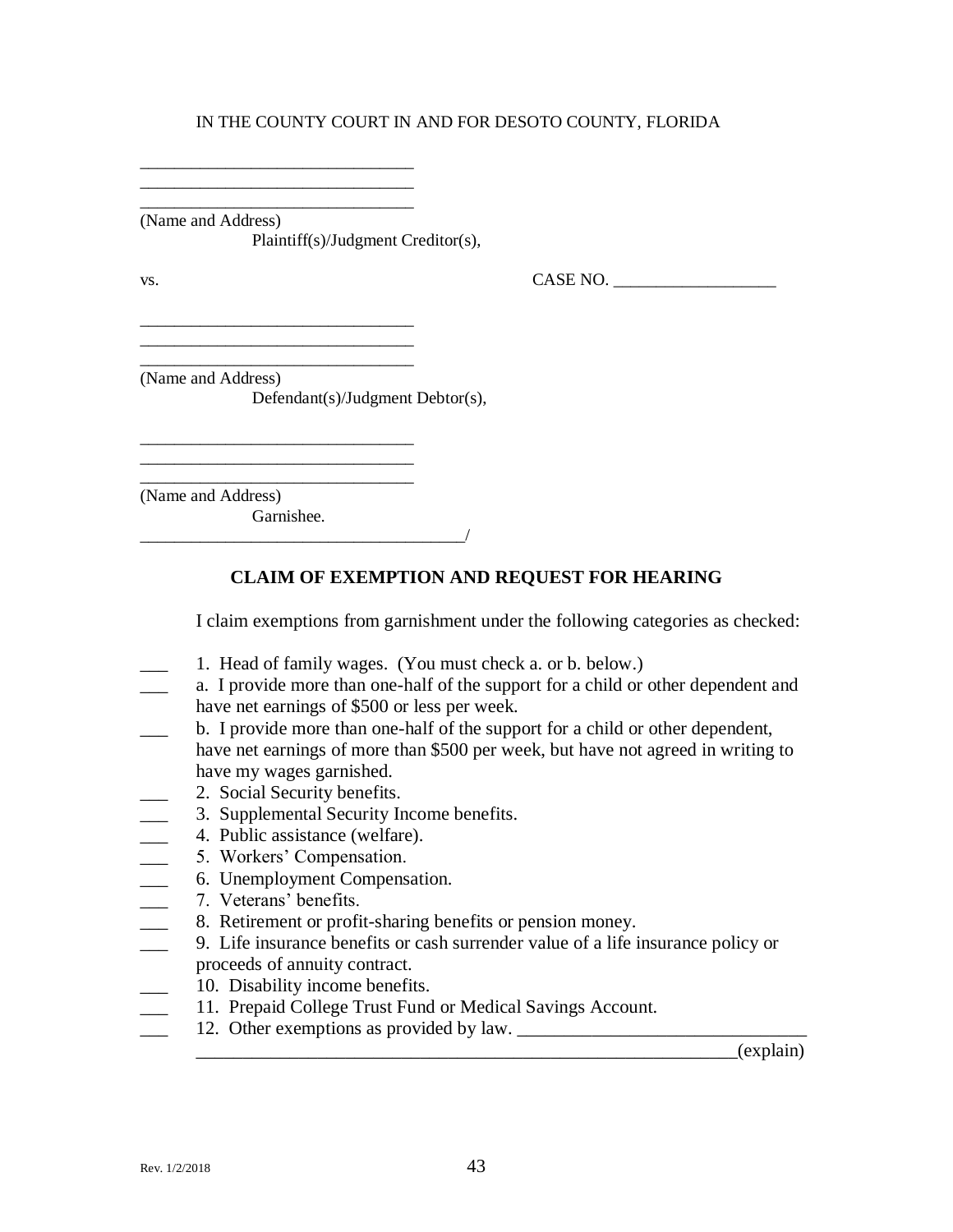I request a hearing to decide the validity of my claim. Notice of the hearing should be given to me at: Address:

Telephone Number:

The statements made in this request are true to the best of my knowledge and belief.

|                                                     | Defendant's signature                                                          |  |
|-----------------------------------------------------|--------------------------------------------------------------------------------|--|
| STATE OF FLORIDA,<br>COUNTY OF ____________________ |                                                                                |  |
|                                                     | Sworn and subscribed to before me this ______ day of _________________, 20___, |  |
|                                                     | Notary Public/Deputy Clerk                                                     |  |
| Personally known OR<br>Produced identification      |                                                                                |  |
|                                                     |                                                                                |  |
|                                                     | Plaintiff                                                                      |  |

Address Phone: \_\_\_\_\_\_\_\_\_\_\_\_\_\_\_\_\_\_\_\_\_\_\_\_\_\_\_\_\_

\_\_\_\_\_\_\_\_\_\_\_\_\_\_\_\_\_\_\_\_\_\_\_\_\_\_\_\_\_\_\_\_\_\_\_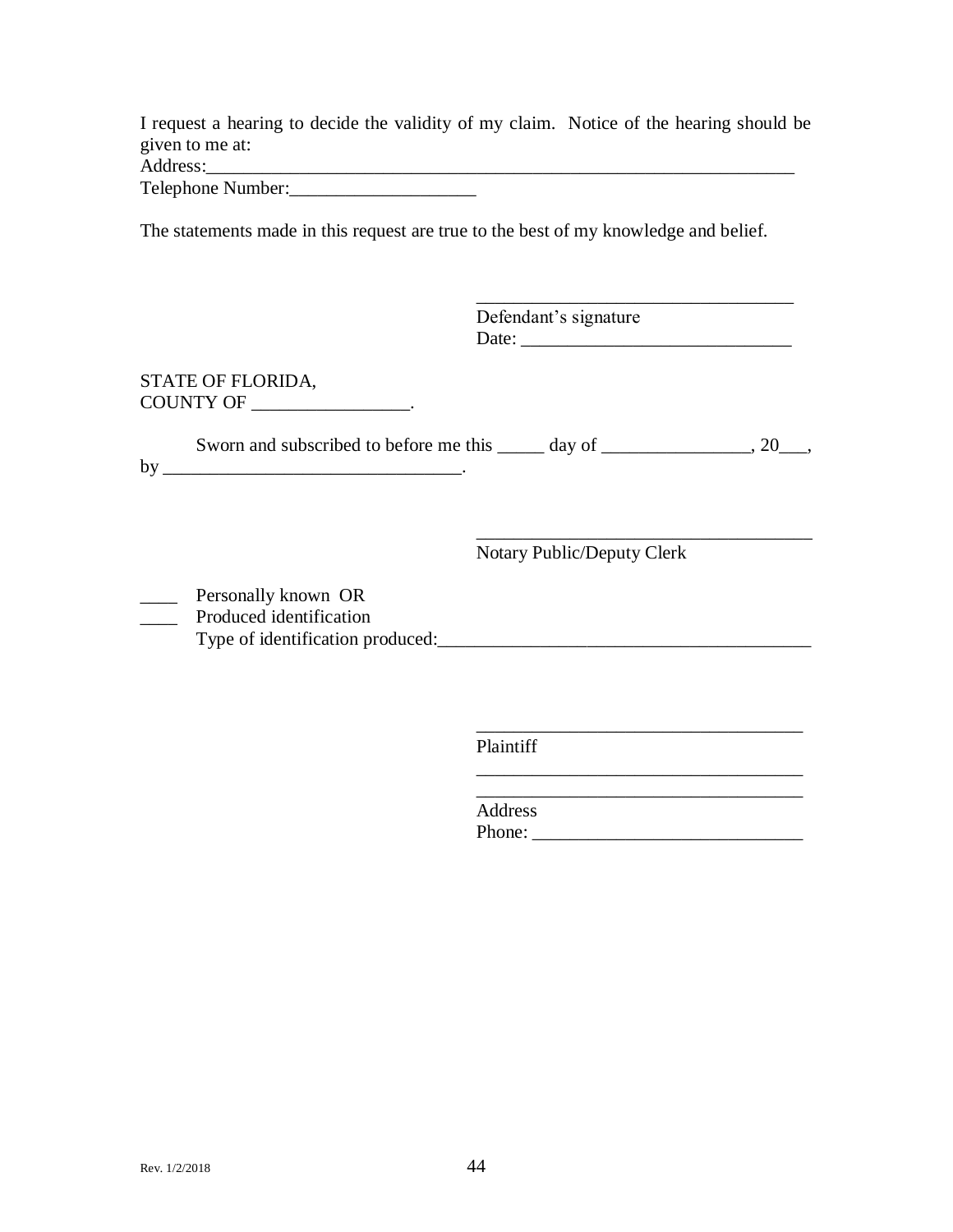\_\_\_\_\_\_\_\_\_\_\_\_\_\_\_\_\_\_\_\_\_\_\_\_\_\_\_\_\_\_\_\_

\_\_\_\_\_\_\_\_\_\_\_\_\_\_\_\_\_\_\_\_\_\_\_\_\_\_\_\_\_\_\_\_

(Name and Address) Plaintiff(s)/Judgment Creditor(s),

 $\text{v}_\text{s}$ .  $\text{CASE NO.}$ 

 $\_$ 

 $\_$ (Name and Address) Defendant(s)/Judgment Debtor(s),

\_\_\_\_\_\_\_\_\_\_\_\_\_\_\_\_\_\_\_\_\_\_\_\_\_\_\_\_\_\_\_\_

\_\_\_\_\_\_\_\_\_\_\_\_\_\_\_\_\_\_\_\_\_\_\_\_\_\_\_\_\_\_\_\_ \_\_\_\_\_\_\_\_\_\_\_\_\_\_\_\_\_\_\_\_\_\_\_\_\_\_\_\_\_\_\_\_

\_\_\_\_\_\_\_\_\_\_\_\_\_\_\_\_\_\_\_\_\_\_\_\_\_\_\_\_\_\_\_\_ (Name and Address)

Garnishee.  $\frac{1}{2}$  ,  $\frac{1}{2}$  ,  $\frac{1}{2}$  ,  $\frac{1}{2}$  ,  $\frac{1}{2}$  ,  $\frac{1}{2}$  ,  $\frac{1}{2}$  ,  $\frac{1}{2}$  ,  $\frac{1}{2}$  ,  $\frac{1}{2}$  ,  $\frac{1}{2}$  ,  $\frac{1}{2}$  ,  $\frac{1}{2}$  ,  $\frac{1}{2}$  ,  $\frac{1}{2}$  ,  $\frac{1}{2}$  ,  $\frac{1}{2}$  ,  $\frac{1}{2}$  ,  $\frac{1$ 

## **CERTIFICATE OF SERVICE**

I HEREBY CERTIFY that Plaintiff(s), \_\_\_\_\_\_\_\_\_\_\_\_\_\_\_\_\_\_\_\_\_\_\_\_\_\_\_\_\_\_\_\_\_ \_\_\_\_\_\_\_\_\_\_\_\_\_\_\_\_\_\_\_\_\_\_\_, did on the \_\_\_\_\_ day of \_\_\_\_\_\_\_\_\_\_\_\_\_\_\_\_\_\_, 20\_\_\_, by U. S. Mail, serve a copy of the motion for Writ of Garnishment, a copy of the garnishment writ, a Claim of Exemption and Request for Hearing, a copy of Garnishee's answer in this cause, and a notice pursuant to F. S. Section 77.055 upon the Defendant(s),

Signed this  $\_\_\_$  day of  $\_\_\_\_\_\_\_\_\$ , 20 $\_\_\_\_\.\$ 

\_\_\_\_\_\_\_\_\_\_\_\_\_\_\_\_\_\_\_\_\_\_\_\_\_\_\_\_\_\_\_\_\_\_\_\_\_\_\_\_\_\_\_\_\_\_\_\_\_\_\_\_\_\_\_\_\_\_\_\_\_\_.

Plaintiff

\_\_\_\_\_\_\_\_\_\_\_\_\_\_\_\_\_\_\_\_\_\_\_\_\_\_\_\_\_\_\_\_\_\_\_ Address Phone: \_\_\_\_\_\_\_\_\_\_\_\_\_\_\_\_\_\_\_\_\_\_\_\_\_\_\_\_\_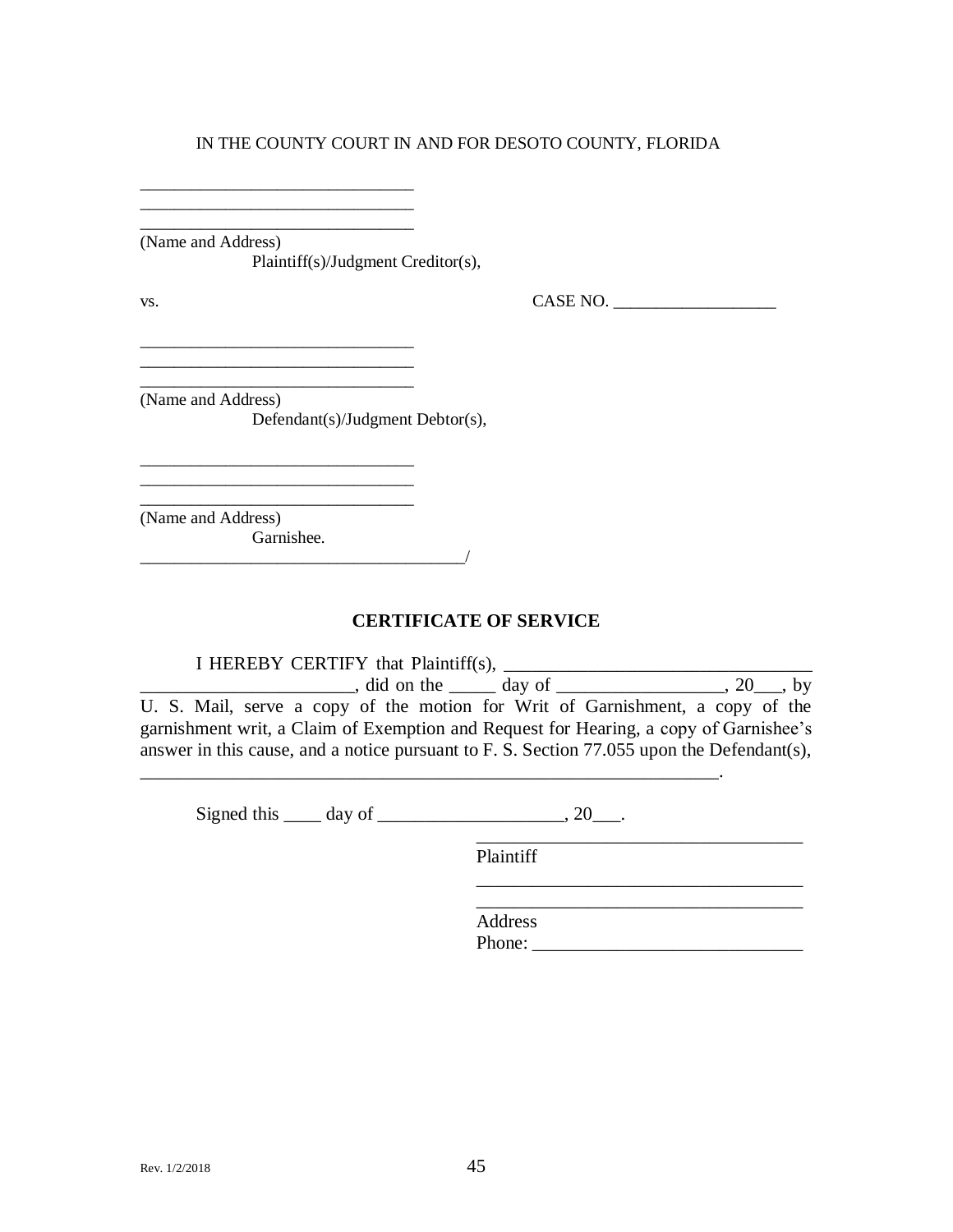\_\_\_\_\_\_\_\_\_\_\_\_\_\_\_\_\_\_\_\_\_\_\_\_\_\_\_\_\_\_\_\_ (Name and Address) Plaintiff(s)/Judgment Creditor(s),

vs. CASE NO. \_\_\_\_\_\_\_\_\_\_\_\_\_\_\_\_\_\_\_

\_\_\_\_\_\_\_\_\_\_\_\_\_\_\_\_\_\_\_\_\_\_\_\_\_\_\_\_\_\_\_\_ (Name and Address) Defendant(s)/Judgment Debtor(s),

\_\_\_\_\_\_\_\_\_\_\_\_\_\_\_\_\_\_\_\_\_\_\_\_\_\_\_\_\_\_\_\_

\_\_\_\_\_\_\_\_\_\_\_\_\_\_\_\_\_\_\_\_\_\_\_\_\_\_\_\_\_\_\_\_\_\_\_\_\_\_/

\_\_\_\_\_\_\_\_\_\_\_\_\_\_\_\_\_\_\_\_\_\_\_\_\_\_\_\_\_\_\_\_ \_\_\_\_\_\_\_\_\_\_\_\_\_\_\_\_\_\_\_\_\_\_\_\_\_\_\_\_\_\_\_\_

\_\_\_\_\_\_\_\_\_\_\_\_\_\_\_\_\_\_\_\_\_\_\_\_\_\_\_\_\_\_\_\_ (Name and Address) Garnishee.

**NOTICE PURSUANT TO F. S. 77.055**

Plaintiff(s), \_\_\_\_\_\_\_\_\_\_\_\_\_\_\_\_\_\_\_\_\_\_\_\_\_\_\_\_\_\_\_\_\_\_\_\_\_\_\_\_\_\_\_\_\_\_, pursuant to F. S. Section 77.055, hereby gives notice to Defendant(s),  $\overline{\phantom{a}}$ 

**Example 2018**, that he/she must move to dissolve the Writ of Garnishment or Writ of Continuing Garnishment within twenty (20) days after the date indicated on the Certificate of Service in the Notice if any allegation in the Plaintiff's motion is untrue.

Signed this  $\rule{1em}{0.15mm}$  day of  $\rule{1em}{0.15mm}$   $\qquad \qquad$   $\qquad \qquad$   $\qquad \qquad$   $\qquad \qquad$   $\qquad \qquad$   $\qquad \qquad$   $\qquad \qquad$   $\qquad \qquad$   $\qquad \qquad$   $\qquad \qquad$   $\qquad \qquad$   $\qquad \qquad$   $\qquad \qquad$   $\qquad \qquad$   $\qquad \qquad$   $\qquad \qquad$   $\qquad \qquad$   $\qquad \qquad$   $\qquad \qquad$ 

Plaintiff

Address Phone: \_\_\_\_\_\_\_\_\_\_\_\_\_\_\_\_\_\_\_\_\_\_\_\_\_\_\_\_\_

\_\_\_\_\_\_\_\_\_\_\_\_\_\_\_\_\_\_\_\_\_\_\_\_\_\_\_\_\_\_\_\_\_\_\_

\_\_\_\_\_\_\_\_\_\_\_\_\_\_\_\_\_\_\_\_\_\_\_\_\_\_\_\_\_\_\_\_\_\_\_ \_\_\_\_\_\_\_\_\_\_\_\_\_\_\_\_\_\_\_\_\_\_\_\_\_\_\_\_\_\_\_\_\_\_\_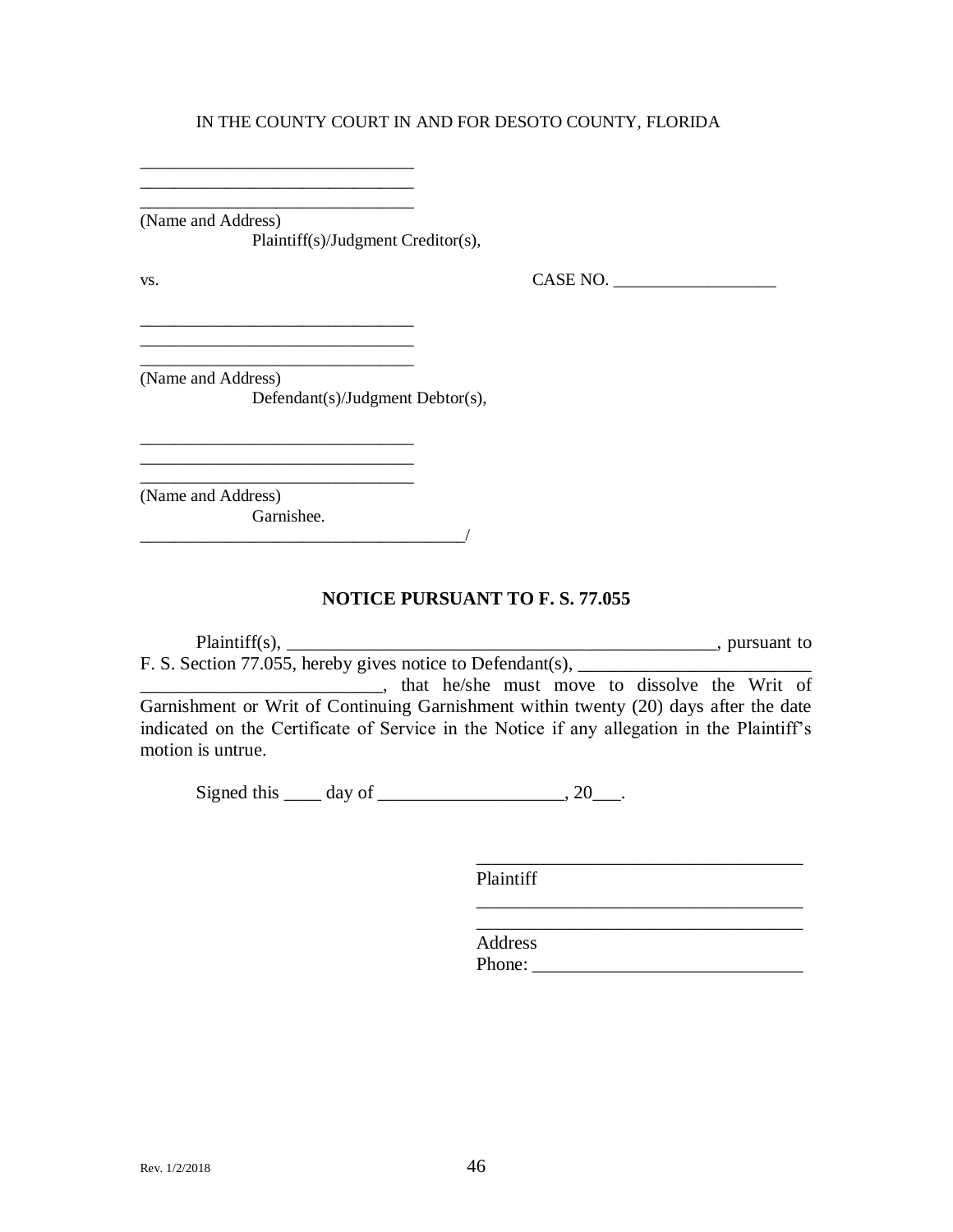\_\_\_\_\_\_\_\_\_\_\_\_\_\_\_\_\_\_\_\_\_\_\_\_\_\_\_\_\_\_\_\_ (Name and Address) Plaintiff(s)/Judgment Creditor(s),

 $\text{Vs.}}$  CASE NO.  $\overline{\phantom{0}}$ 

\_\_\_\_\_\_\_\_\_\_\_\_\_\_\_\_\_\_\_\_\_\_\_\_\_\_\_\_\_\_\_\_ (Name and Address) Defendant(s)/Judgment Debtor(s),

\_\_\_\_\_\_\_\_\_\_\_\_\_\_\_\_\_\_\_\_\_\_\_\_\_\_\_\_\_\_\_\_

\_\_\_\_\_\_\_\_\_\_\_\_\_\_\_\_\_\_\_\_\_\_\_\_\_\_\_\_\_\_\_\_ \_\_\_\_\_\_\_\_\_\_\_\_\_\_\_\_\_\_\_\_\_\_\_\_\_\_\_\_\_\_\_\_

\_\_\_\_\_\_\_\_\_\_\_\_\_\_\_\_\_\_\_\_\_\_\_\_\_\_\_\_\_\_\_\_ \_\_\_\_\_\_\_\_\_\_\_\_\_\_\_\_\_\_\_\_\_\_\_\_\_\_\_\_\_\_\_\_

\_\_\_\_\_\_\_\_\_\_\_\_\_\_\_\_\_\_\_\_\_\_\_\_\_\_\_\_\_\_\_\_ (Name and Address) Garnishee.

 $\blacksquare$   $\blacksquare$   $\blacksquare$   $\blacksquare$   $\blacksquare$   $\blacksquare$   $\blacksquare$   $\blacksquare$   $\blacksquare$   $\blacksquare$   $\blacksquare$   $\blacksquare$   $\blacksquare$   $\blacksquare$   $\blacksquare$   $\blacksquare$   $\blacksquare$   $\blacksquare$   $\blacksquare$   $\blacksquare$   $\blacksquare$   $\blacksquare$   $\blacksquare$   $\blacksquare$   $\blacksquare$   $\blacksquare$   $\blacksquare$   $\blacksquare$   $\blacksquare$   $\blacksquare$   $\blacksquare$   $\blacks$ 

## **PLAINTIFF'S DENIAL UNDER OATH OF DEFENDANT AFFIDAVIT FOR EXEMPTION FROM GARNISHMENT UNDER FLORIDA STATUTE §222.12**

STATE OF FLORIDA, COUNTY OF \_\_\_\_\_\_\_\_\_\_\_\_\_\_\_\_\_\_

BEFORE ME, the undersigned authority, personally appeared Plaintiff(s), \_\_\_\_\_\_\_\_\_\_\_\_\_\_\_\_\_\_\_\_\_\_\_\_\_\_\_\_\_\_\_\_\_\_\_\_, who, after being duly sworn, states that:

1. Pursuant to Florida Statute §222.12, Plaintiff(s) hereby denies under oath the facts set forth in Defendant's Affidavit for Exemption dated \_\_\_\_\_\_\_\_\_\_\_\_\_\_, 20\_\_\_.

2. This Denial is being filed within two (2) days of service of the Affidavit for Exemption.

FURTHER AFFIANT(S) SAYETH NOT.

Plaintiff

\_\_\_\_\_\_\_\_\_\_\_\_\_\_\_\_\_\_\_\_\_\_\_\_\_\_\_\_\_\_\_\_\_\_\_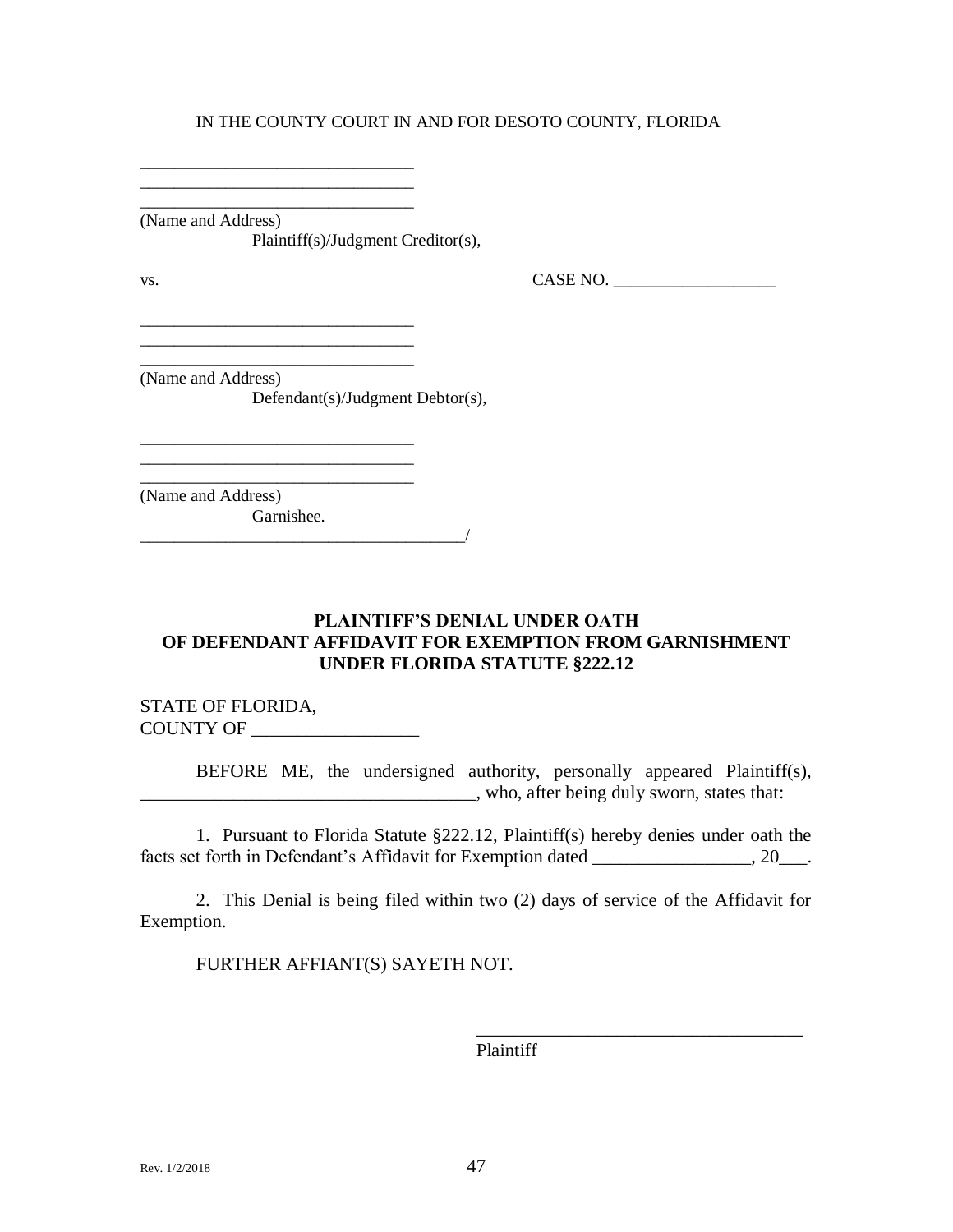Sworn to and subscribed before me this \_\_\_\_\_ day of \_\_\_\_\_\_\_\_\_\_\_, 20\_\_\_.

Notary Public/Deputy Clerk

\_\_\_\_\_\_\_\_\_\_\_\_\_\_\_\_\_\_\_\_\_\_\_\_\_\_\_\_\_\_\_\_\_\_\_

\_\_\_\_\_\_\_\_\_\_\_\_\_\_\_\_\_\_\_\_\_\_\_\_\_\_\_\_\_\_\_\_\_\_\_

 $\frac{1}{\sqrt{2}}$  ,  $\frac{1}{\sqrt{2}}$  ,  $\frac{1}{\sqrt{2}}$  ,  $\frac{1}{\sqrt{2}}$  ,  $\frac{1}{\sqrt{2}}$  ,  $\frac{1}{\sqrt{2}}$  ,  $\frac{1}{\sqrt{2}}$  ,  $\frac{1}{\sqrt{2}}$  ,  $\frac{1}{\sqrt{2}}$  ,  $\frac{1}{\sqrt{2}}$  ,  $\frac{1}{\sqrt{2}}$  ,  $\frac{1}{\sqrt{2}}$  ,  $\frac{1}{\sqrt{2}}$  ,  $\frac{1}{\sqrt{2}}$  ,  $\frac{1}{\sqrt{2}}$ 

\_\_\_ Personally known OR

\_\_\_ Produced identification

Type of identification produced:\_\_\_\_\_\_\_\_\_\_\_\_\_\_\_\_\_\_\_\_\_\_\_\_\_\_\_\_\_\_\_\_\_\_\_\_\_\_\_\_\_\_

I hereby certify that a true and correct copy of this denial was furnished by mail to:

\_\_\_\_\_\_\_\_\_\_\_\_\_\_\_\_\_\_\_\_\_\_\_\_\_\_\_\_\_\_\_\_\_\_\_\_\_\_\_\_\_\_\_\_\_\_\_\_\_\_\_\_\_\_\_\_\_\_\_\_\_\_\_\_\_\_\_\_\_\_\_\_

by U. S. Mail this  $\_\_\_\$  day of  $\_\_\_\_\_\_$ , 20 $\_\_\_\_\$ .

Plaintiff

 $\mathcal{L}_\mathcal{L} = \mathcal{L}_\mathcal{L} = \mathcal{L}_\mathcal{L} = \mathcal{L}_\mathcal{L} = \mathcal{L}_\mathcal{L} = \mathcal{L}_\mathcal{L} = \mathcal{L}_\mathcal{L} = \mathcal{L}_\mathcal{L} = \mathcal{L}_\mathcal{L} = \mathcal{L}_\mathcal{L} = \mathcal{L}_\mathcal{L} = \mathcal{L}_\mathcal{L} = \mathcal{L}_\mathcal{L} = \mathcal{L}_\mathcal{L} = \mathcal{L}_\mathcal{L} = \mathcal{L}_\mathcal{L} = \mathcal{L}_\mathcal{L}$ 

\_\_\_\_\_\_\_\_\_\_\_\_\_\_\_\_\_\_\_\_\_\_\_\_\_\_\_\_\_\_\_\_\_\_\_ Address Phone: \_\_\_\_\_\_\_\_\_\_\_\_\_\_\_\_\_\_\_\_\_\_\_\_\_\_\_\_\_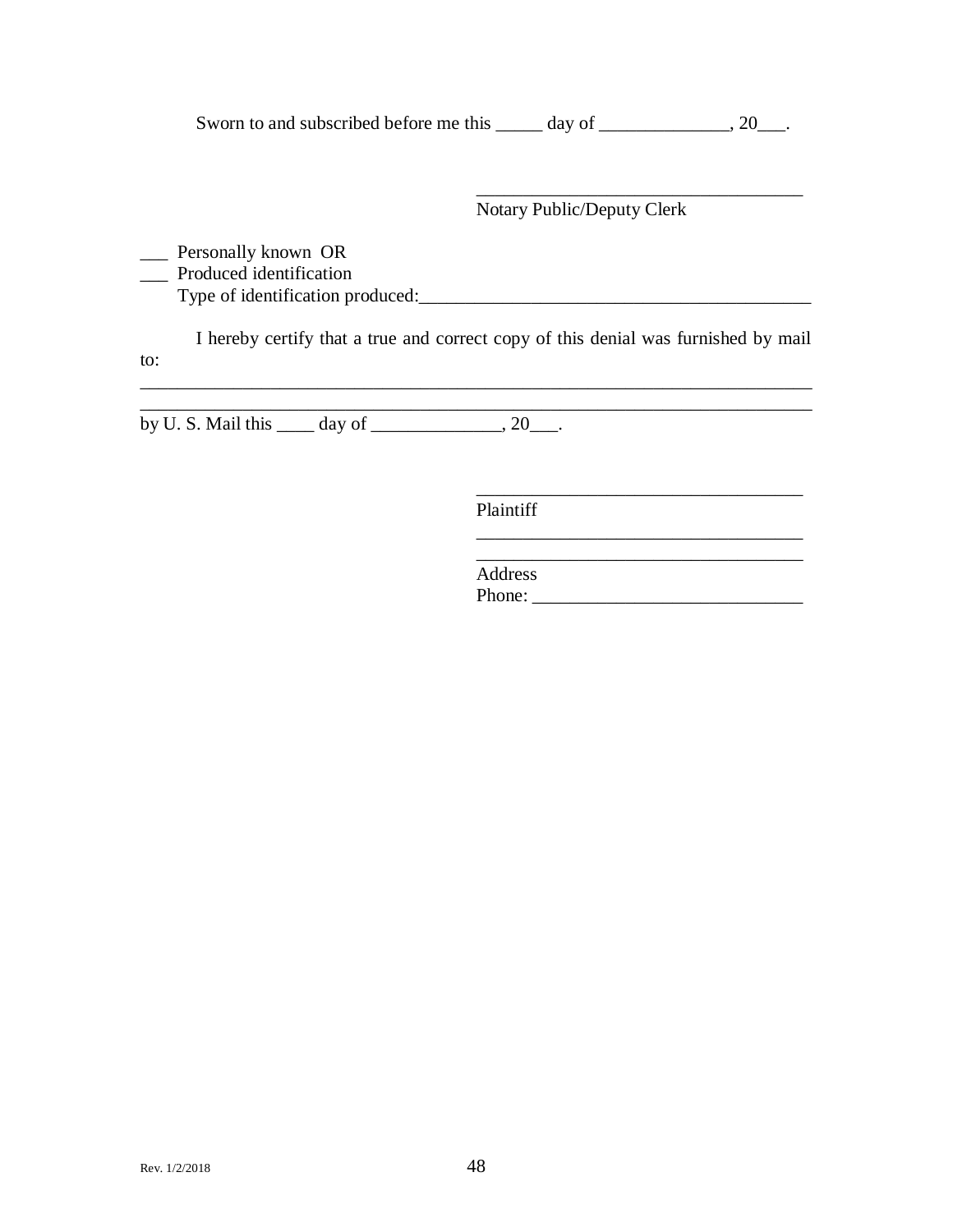\_\_\_\_\_\_\_\_\_\_\_\_\_\_\_\_\_\_\_\_\_\_\_\_\_\_\_\_\_\_\_\_ (Name and Address)

\_\_\_\_\_\_\_\_\_\_\_\_\_\_\_\_\_\_\_\_\_\_\_\_\_\_\_\_\_\_\_\_

\_\_\_\_\_\_\_\_\_\_\_\_\_\_\_\_\_\_\_\_\_\_\_\_\_\_\_\_\_\_\_\_ \_\_\_\_\_\_\_\_\_\_\_\_\_\_\_\_\_\_\_\_\_\_\_\_\_\_\_\_\_\_\_\_

\_\_\_\_\_\_\_\_\_\_\_\_\_\_\_\_\_\_\_\_\_\_\_\_\_\_\_\_\_\_\_\_ \_\_\_\_\_\_\_\_\_\_\_\_\_\_\_\_\_\_\_\_\_\_\_\_\_\_\_\_\_\_\_\_

Plaintiff(s)/Judgment Creditor(s),

 $\text{v}_\text{s}$ . CASE NO.

(Name and Address) Defendant(s)/Judgment Debtor(s),

\_\_\_\_\_\_\_\_\_\_\_\_\_\_\_\_\_\_\_\_\_\_\_\_\_\_\_\_\_\_\_\_ (Name and Address)

Garnishee.

\_\_\_\_\_\_\_\_\_\_\_\_\_\_\_\_\_\_\_\_\_\_\_\_\_\_\_\_\_\_\_\_\_\_\_\_\_\_/

## **MOTION FOR ENTRY OF FINAL GARNISHMENT JUDGMENT**

COME NOW, the Plaintiff(s), \_\_\_\_\_\_\_\_\_\_\_\_\_\_\_\_\_\_\_\_\_\_\_\_\_\_\_\_\_\_\_, and move(s) this court for entry of a final garnishment judgment against the Garnishee and as grounds thereof states:

1. That Final Judgment was entered in this cause on \_\_\_\_\_\_\_\_\_\_\_\_\_\_, 20\_\_\_, for which execution issued.

2. On \_\_\_\_\_\_\_\_\_\_\_\_\_\_\_\_, 20\_\_\_, Plaintiff filed a Motion for Writ of Garnishment in this cause, and the Clerk of this Court issued a Writ of Garnishment on  $\frac{1}{20}$ , 20\_\_\_.

3. The Garnishee, filed its answer of Garnishee stating that they are holding assets consisting of \_\_\_\_\_\_\_

in the name of  $\overline{\phantom{a}}$ 

WHEREFORE, Plaintiff(s) move(s) this court for entry of Final Garnishment Judgment for \$\_\_\_\_\_\_\_\_\_\_\_\_\_\_\_.

\_\_\_\_\_\_\_\_\_\_\_\_\_\_\_\_\_\_\_\_\_\_\_\_\_\_\_\_\_\_\_\_\_\_\_\_\_\_\_\_\_\_\_\_\_\_\_\_\_\_\_\_\_\_\_\_\_\_\_\_\_\_\_\_\_\_\_\_\_\_\_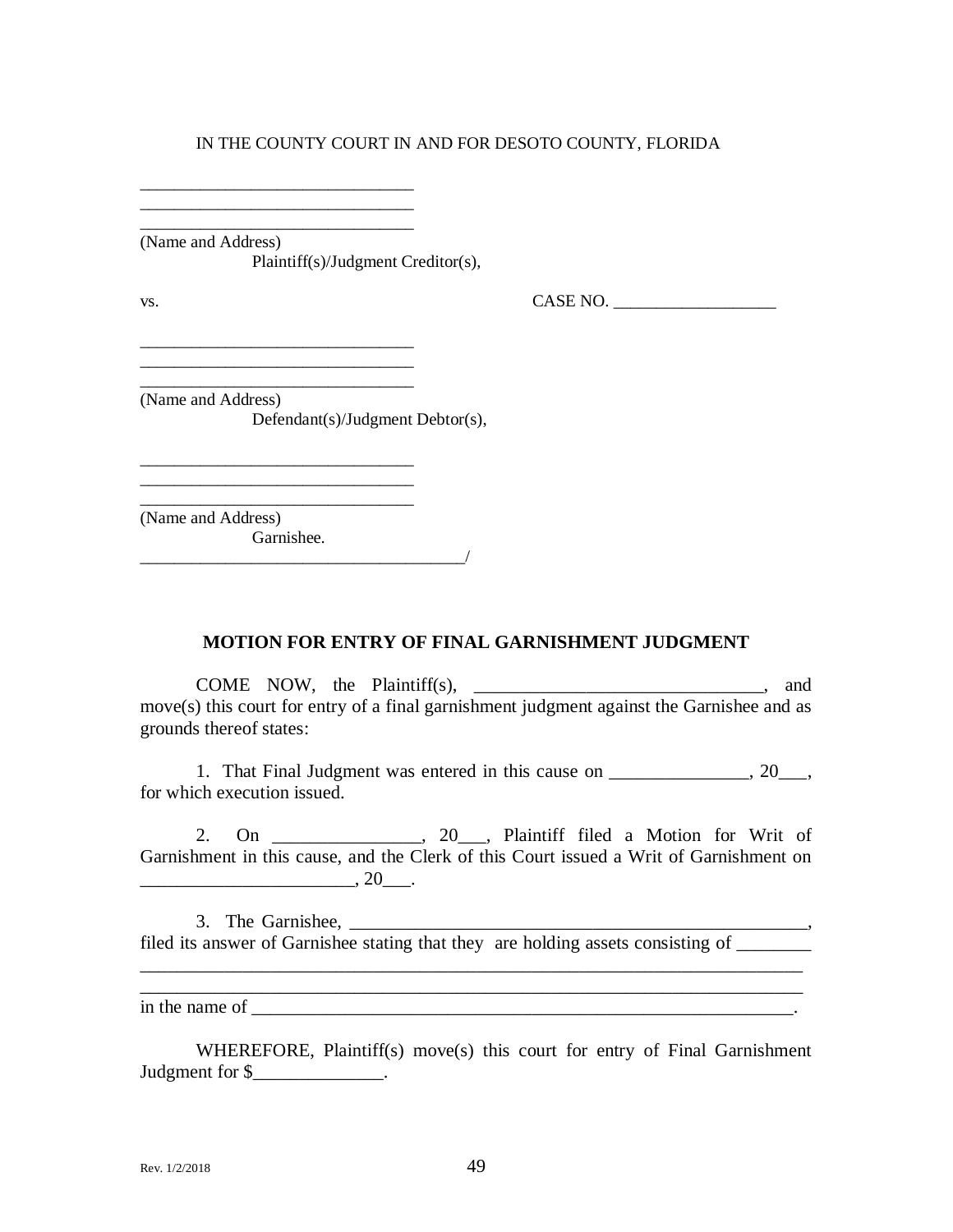Signed this  $\_\_\_\_$  day of  $\_\_\_\_\_\_$ , 20 $\_\_\_\_\$ .

Plaintiff

Address 

I HEREBY CERTIFY that a true copy of the foregoing has been furnished to:

by U.S. Mail this  $\_\_\_\_\$  day of  $\_\_\_\_\_\_$  20 $\_\_\_\_\_\$ .

<u> 1989 - Johann Barbara, martin amerikan basal da</u>

Plaintiff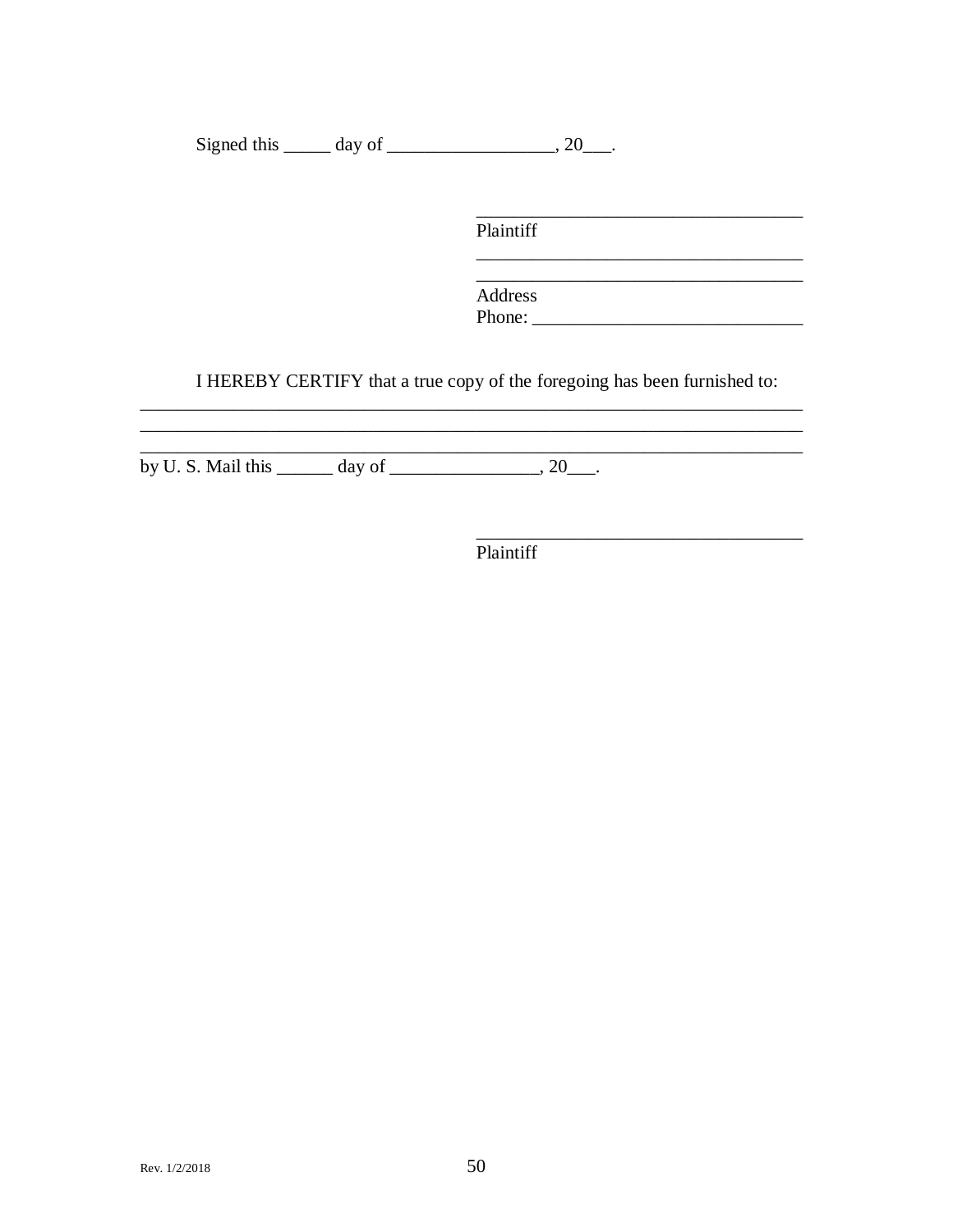\_\_\_\_\_\_\_\_\_\_\_\_\_\_\_\_\_\_\_\_\_\_\_\_\_\_\_\_\_\_\_\_ (Name and Address)

\_\_\_\_\_\_\_\_\_\_\_\_\_\_\_\_\_\_\_\_\_\_\_\_\_\_\_\_\_\_\_\_ \_\_\_\_\_\_\_\_\_\_\_\_\_\_\_\_\_\_\_\_\_\_\_\_\_\_\_\_\_\_\_\_

\_\_\_\_\_\_\_\_\_\_\_\_\_\_\_\_\_\_\_\_\_\_\_\_\_\_\_\_\_\_\_\_ \_\_\_\_\_\_\_\_\_\_\_\_\_\_\_\_\_\_\_\_\_\_\_\_\_\_\_\_\_\_\_\_

\_\_\_\_\_\_\_\_\_\_\_\_\_\_\_\_\_\_\_\_\_\_\_\_\_\_\_\_\_\_\_\_

Plaintiff(s)/Judgment Creditor(s),

 $\text{v}_\text{s}$ . CASE NO.

(Name and Address) Defendant(s)/Judgment Debtor(s),

\_\_\_\_\_\_\_\_\_\_\_\_\_\_\_\_\_\_\_\_\_\_\_\_\_\_\_\_\_\_\_\_ (Name and Address)

Garnishee. \_\_\_\_\_\_\_\_\_\_\_\_\_\_\_\_\_\_\_\_\_\_\_\_\_\_\_\_\_\_\_\_\_\_\_\_\_\_/

## **FINAL GARNISHMENT JUDGMENT**

THIS CAUSE came on for hearing on Plaintiff's Writ of Garnishment, the Garnishee having filed its answer admitting that it is indebted to the Defendant(s) herein at the time of the service of said Writ and the filing of its answer, and the Court having considered the matter, together with the entire record, and being otherwise fully advised in the premises, it is

ORDERED AND ADJUDGED:

\_\_\_\_\_\_\_\_\_\_\_\_\_\_\_\_\_\_\_\_\_\_\_\_\_\_\_\_\_\_\_\_\_\_\_\_\_\_\_\_.

1. That judgment be, and the same is hereby entered in favor of the Plaintiff(s), \_\_\_\_\_\_\_\_\_\_\_\_\_\_\_\_\_\_\_\_\_\_\_\_\_\_\_\_\_\_\_, and against the Garnishee, \_\_\_\_\_\_\_\_\_\_\_\_\_\_\_\_\_

 $\therefore$  in the sum of \$\_\_\_\_\_\_\_\_\_\_\_\_\_\_.

2. That the Garnishee, \_\_\_\_\_\_\_\_\_\_\_\_\_\_\_\_\_\_\_\_\_\_\_\_\_\_\_\_\_\_\_\_\_\_\_\_\_\_\_\_\_\_\_\_\_\_,

be, and the same is hereby directed to pay within ten (10) days from date hereof the sum of  $\$$  to the order of Plaintiff(s),  $\[$ 

3. A reasonable attorney's fee is taxed in this cause in the amount of \$100.00, and the Clerk of the Court is directed to remit said amount to the Garnishee's attorney,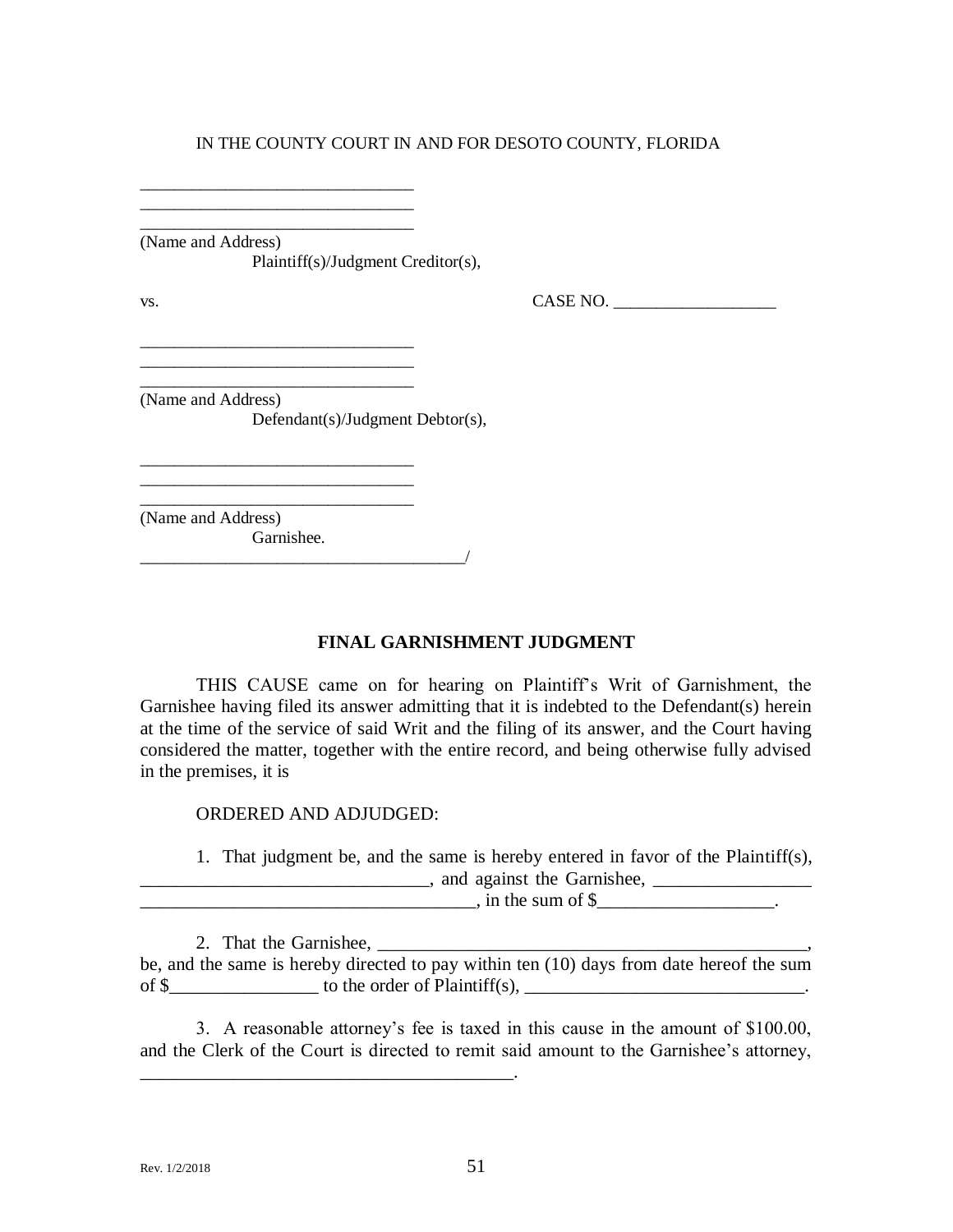DONE AND ORDERED at Arcadia, DeSoto County, Florida, this \_\_\_\_\_\_ day of  $\overline{\phantom{a}}$ , 20 $\overline{\phantom{a}}$ .

COUNTY JUDGE

\_\_\_\_\_\_\_\_\_\_\_\_\_\_\_\_\_\_\_\_\_\_\_\_\_\_\_\_\_\_\_\_\_\_\_

Copies furnished to: Plaintiff(s) Defendant(s) Garnishee

\_\_\_\_\_\_\_\_\_\_\_\_\_\_\_\_\_\_\_\_\_\_\_\_\_\_

Judicial Assistant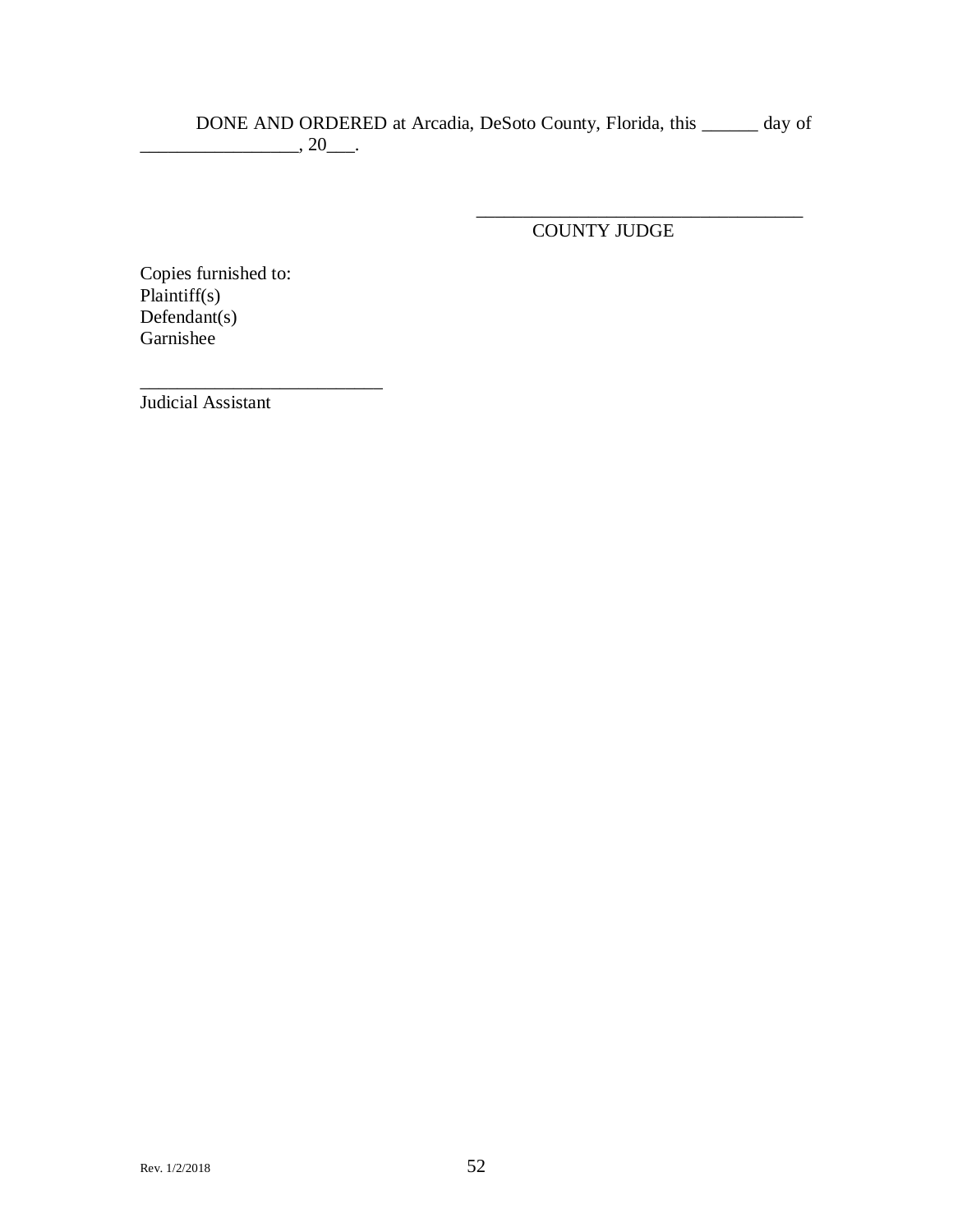\_\_\_\_\_\_\_\_\_\_\_\_\_\_\_\_\_\_\_\_\_\_\_\_\_\_\_\_\_\_\_\_

\_\_\_\_\_\_\_\_\_\_\_\_\_\_\_\_\_\_\_\_\_\_\_\_\_\_\_\_\_\_\_\_

(Name and Address)

Plaintiff(s)/Judgment Creditor(s),

 $\overline{\phantom{a}}$ 

 $\text{v}_\text{s}$ . CASE NO.

(Name and Address) Defendant(s)Judgment Debtor(s),

\_\_\_\_\_\_\_\_\_\_\_\_\_\_\_\_\_\_\_\_\_\_\_\_\_\_\_\_\_\_\_\_ \_\_\_\_\_\_\_\_\_\_\_\_\_\_\_\_\_\_\_\_\_\_\_\_\_\_\_\_\_\_\_\_

\_\_\_\_\_\_\_\_\_\_\_\_\_\_\_\_\_\_\_\_\_\_\_\_\_\_\_\_\_\_\_\_ \_\_\_\_\_\_\_\_\_\_\_\_\_\_\_\_\_\_\_\_\_\_\_\_\_\_\_\_\_\_\_\_

\_\_\_\_\_\_\_\_\_\_\_\_\_\_\_\_\_\_\_\_\_\_\_\_\_\_\_\_\_\_\_\_ (Name and Address) Garnishee.

> **MOTION FOR ENTRY OF CONTINUING FINAL GARNISHMENT JUDGMENT**

COME NOW, the Plaintiff(s), \_\_\_\_\_\_\_\_\_\_\_\_\_\_\_\_\_\_\_\_\_\_\_\_\_\_\_\_\_\_\_, and move(s) this court for entry of a final continuing garnishment judgment against the Garnishee and as grounds thereof states:

1. That Final Judgment was entered in this cause on \_\_\_\_\_\_\_\_\_\_\_\_\_, 20\_\_\_, for which execution issued.

2. On \_\_\_\_\_\_\_\_\_\_\_\_\_\_\_\_, 20\_\_\_, Plaintiff filed a Motion for Writ of Continuing Garnishment in this cause, and the Clerk of this Court issued a Continuing Writ of Garnishment on \_\_\_\_\_\_\_\_\_\_\_\_\_\_\_\_\_\_\_\_\_\_\_\_\_\_\_\_\_\_, 20\_\_\_\_.

3. The Garnishee, \_\_\_\_\_\_\_\_\_\_\_\_\_\_\_\_\_\_\_\_\_\_\_\_\_\_\_\_\_\_\_\_\_\_\_\_\_\_\_\_\_\_\_\_\_\_\_\_\_,

filed its answer of Garnishee stating that the Defendant(s) is an employee of Garnishee and that they owe salary or wages to said Defendant(s).

WHEREFORE, Plaintiff(s) move(s) this court for entry of Final Continuing Garnishment Judgment for \$\_\_\_\_\_\_\_\_\_\_\_\_\_\_\_.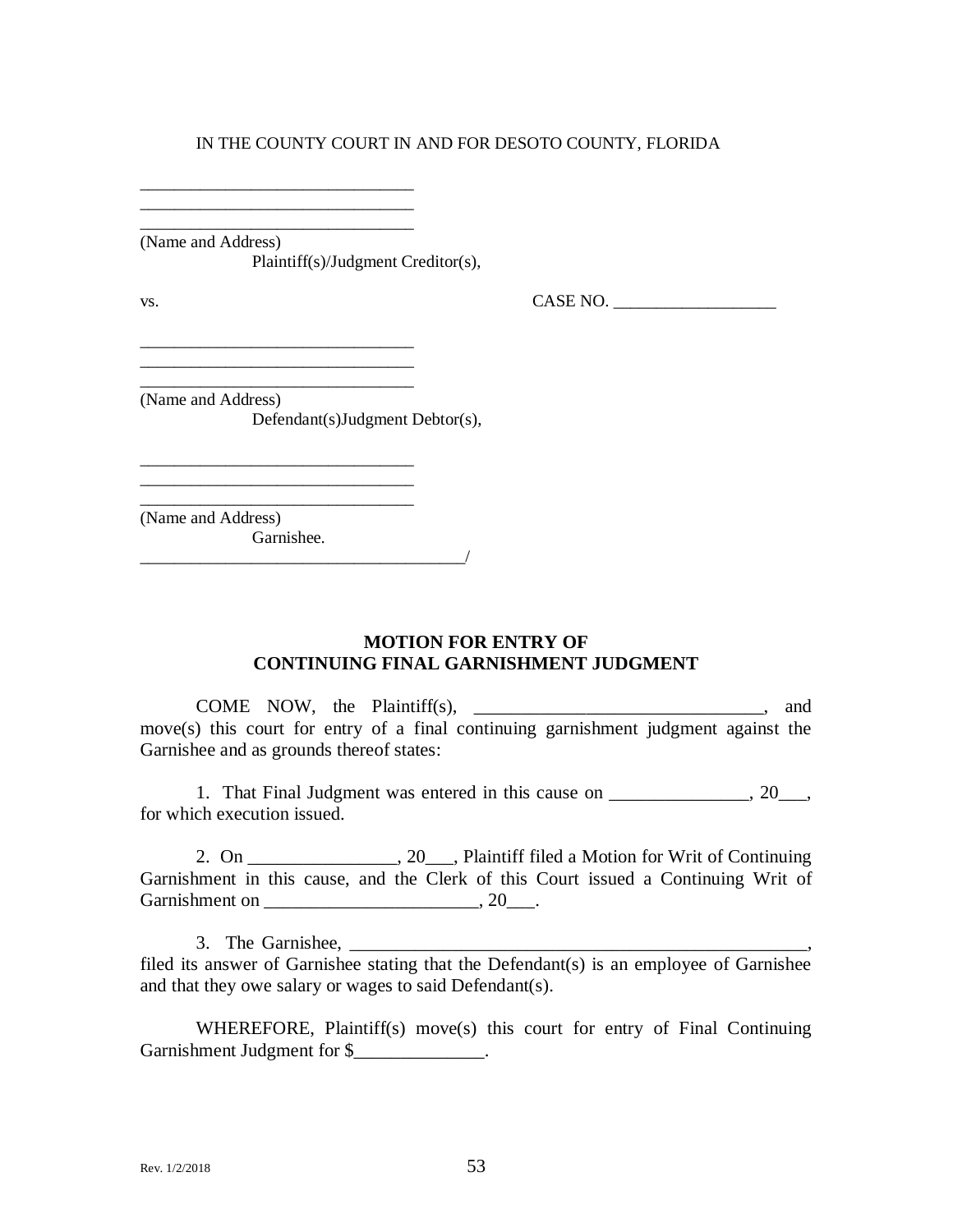Signed this  $\_\_\_\_$  day of  $\_\_\_\_\_\_$ , 20 $\_\_\_\_\.$ 

Plaintiff

Address 

I HEREBY CERTIFY that a true copy of the foregoing has been furnished to:

by U.S. Mail this  $\frac{day \text{ of } 20}{x}$ .

<u> 2000 - Jan James James Jan James James James James James James James James James James James James James James Ja</u>

Plaintiff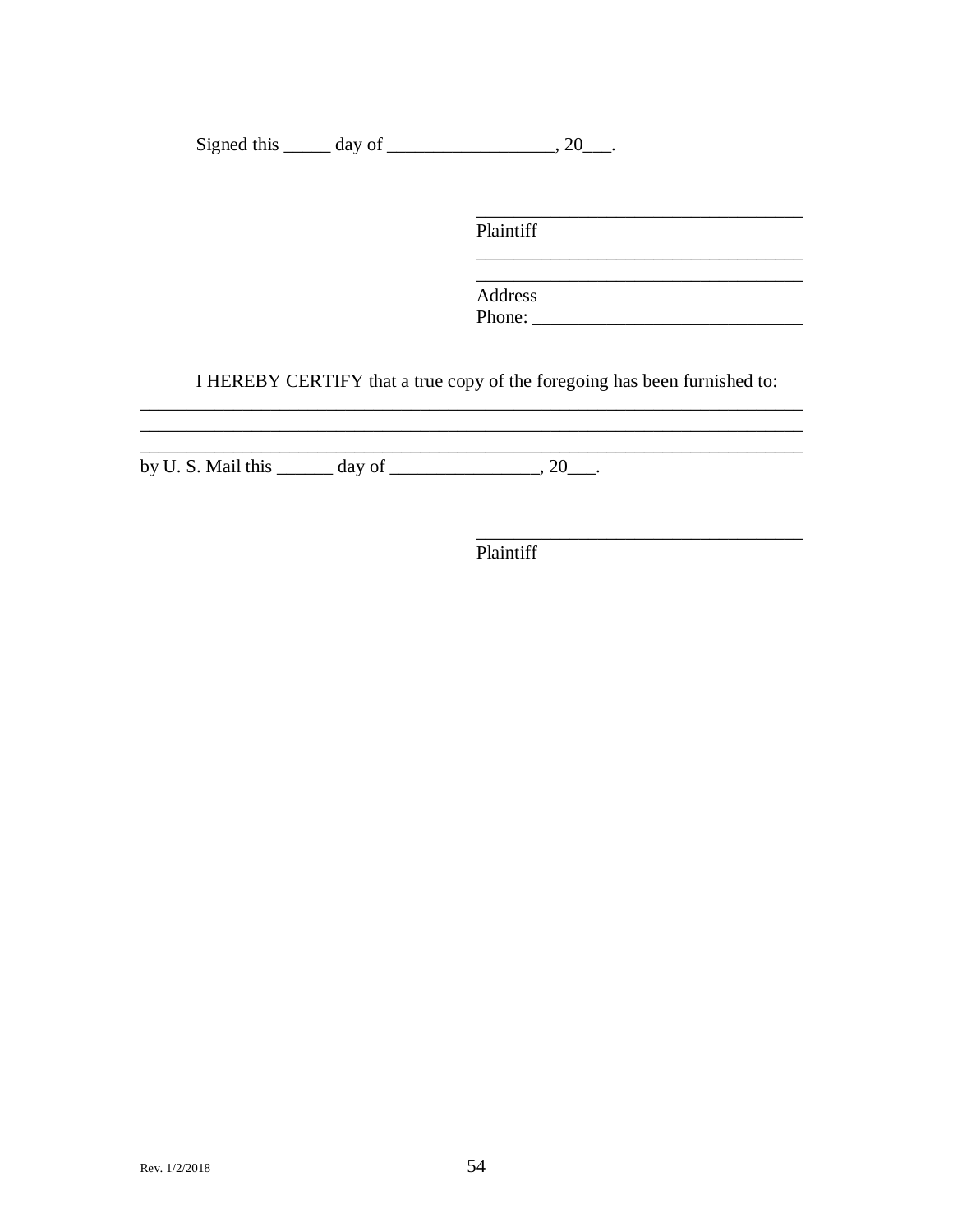\_\_\_\_\_\_\_\_\_\_\_\_\_\_\_\_\_\_\_\_\_\_\_\_\_\_\_\_\_\_\_\_ \_\_\_\_\_\_\_\_\_\_\_\_\_\_\_\_\_\_\_\_\_\_\_\_\_\_\_\_\_\_\_\_ (Name and Address)

\_\_\_\_\_\_\_\_\_\_\_\_\_\_\_\_\_\_\_\_\_\_\_\_\_\_\_\_\_\_\_\_ \_\_\_\_\_\_\_\_\_\_\_\_\_\_\_\_\_\_\_\_\_\_\_\_\_\_\_\_\_\_\_\_

\_\_\_\_\_\_\_\_\_\_\_\_\_\_\_\_\_\_\_\_\_\_\_\_\_\_\_\_\_\_\_\_ \_\_\_\_\_\_\_\_\_\_\_\_\_\_\_\_\_\_\_\_\_\_\_\_\_\_\_\_\_\_\_\_

\_\_\_\_\_\_\_\_\_\_\_\_\_\_\_\_\_\_\_\_\_\_\_\_\_\_\_\_\_\_\_\_

Plaintiff(s)/Judgment Creditor,

 $\text{v}_\text{s}$ . CASE NO.

(Name and Address) Defendant(s)/Judgment Debtor,

\_\_\_\_\_\_\_\_\_\_\_\_\_\_\_\_\_\_\_\_\_\_\_\_\_\_\_\_\_\_\_\_ (Name and Address)

Garnishee.

\_\_\_\_\_\_\_\_\_\_\_\_\_\_\_\_\_\_\_\_\_\_\_\_\_\_\_\_\_\_\_\_\_\_\_\_\_\_/

## **CONTINUING FINAL GARNISHMENT JUDGMENT**

THIS CAUSE came on for hearing on Plaintiff's Continuing Writ of Garnishment for Salary or Wages, the Garnishee having filed its answer, and the Court finding that Plaintiff has served proper notice and neither the Plaintiff(s) nor the Defendant(s) have filed a reply or objection, and being otherwise fully advised in the premises, it is

## ORDERED AND ADJUDGED:

1. That the Garnishee, \_\_\_\_\_\_\_\_\_\_\_\_\_\_\_\_\_\_\_\_\_\_\_\_\_\_\_\_\_\_\_\_\_\_\_\_\_\_\_\_\_,  $shall pay to the Plaintiff(s),$  the amount hereto withheld pursuant to Continuing Writ of Garnishment and to continue to withhold from the wages of the Defendant(s), \_\_\_\_\_\_\_\_\_\_\_\_\_\_\_\_\_\_\_\_\_\_\_\_\_\_\_\_\_\_\_\_\_\_\_\_\_\_\_\_\_, and to pay to Plaintiff(s) such further amounts as are allowed by 15 U. S. Code 1673, to-wit: 25% of the Defendant's disposable earning for the period OR the amount by which Defendant's weekly disposable earnings

exceed \$154.50 per week, whichever is less

and shall furnish the Court with a Garnishment Accounting Sheet (or payroll records with the same information) each time funds are withheld, and shall continue to do so until the sum of \$\_\_\_\_\_\_\_\_\_\_\_\_, together with simple interest at the rate of \_\_\_% from \_\_\_\_ <sup>1</sup>, 20<sub>, and</sub> post-judgment costs of \$<sub>\_\_\_\_\_</sub>, is paid or until further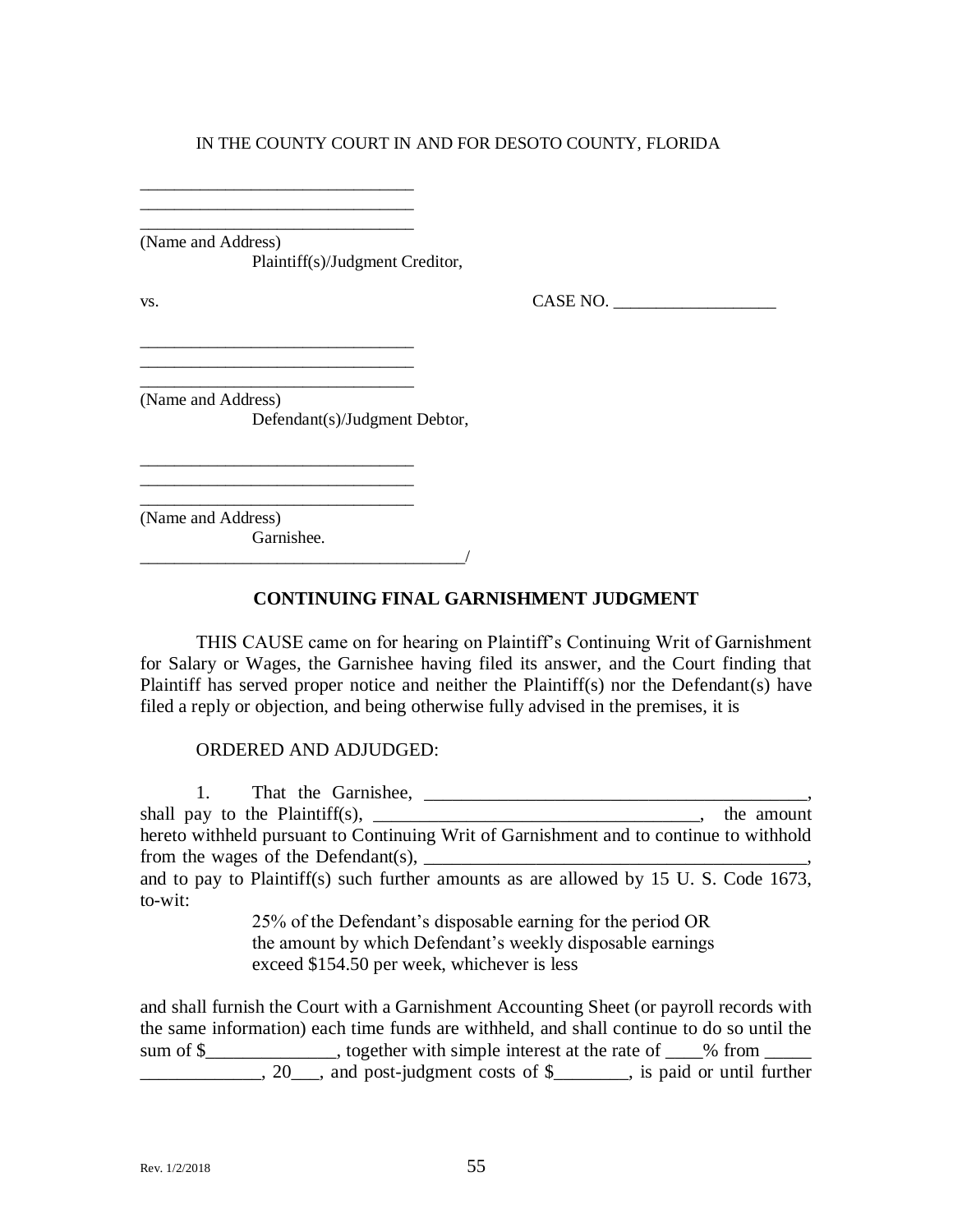order of this Court. **The Garnishee is directed** to notify the Court and the Plaintiff in writing upon the termination of Defendant's employment.

2. That the Clerk of the Court pay to Garnishee,

\_\_\_\_\_\_\_\_\_\_\_\_\_\_\_\_\_\_\_\_\_\_\_\_\_, the \$100.00 deposited into the Registry of the Court for Garnishee's attorney's fee.

3. PLAINTIFF SHALL FURNISH: (1) THE GARNISHEE WITH A SATISFACTION of judgment in Garnishment when the judgment, including all costs and interest, is paid in full **or** when the Defendant's employment is terminated, and (2) the Defendant with a Satisfaction of Judgment when the judgment, including all costs and interest, is paid in full; and Plaintiff shall advise the Court in writing of compliance with this paragraph.

DONE AND ORDERED at Arcadia, DeSoto County, Florida, this \_\_\_\_\_\_ day of  $\ldots$  20  $\ldots$ 

COUNTY JUDGE

\_\_\_\_\_\_\_\_\_\_\_\_\_\_\_\_\_\_\_\_\_\_\_\_\_\_\_\_\_\_\_\_\_\_\_

Copies furnished to: Plaintiff(s) Defendant(s) Garnishee

\_\_\_\_\_\_\_\_\_\_\_\_\_\_\_\_\_\_\_\_\_\_\_\_\_\_

Judicial Assistant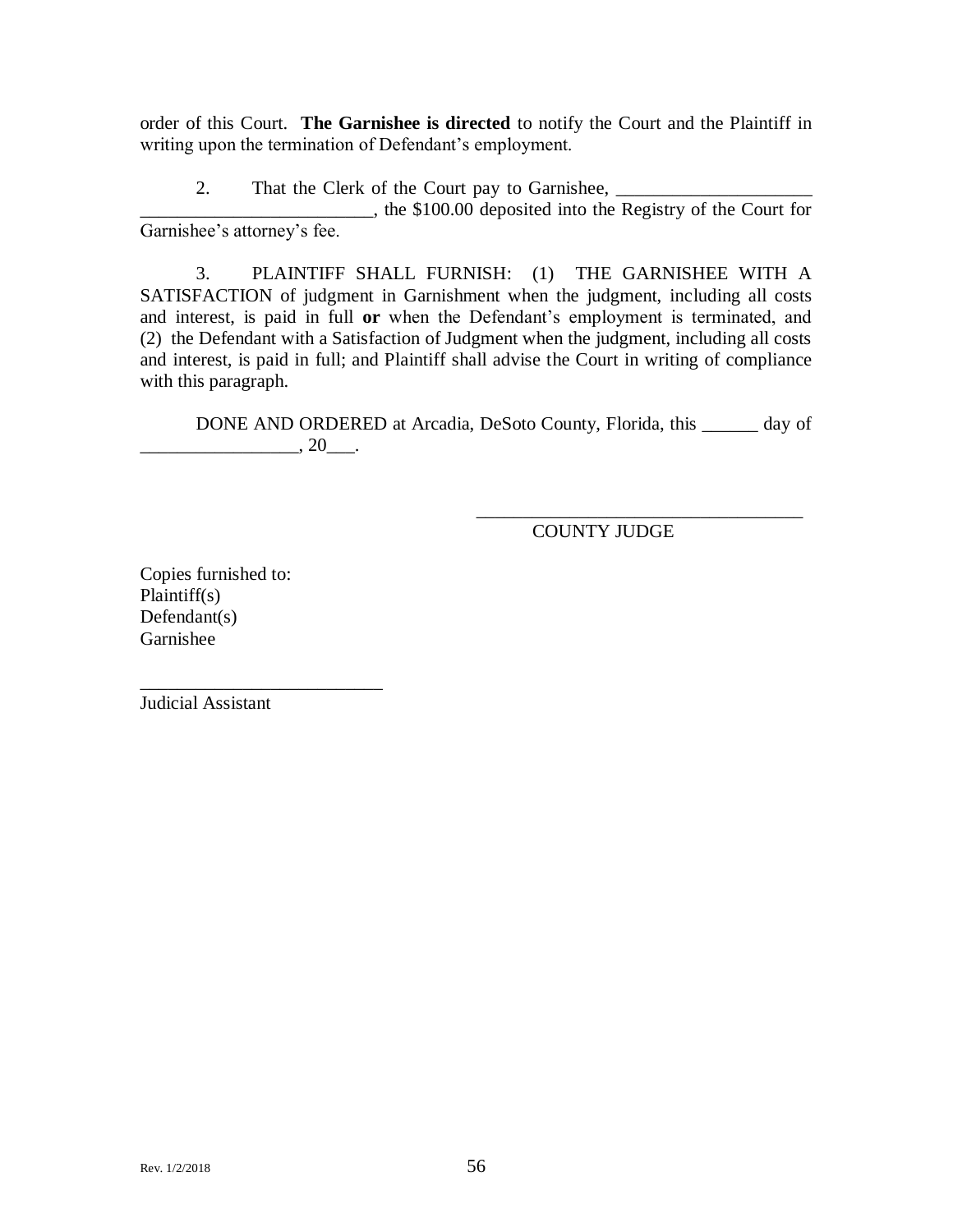\_\_\_\_\_\_\_\_\_\_\_\_\_\_\_\_\_\_\_\_\_\_\_\_\_\_\_\_\_\_\_\_ (Name and Address) Plaintiff(s)/Judgment Creditor,

\_\_\_\_\_\_\_\_\_\_\_\_\_\_\_\_\_\_\_\_\_\_\_\_\_\_\_\_\_\_\_\_

 $\overline{\phantom{a}}$  , where  $\overline{\phantom{a}}$  , where  $\overline{\phantom{a}}$  ,  $\overline{\phantom{a}}$  ,  $\overline{\phantom{a}}$  ,  $\overline{\phantom{a}}$  ,  $\overline{\phantom{a}}$  ,  $\overline{\phantom{a}}$  ,  $\overline{\phantom{a}}$  ,  $\overline{\phantom{a}}$  ,  $\overline{\phantom{a}}$  ,  $\overline{\phantom{a}}$  ,  $\overline{\phantom{a}}$  ,  $\overline{\phantom{a}}$  ,  $\overline{\phantom{a}}$  ,

\_\_\_\_\_\_\_\_\_\_\_\_\_\_\_\_\_\_\_\_\_\_\_\_\_\_\_\_\_\_\_\_ \_\_\_\_\_\_\_\_\_\_\_\_\_\_\_\_\_\_\_\_\_\_\_\_\_\_\_\_\_\_\_\_

vs. 2008. CASE NO. 2008. CASE NO. 2008. CASE NO. 2008. 2009. CASE NO. 2008. 2009. CASE NO. 2008. 2014. 2015. CASE NO. 2016. 2017. 2018. 2019. 2017. 2018. 2017. 2018. 2019. 2017. 2018. 2019. 2019. 2017. 2018. 2019. 2019. 20

(Name and Address) Defendant(s)/Judgment Debtor,

\_\_\_\_\_\_\_\_\_\_\_\_\_\_\_\_\_\_\_\_\_\_\_\_\_\_\_\_\_\_\_\_

\_\_\_\_\_\_\_\_\_\_\_\_\_\_\_\_\_\_\_\_\_\_\_\_\_\_\_\_\_\_\_\_ (Name and Address) Garnishee.  $\frac{1}{2}$ 

**MEANS OF FINAL DISPOSITION (Place an X in one box only)**

- [ ] Dismissed Before Hearing
- [ ] Dismissed After Hearing
- [ ] Disposed by Default
- [ ] Disposed by Judge
- [ ] Disposed by Non-Jury Trial
- [ ] Disposed by Jury Trial
- [ ] Other: FINAL GARNISHMENT JUDGMENT

Signed this  $\_\_\_\_\$  day of  $\_\_\_\_\_\_\$ , 20 $\_\_\_\_\$ .

Plaintiff

Address Phone:

\_\_\_\_\_\_\_\_\_\_\_\_\_\_\_\_\_\_\_\_\_\_\_\_\_\_\_\_\_\_\_\_\_\_\_

\_\_\_\_\_\_\_\_\_\_\_\_\_\_\_\_\_\_\_\_\_\_\_\_\_\_\_\_\_\_\_\_\_\_\_ \_\_\_\_\_\_\_\_\_\_\_\_\_\_\_\_\_\_\_\_\_\_\_\_\_\_\_\_\_\_\_\_\_\_\_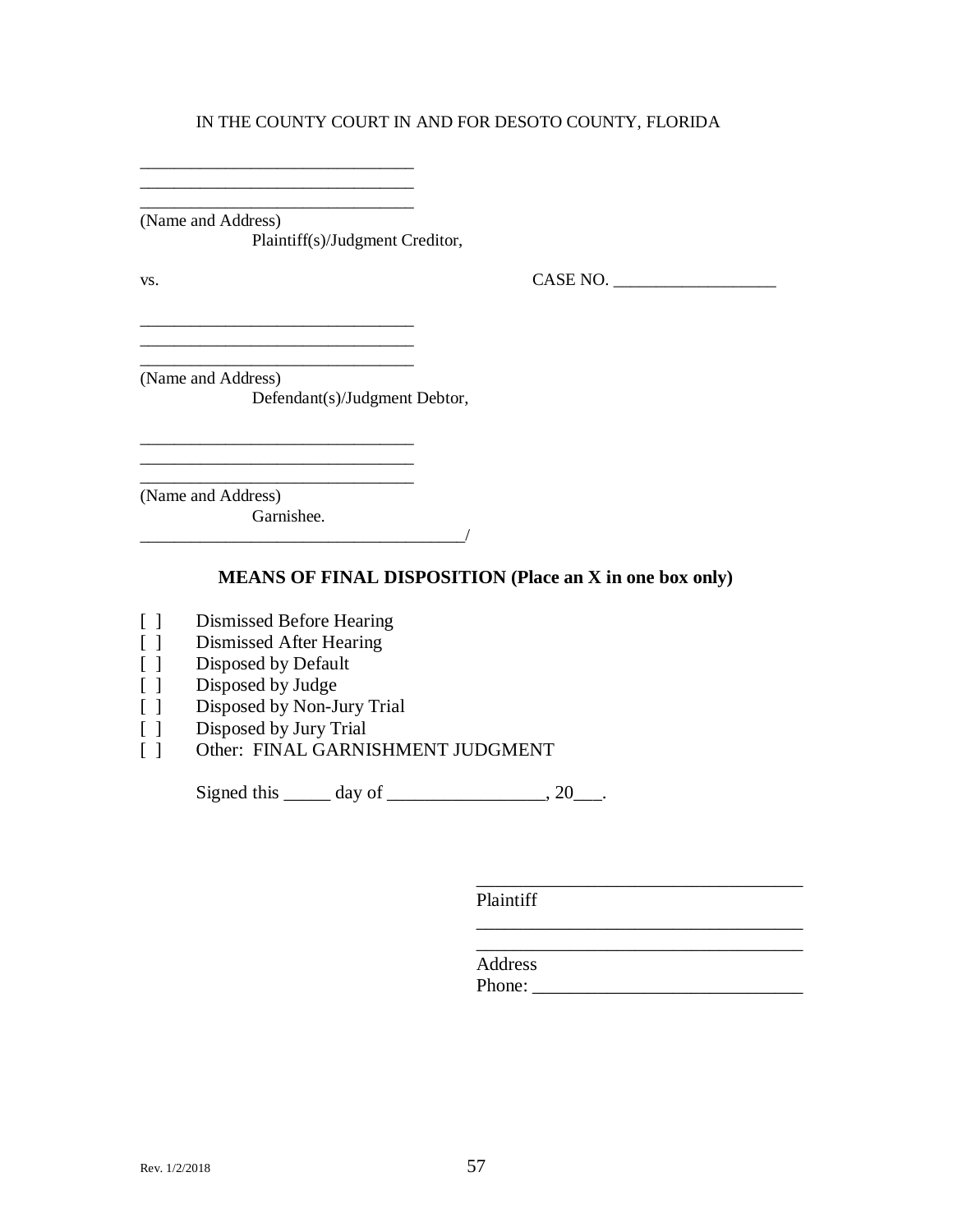\_\_\_\_\_\_\_\_\_\_\_\_\_\_\_\_\_\_\_\_\_\_\_\_\_\_\_\_\_\_\_\_ (Name and Address) Plaintiff(s)/Judgment Creditor,

\_\_\_\_\_\_\_\_\_\_\_\_\_\_\_\_\_\_\_\_\_\_\_\_\_\_\_\_\_\_\_\_ \_\_\_\_\_\_\_\_\_\_\_\_\_\_\_\_\_\_\_\_\_\_\_\_\_\_\_\_\_\_\_\_

\_\_\_\_\_\_\_\_\_\_\_\_\_\_\_\_\_\_\_\_\_\_\_\_\_\_\_\_\_\_\_\_ \_\_\_\_\_\_\_\_\_\_\_\_\_\_\_\_\_\_\_\_\_\_\_\_\_\_\_\_\_\_\_\_

\_\_\_\_\_\_\_\_\_\_\_\_\_\_\_\_\_\_\_\_\_\_\_\_\_\_\_\_\_\_\_\_

 $\text{Vs.}}$  CASE NO.  $\overline{\phantom{0}}$ 

\_\_\_\_\_\_\_\_\_\_\_\_\_\_\_\_\_\_\_\_\_\_\_\_\_\_\_\_\_\_\_\_\_\_\_

\_\_\_\_\_\_\_\_\_\_\_\_\_\_\_\_\_\_\_\_\_\_\_\_\_\_\_\_\_\_\_\_\_\_\_

\_\_\_\_\_\_\_\_\_\_\_\_\_\_\_\_\_\_\_\_\_\_\_\_\_\_\_\_\_\_\_\_ (Name and Address) Defendant(s)/Judgment Debtor,

\_\_\_\_\_\_\_\_\_\_\_\_\_\_\_\_\_\_\_\_\_\_\_\_\_\_\_\_\_\_\_\_ (Name and Address) Garnishee.

## **SATISFACTION OF FINAL GARNISHMENT JUDGMENT**

#### KNOW ALL MEN BY THESE PRESENTS:

\_\_\_\_\_\_\_\_\_\_\_\_\_\_\_\_\_\_\_\_\_\_\_\_\_\_\_\_\_\_\_\_\_\_\_\_\_\_/

That Plaintiff(s), \_\_\_\_\_\_\_\_\_\_\_\_\_\_\_\_\_\_\_\_\_\_\_\_\_\_\_\_\_\_\_\_\_\_\_\_\_\_\_\_\_\_\_\_\_\_\_\_\_, does hereby acknowledge the payment in full by Defendant, \_\_\_\_\_\_\_\_\_\_\_\_\_\_\_\_\_\_\_\_\_\_\_ **EXECUTE:** The Final Garnishment Judgment entered in this cause on \_\_\_\_\_\_\_\_\_\_\_\_\_\_  $\frac{1}{20}$ , for the sum of \$\_\_\_\_\_\_\_\_\_\_, is hereby satisfied of record.

Signed this  $\_\_\_$  day of  $\_\_\_\_\_\_\_\_\$ . 20 $\_\_\_\_\$ .

Plaintiff

\_\_\_\_\_\_\_\_\_\_\_\_\_\_\_\_\_\_\_\_\_\_\_\_\_\_\_\_\_\_\_\_\_\_\_ Address Phone: \_\_\_\_\_\_\_\_\_\_\_\_\_\_\_\_\_\_\_\_\_\_\_\_\_\_\_\_\_

STATE OF FLORIDA, COUNTY OF \_\_\_\_\_\_\_\_\_\_\_\_\_\_\_\_\_.

BEFORE ME, the undersigned authority, personally appeared \_\_\_\_\_\_\_\_\_\_\_\_\_\_\_\_\_\_\_\_\_\_ \_\_\_\_\_\_\_\_\_\_\_\_\_\_\_\_\_\_\_\_\_\_\_\_\_\_, who first being duly sworn says that he/she is the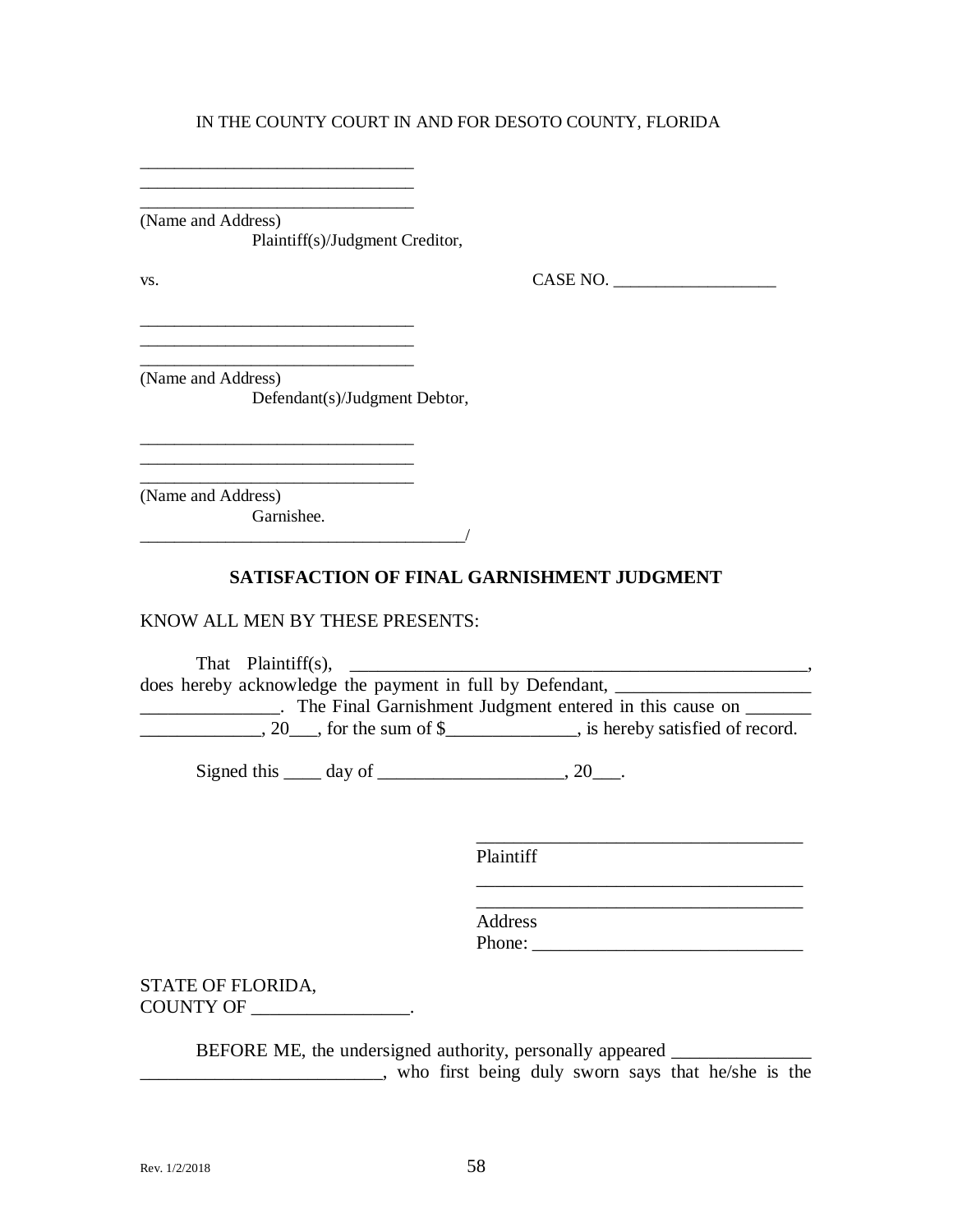Plaintiff in the above-captioned action and that he/she did execute the foregoing Satisfaction of Continuing Final Garnishment Judgment.

WITNESS my hand and official seal this \_\_\_\_\_ day of \_\_\_\_\_\_\_\_\_\_, 20\_\_\_.

Notary Public

\_\_\_\_\_\_\_\_\_\_\_\_\_\_\_\_\_\_\_\_\_\_\_\_\_\_\_\_\_\_\_\_\_\_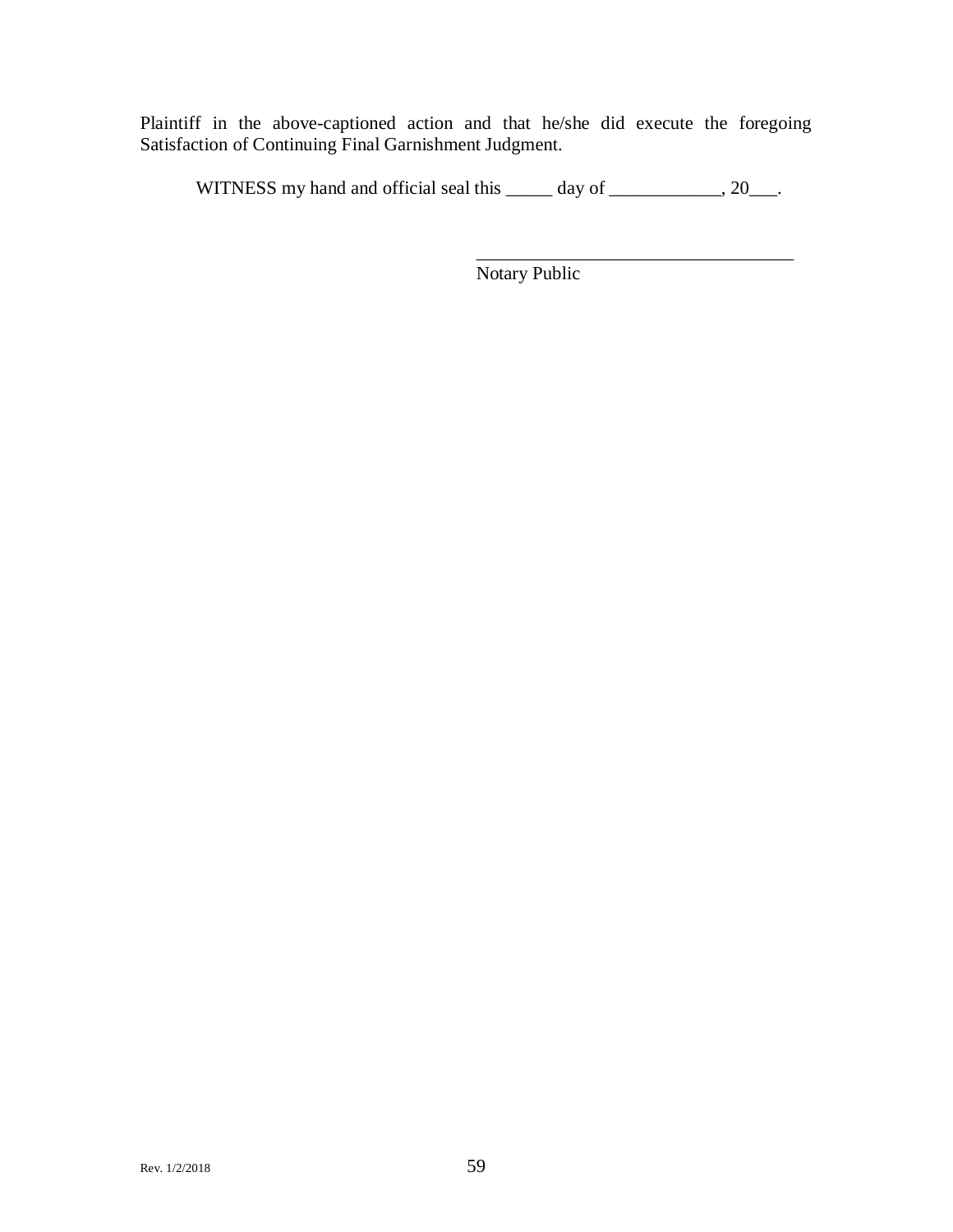$\overline{\phantom{a}}$  ,  $\overline{\phantom{a}}$  ,  $\overline{\phantom{a}}$  ,  $\overline{\phantom{a}}$  ,  $\overline{\phantom{a}}$  ,  $\overline{\phantom{a}}$  ,  $\overline{\phantom{a}}$  ,  $\overline{\phantom{a}}$  ,  $\overline{\phantom{a}}$  ,  $\overline{\phantom{a}}$  ,  $\overline{\phantom{a}}$  ,  $\overline{\phantom{a}}$  ,  $\overline{\phantom{a}}$  ,  $\overline{\phantom{a}}$  ,  $\overline{\phantom{a}}$  ,  $\overline{\phantom{a}}$ (Name and Address) Plaintiff(s)/Judgment Creditor,

\_\_\_\_\_\_\_\_\_\_\_\_\_\_\_\_\_\_\_\_\_\_\_\_\_\_\_\_\_\_\_\_

vs. 2008. CASE NO. 2008. CASE NO. 2008. CASE NO. 2008. 2009. CASE NO. 2008. 2009. CASE NO. 2008. 2014. 2015. CASE NO. 2016. 2017. 2018. 2019. 2017. 2018. 2017. 2018. 2019. 2017. 2018. 2019. 2017. 2018. 2019. 2019. 2019. 20

(Name and Address) Defendant(s)Judgment Debtor,

\_\_\_\_\_\_\_\_\_\_\_\_\_\_\_\_\_\_\_\_\_\_\_\_\_\_\_\_\_\_\_\_

\_\_\_\_\_\_\_\_\_\_\_\_\_\_\_\_\_\_\_\_\_\_\_\_\_\_\_\_\_\_\_\_

\_\_\_\_\_\_\_\_\_\_\_\_\_\_\_\_\_\_\_\_\_\_\_\_\_\_\_\_\_\_\_\_ (Name and Address) Garnishee.

\_\_\_\_\_\_\_\_\_\_\_\_\_\_\_\_\_\_\_\_\_\_\_\_\_\_\_\_\_\_\_\_\_\_\_\_\_\_/

## **SATISFACTION OF CONTINUING FINAL GARNISHMENT JUDGMENT**

#### KNOW ALL MEN BY THESE PRESENTS:

| That Plaintiff(s),                            |  |                                                                                           |
|-----------------------------------------------|--|-------------------------------------------------------------------------------------------|
| does hereby acknowledge the (check one)       |  | separation from employment of                                                             |
|                                               |  | $\frac{1}{\sqrt{1-\frac{1}{2}}}$ , OR $\frac{1}{\sqrt{1-\frac{1}{2}}}$ payment in full by |
| Defendant,                                    |  | The Continuing Final                                                                      |
| Garnishment Judgment entered in this cause on |  | $, 20$ , for the sum of                                                                   |
|                                               |  |                                                                                           |

Signed this  $\_\_\_$  day of  $\_\_\_\_\_\_\_\$ , 20 $\_\_\_\_\$ .

Plaintiff

\_\_\_\_\_\_\_\_\_\_\_\_\_\_\_\_\_\_\_\_\_\_\_\_\_\_\_\_\_\_\_\_\_\_\_ Address Phone:

\_\_\_\_\_\_\_\_\_\_\_\_\_\_\_\_\_\_\_\_\_\_\_\_\_\_\_\_\_\_\_\_\_\_\_

\_\_\_\_\_\_\_\_\_\_\_\_\_\_\_\_\_\_\_\_\_\_\_\_\_\_\_\_\_\_\_\_\_\_\_